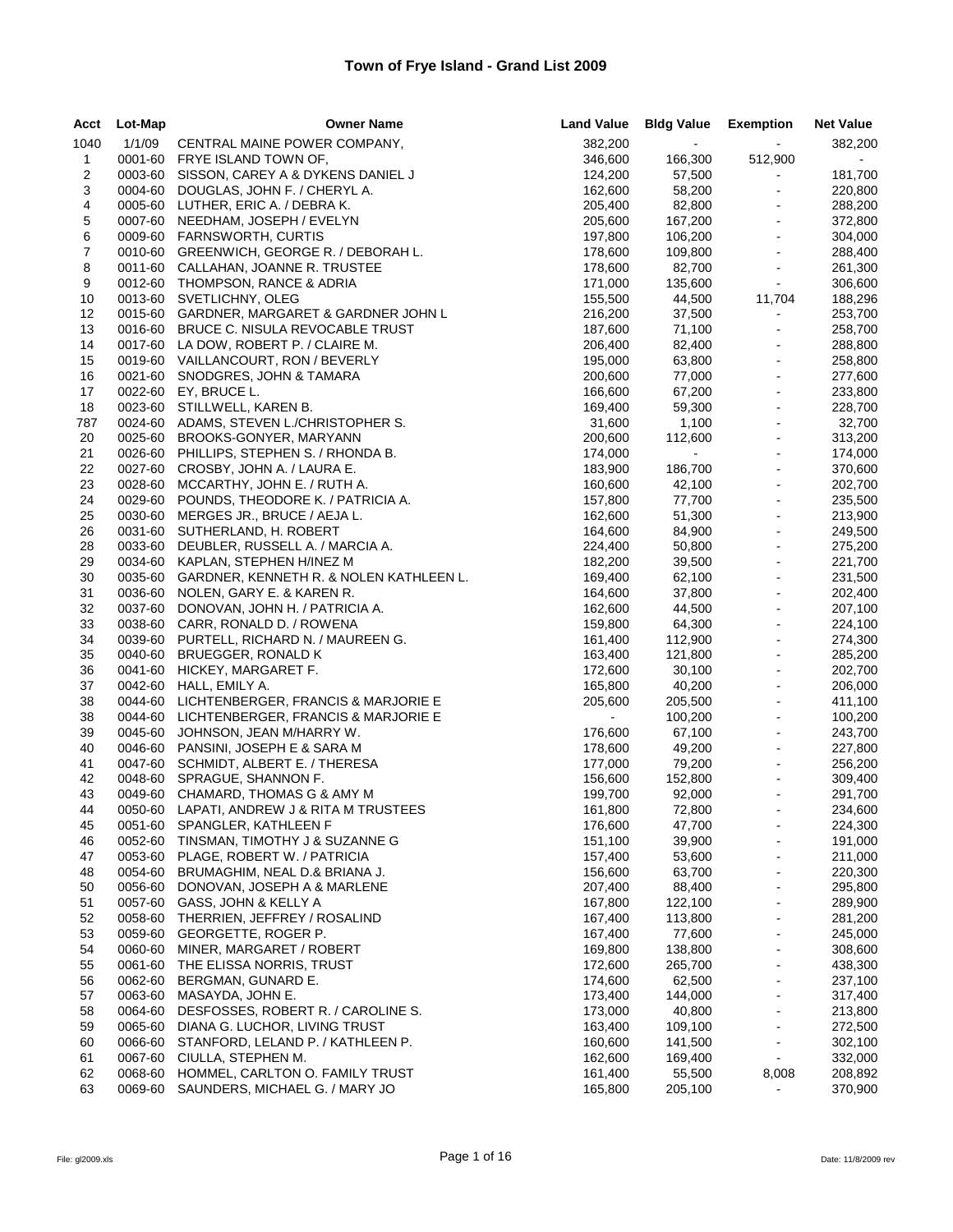| Acct       | Lot-Map            | <b>Owner Name</b>                                                        | <b>Land Value</b>  | <b>Bldg Value Exemption</b> |                                  | <b>Net Value</b>    |
|------------|--------------------|--------------------------------------------------------------------------|--------------------|-----------------------------|----------------------------------|---------------------|
| 64         |                    | 0070-60 ORSZAG, STEVEN / REBA                                            | 165,800            | 94,800                      | $\omega$                         | 260,600             |
| 65         |                    | 0071-60 ORSZAG ASSOCIATION, ORSZAG ASSOCIATION                           | 170,600            | 288,600                     | $\blacksquare$                   | 459,200             |
| 66         |                    | 0072-60 TRAVIS, FAMILY TRUST                                             | 182,600            | 283,200                     | $\blacksquare$                   | 465,800             |
| 67         |                    | 0073-60 JOHNSON, MONROE J. / NAN M.                                      | 191,600            | 119,200                     | $\blacksquare$                   | 310,800             |
| 68         |                    | 0074-60 LIMAURO, REBECCA A TRUSTEE                                       | 196,600            | 98,700                      | $\sim$                           | 295,300             |
| 866        |                    | 0075-60 FRYE ISLAND INC.,                                                | 16,200             | $\sigma_{\rm{max}}$         | 16,200                           |                     |
| 867        |                    | 0076-60 FRYE ISLAND INC.,                                                | 13,100             | $\sim$                      | 13,100                           | $\sim$              |
| 70         |                    | 0079-60 CHARRETTE, EDMOND E./MARIA T. TRUST                              | 205,400            | 118,600                     | $\sim$                           | 324,000             |
| 71<br>72   |                    | 0080-60 COGLIANDRO, RICHARD<br>0081-60 BULLOCK, ROBERT J. / MAURA N.     | 164,200<br>168,600 | 53,800<br>49,100            | $\blacksquare$<br>$\blacksquare$ | 218,000<br>217,700  |
| 73         |                    | 0082-60 BURBANK, ROBERT F. / MARIE R.                                    | 175,800            | 57,400                      | $\Box$                           | 233,200             |
| 74         |                    | 0083-60 BLAND, SHAWN & ANN MARIE                                         | 173,400            | 149,100                     | $\blacksquare$                   | 322,500             |
| 75         |                    | 0084-60 COMERFORD, ROBERT B & JANET L.                                   | 178,600            | 68,700                      | $\omega$                         | 247,300             |
| 76         |                    | 0085-60 CEDRONE, RONALD M / ELLEN F                                      | 171,400            | 158,400                     | $\blacksquare$                   | 329,800             |
| 77         |                    | 0086-60 MEYER, PATRICIA D.                                               | 162,600            | 135,800                     | $\blacksquare$                   | 298,400             |
| 78         |                    | 0087-60 ANNE M. DUPUY REVOCABLE TRUST                                    | 158,600            | 50,700                      | $\blacksquare$                   | 209,300             |
| 79         |                    | 0088-60 FITZGERALD, WILLIAM A. / BARBARA TRUSTEES                        | 174,600            | 174,500                     | $\blacksquare$                   | 349,100             |
| 80         |                    | 0089-60 PATTERSON, ELLEN M.                                              | 182,600            | 231,900                     | $\blacksquare$                   | 414,500             |
| 81         |                    | 0090-60 RUSSELL, ALAN C. / LAURA W.                                      | 187,600            | 191,200                     | $\omega$                         | 378,800             |
| 874        |                    | 0091-60 FRYE ISLAND INC.,                                                | 15,500             | $\omega_{\rm{max}}$         | 15,500                           | $\sim$              |
| 83         |                    | 0093-60 GRUNER, CHRISTOPHER & YOUNG JEANNE                               | 204,600            | 99,500                      | $\blacksquare$                   | 304,100             |
| 84         |                    | 0094-60 CONTROVILLAS, WM J. & ELEANOR TRSS                               | 170,600            | 50,400                      | $\blacksquare$                   | 221,000             |
| 85         |                    | 0099-60 LEPAGE, ALBERT A. / DIANE M.                                     | 55,900             | 47,500                      | $\blacksquare$<br>$\blacksquare$ | 103,400             |
| 86         |                    | 0101-60 GILMAN, STEVEN A<br>0102-60 BERK, JENNIFER                       | 20,000<br>20,000   | $\mathcal{L}_{\rm{max}}$    | $\sim$                           | 20,000              |
| 87<br>885  |                    | 0104-60 FRYE ISLAND, TOWN OF                                             | 4,000              | $\blacksquare$              | 4,000                            | 20,000<br>$\sim 10$ |
| 884        |                    | 0105-60 FRYE ISLAND INC.,                                                | 2,000              | $\blacksquare$              | 2,000                            | $\sim$              |
| 88         |                    | 0106-60 GILMAN, STEVEN A.                                                | 20,000             | $\blacksquare$              | $\blacksquare$                   | 20,000              |
| 89         |                    | 0107-60 NASRULLAH, MOHAMMED / SALEEM                                     | 20,000             | $\sim$                      | $\blacksquare$                   | 20,000              |
| 90         |                    | 0108-60 BRUCE C. NISULA REVOCABLE TRUST                                  | 43,800             | 105,100                     | $\blacksquare$                   | 148,900             |
| 91         |                    | 0109-60 BRAGA, ZELIA F.                                                  | 24,700             | $\Delta \sim 100$           | $\overline{\phantom{a}}$         | 24,700              |
| 815        |                    | 0110-60 BRAGA JR., RICHARD A / ZELIA                                     | 47,000             | 55,800                      | $\blacksquare$                   | 102,800             |
| 92         |                    | 0111-60 ADAMS, CHRISTOPHER S & STEVEN L                                  | 46,600             | 132,200                     | $\overline{\phantom{a}}$         | 178,800             |
| 93         |                    | 0112-60 ADAMS, CHRISTOPHER S & STEVEN L                                  | 4,000              | $\sim 100$                  | $\blacksquare$                   | 4,000               |
| 94         |                    | 0113-60 NORGREN, ERIK                                                    | 26,300             | 121,900                     | $\blacksquare$                   | 148,200             |
| 95         |                    | 0114-60 BROWN JR., NORMAN W.                                             | 46,600             | 88,600                      | $\overline{\phantom{a}}$         | 135,200             |
| 96         |                    | 0115-60 STEWART, PHILLIP N.                                              | 46,600             | 127,000                     | $\Box$<br>$\blacksquare$         | 173,600             |
| 97<br>98   |                    | 0116-60 DUTTON, ARLENE CLOUSER TRUSTEE<br>0117-60 DUTTON, ARLENE CLOUSER | 46,600<br>21,500   | 51,100<br>$\sim 100$        | $\blacksquare$                   | 97,700<br>21,500    |
| 99         |                    | 0118-60 RAY, CREED/BARBARA                                               | 47,900             | 96,000                      | $\blacksquare$                   | 143,900             |
| 100        |                    | 0119-60 HEITZ, KENNETH W.                                                | 20,000             | $\sim$                      | $\blacksquare$                   | 20,000              |
| 101        |                    | 0120-60 HEITZ, KENNETH W. / LISA A.                                      | 46,600             | 138,100                     | $\blacksquare$                   | 184,700             |
| 102        |                    | 0121-60 HEITZ, KENNETH W. & LISA A.                                      | 20,000             | $\blacksquare$              | $\blacksquare$                   | 20,000              |
| 103        |                    | 0122-60 SUTHERLAND, H. ROBERT                                            | 20,000             |                             |                                  | 20,000              |
| 104        |                    | 0123-60 BAGLEY, CHRISTOPHER C & PAULA L                                  | 43,600             | 41,600                      | $\sim$                           | 85,200              |
| 105        | 0124-60            | Town of Frye Island,                                                     | 29,000             |                             | 29,000                           |                     |
| 818        | 0127-60            | Town of Frye Island,                                                     | 30,000             | $\ddot{\phantom{1}}$        | 30,000                           |                     |
| 861        |                    | 0128-60 FRYE ISLAND, TOWN OF                                             | 1,900              | $\sim$                      | 1,900                            |                     |
| 106        | 0129-60            | SULLIVAN, MARK W. / MARILYN A.                                           | 44,100             | 111,400                     | $\blacksquare$                   | 155,500             |
| 107        | 0130-60            | KEANE, CHRISTOPHER & MURDOCK LIND                                        | 20,000             |                             | $\blacksquare$                   | 20,000              |
| 108        | 0132-60            | FRYE ISLAND, TOWN OF                                                     | 3,600              | $\blacksquare$              | 3,600                            | $\sim$              |
| 109        | 0134-60<br>0135-60 | DAVIS, KENNETH B./BRENDA R.                                              | 46,600             | 111,100                     | $\blacksquare$                   | 157,700             |
| 110<br>111 | 0136-60            | VON HUSEN, JOHN/SALLY FORD VON HUSEN<br>LUBAS, JOHN M. & TRACEY L.       | 20,800<br>52,000   | $\blacksquare$<br>37,400    | $\blacksquare$<br>$\blacksquare$ | 20,800<br>89,400    |
| 863        | 0137-60            | FRYE ISLAND, TOWN OF                                                     | 1,900              |                             | 1,900                            | $\sim$              |
| 112        | 0138-60            | PLAGE, MICHAEL R AND MARINE                                              | 18,000             | $\blacksquare$              |                                  | 18,000              |
| 113        | 0139-60            | PLAGE, MICHAEL R                                                         | 45,600             | 108,500                     |                                  | 154,100             |
| 114        | 0140-60            | OCONNOR, LOIS A.                                                         | 19,000             | $\blacksquare$              |                                  | 19,000              |
| 115        | 0141-60            | HIRSCH, JAMES R. / BETH A.                                               | 45,900             | 150,100                     | $\blacksquare$                   | 196,000             |
| 116        | 0142-60            | <b>CORTHELL, JAMES</b>                                                   | 19,600             | $\blacksquare$              |                                  | 19,600              |
| 117        | 0143-60            | WILSON, DONALD / JANE M.                                                 | 46,300             | 71,100                      | $\blacksquare$                   | 117,400             |
| 118        | 0144-60            | PHELAN, DAVID M.                                                         | 19,900             |                             |                                  | 19,900              |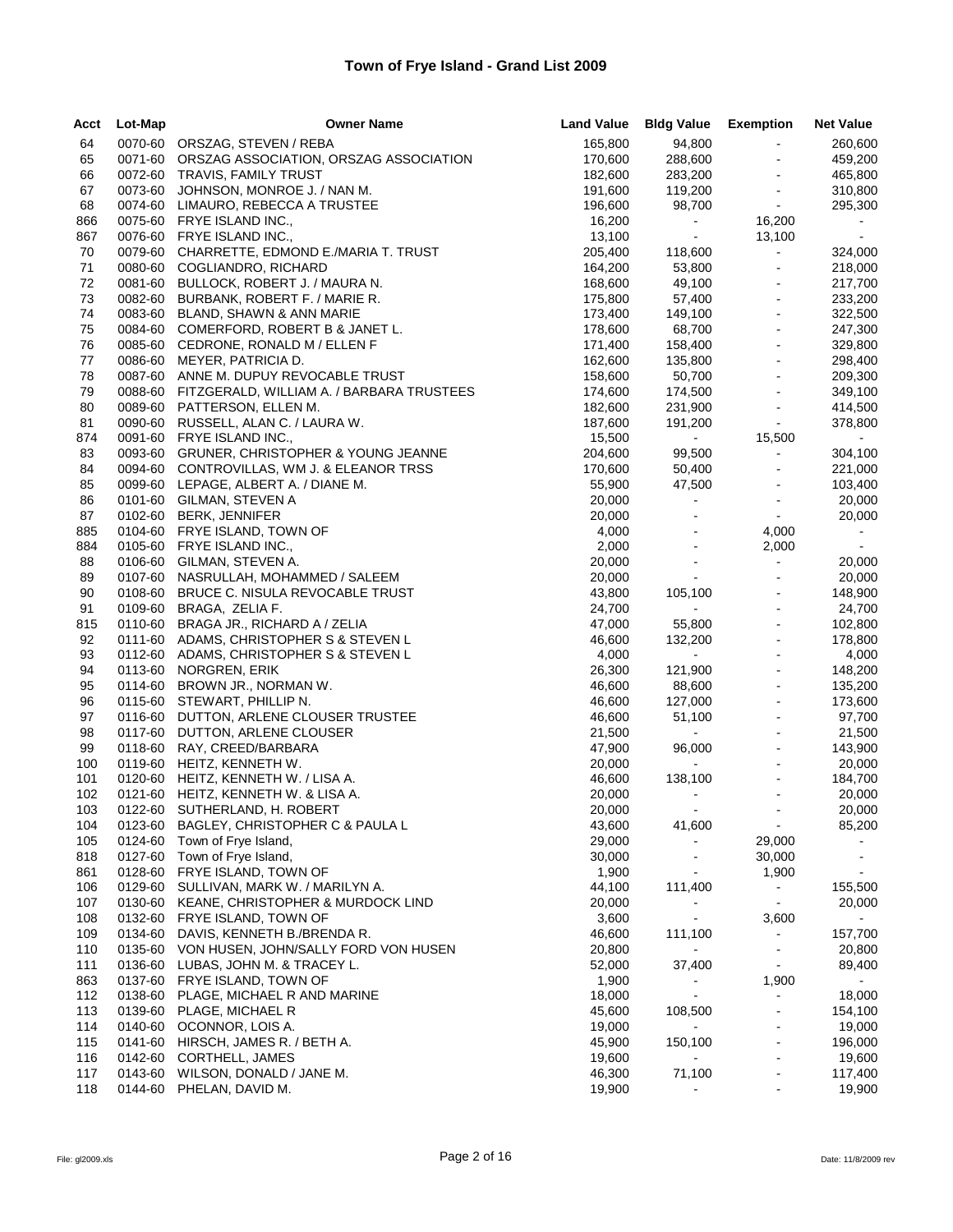| Acct | Lot-Map | <b>Owner Name</b>                         | <b>Land Value</b> | <b>Bldg Value</b>        | Exemption                | <b>Net Value</b> |
|------|---------|-------------------------------------------|-------------------|--------------------------|--------------------------|------------------|
| 119  |         | 0145-60 ATKINSON, JOHN A. / JACQUELINE A. | 44,900            | 133,500                  | $\blacksquare$           | 178,400          |
| 120  | 0146-60 | TULLOCH, COLLEEN M. & JOHN G              | 47,900            | 84,200                   | $\blacksquare$           | 132,100          |
| 121  | 0147-60 | BRYANT, JAY                               | 47,500            | $\sim 100$               | $\blacksquare$           | 47,500           |
| 122  | 0148-60 | 5G'S, TRUST                               | 48,000            | 20,800                   | $\sim$                   | 68,800           |
| 123  | 0149-60 | LACERTE, FAMILY TRUST OF 2007             | 48,500            | 227,700                  | $\blacksquare$           | 276,200          |
| 124  | 0150-60 | SAUNDERS, MICHAEL / MARY JO               | 20,700            | $\mathcal{L}_{\rm{max}}$ | $\blacksquare$           | 20,700           |
| 125  | 0151-60 | BROWN, JOHN R & PATRICIA P                | 46,300            | 105,500                  | $\sim$                   | 151,800          |
| 126  | 0152-60 | <b>BROWN, PATRICIA</b>                    | 22,300            | $\sim$                   | $\blacksquare$           | 22,300           |
| 127  | 0153-60 | JOHNSON, MONROE J. / NAN M.               | 21,900            | $\sim$                   | $\blacksquare$           | 21,900           |
| 128  |         | 0154-60 ANTON, JAY E.                     | 48,100            | 53,600                   | $\omega$                 | 101,700          |
| 129  | 0155-60 | ALBINO, STEPHEN A.                        | 45,700            | 78,500                   | $\sim$                   | 124,200          |
| 130  |         | 0156-60 TORIGIAN, STEVEN / MICHELLE       | 47,500            | 47,600                   |                          | 95,100           |
| 132  |         | 0158-60 CLARK, WATSON / JOANNE            | 57,300            | 167,600                  | $\omega$                 | 224,900          |
| 133  | 0159-60 | MC CARTHY, TIMOTHY E. / MARY A.           | 46,600            | 125,700                  | $\blacksquare$           | 172,300          |
| 134  | 0160-60 | BRAUN, WILLIAM / ELENOR                   | 56,600            | 254,800                  | $\blacksquare$           | 311,400          |
| 136  | 0162-60 | BOYD, ROBERT E. / GERALDINE A.            | 46,600            | 95,800                   | $\omega$                 | 142,400          |
| 137  | 0163-60 | ARKOFF, HAROLD & MCCART ROBERT JR         | 22,700            | $\sim 100$               | $\sim$                   | 22,700           |
| 138  | 0164-60 | HURLEY, MICHAEL / ANNE                    | 56,400            | 47,200                   |                          | 103,600          |
| 139  | 0166-60 | SHAUGHNESSEY, DAVID G. / JOAN E.          | 46,200            | 86,300                   | $\blacksquare$           | 132,500          |
| 140  | 0167-60 | KILBURN, STEVEN P.                        | 45,200            | 64,600                   | $\blacksquare$           | 109,800          |
| 141  | 0168-60 | MEAD, ANDREW & DEIDRE                     | 14,900            | $\sim 100$               | $\blacksquare$           | 14,900           |
| 142  | 0169-60 | KIRNER, MICHAL K. / MARIANNE E.           | 43,300            | 107,100                  | $\Box$                   | 150,400          |
| 143  | 0170-60 | CIARCIA, MICHAEL A. / MARGARET A.         | 46,600            | 84,100                   | $\blacksquare$           | 130,700          |
| 144  | 0171-60 | CIARCIA, MARGARET A.                      | 20,000            | $\mathbf{a}$             | $\blacksquare$           | 20,000           |
| 145  | 0172-60 | LAMPARELLI, MICHAEL D & SUSAN R           | 46,600            | 52,500                   | $\blacksquare$           | 99,100           |
| 146  | 0173-60 | KOCH-GOVERT, KIMBERLY L.                  | 7,200             | $\sim 100$               | $\blacksquare$           | 7,200            |
| 147  |         | 0174-60 TETLER, ERIC & REBECCA            | 55,900            | 183,100                  | $\sim$                   | 239,000          |
| 148  | 0176-60 | FRYE ISLAND INC.,                         | 2,100             | $\sim 100$               | 2,100                    | $\sim$           |
| 149  |         | 0201-60 FLOWERDEW, LOUISE A.              | 225,500           | 227,200                  | $\blacksquare$           | 452,700          |
| 151  |         | 0203-60 COVILLE, MARK P. / LYNDA C.       | 176,900           | 149,800                  | $\blacksquare$           | 326,700          |
| 892  | 0204-60 | FRYE ISLAND INC.,                         | 13,900            | $\sim 100$               | 13,900                   | $\sim$           |
| 152  | 0205-60 | KANE, CATHERINE D. TRUSTEE                | 172,200           | 248,100                  | $\bullet$                | 420,300          |
| 153  | 0206-60 | ROSEN, CRAIG H. / CAMMI L.                | 238,100           | 217,700                  | $\sim$                   | 455,800          |
| 891  | 0207-60 | FRYE ISLAND INC.,                         | 13,900            | $\bullet$ .              | 13,900                   | $\sim$           |
| 154  | 0208-60 | TEDFORD, GREGORY S. / MARIE T.            | 162,000           | 162,600                  | $\sim$                   | 324,600          |
| 155  | 0209-60 | FANTASIA, ROBERT / SUZANNE                | 166,800           | 71,500                   | $\sim$                   | 238,300          |
| 156  | 0210-61 | EPSTEIN, RONALD A. / EILEEN M.            | 171,100           | 58,600                   | $\blacksquare$           | 229,700          |
| 157  | 0211-61 | SANSONETTI, ROBERT / ANDREA               | 196,900           | 74,500                   | $\blacksquare$           | 271,400          |
| 158  | 0212-61 | ROGERS JR., SIDNEY D. / ANNE M.           | 171,900           | 106,900                  | $\sim$                   | 278,800          |
| 159  | 0213-61 | MACK, JOHN R. & PENDA LAURA M.            | 220,200           | 129,400                  | $\sim$                   | 349,600          |
| 160  | 0216-61 | CHALMERS JR., EDWARD                      | 149,000           | $\sim 100$               | $\blacksquare$           | 149,000          |
| 161  | 0217-61 | SALINGER, PETER D. & NANCI E.             | 174,800           | 41,300                   | $\blacksquare$           | 216,100          |
| 162  | 0218-61 | JOHNSON, DAVID R.                         | 177,700           | 45,600                   | $\sim$                   | 223,300          |
| 163  | 0219-61 | NANNOLA, PATRICK L. / NANCY               | 214,200           | 128,700                  |                          | 342,900          |
| 165  | 0221-61 | BRYANT, KENNETH H & IRMGARD K TTEES       | 171,800           | 85,000                   | $\blacksquare$           | 256,800          |
| 166  | 0222-61 | WAGNER, AMY / DAVE                        | 171,800           | 203,900                  |                          | 375,700          |
| 167  | 0223-61 | TRUEMAN, CHERYL & CRAIG TRUSTEES          | 218,000           | 92,000                   |                          | 310,000          |
| 169  | 0225-61 | TOOMEY, TIMOTHY A                         | 59,300            | $\blacksquare$           |                          | 59,300           |
| 911  | 0226-61 | FRYE ISLAND, TOWN OF                      | 15,600            | $\blacksquare$           | 15,600                   |                  |
| 1016 | 0230-61 | FRYE ISLAND, TOWN OF                      | 30,900            |                          | 30,900                   |                  |
| 170  | 0236-61 | FRYE ISLAND, TOWN OF                      | 25,900            | $\blacksquare$           | 25,900                   | $\blacksquare$   |
| 171  | 0237-61 | BREEN, JAMES / DIANE                      | 16,600            |                          | ÷                        | 16,600           |
| 172  | 0238-61 | SAVAGE, TODD S. / LINDA M. & PRENT        | 41,200            | 116,700                  |                          | 157,900          |
| 173  | 0239-61 | RACKLEY, LOUISE M.                        | 54,800            | 135,100                  | ä,                       | 189,900          |
| 174  | 0241-61 | LEAVITT, WILLIAM Z. / PATRICIA M.         | 167,700           | 66,900                   | $\overline{\phantom{0}}$ | 234,600          |
| 175  | 0242-61 | STONE, STEPHANIE T.                       | 176,600           | 129,700                  |                          | 306,300          |
| 176  | 0243-61 | BREEN, JAMES / DIANE                      | 175,900           | 133,900                  | ä,                       | 309,800          |
| 177  | 0244-61 | CONLON, NANCY M.                          | 169,200           | 63,600                   | $\overline{\phantom{0}}$ | 232,800          |
| 178  | 0245-61 | EASTMAN, WARREN O. / PATRICIA LIVI        | 163,600           | 71,000                   |                          | 234,600          |
| 179  | 0246-61 | STORER, SANDRA A. / JAMES A.              | 195,100           | 113,700                  | ÷,                       | 308,800          |
| 180  | 0247-61 | LEONARD, DOROTHY L TRUSTEE                | 172,000           | 111,300                  | -                        | 283,300          |
| 181  | 0248-61 | WELTER, BONNIE L                          | 164,100           | 108,500                  | ä,                       | 272,600          |
|      |         |                                           |                   |                          |                          |                  |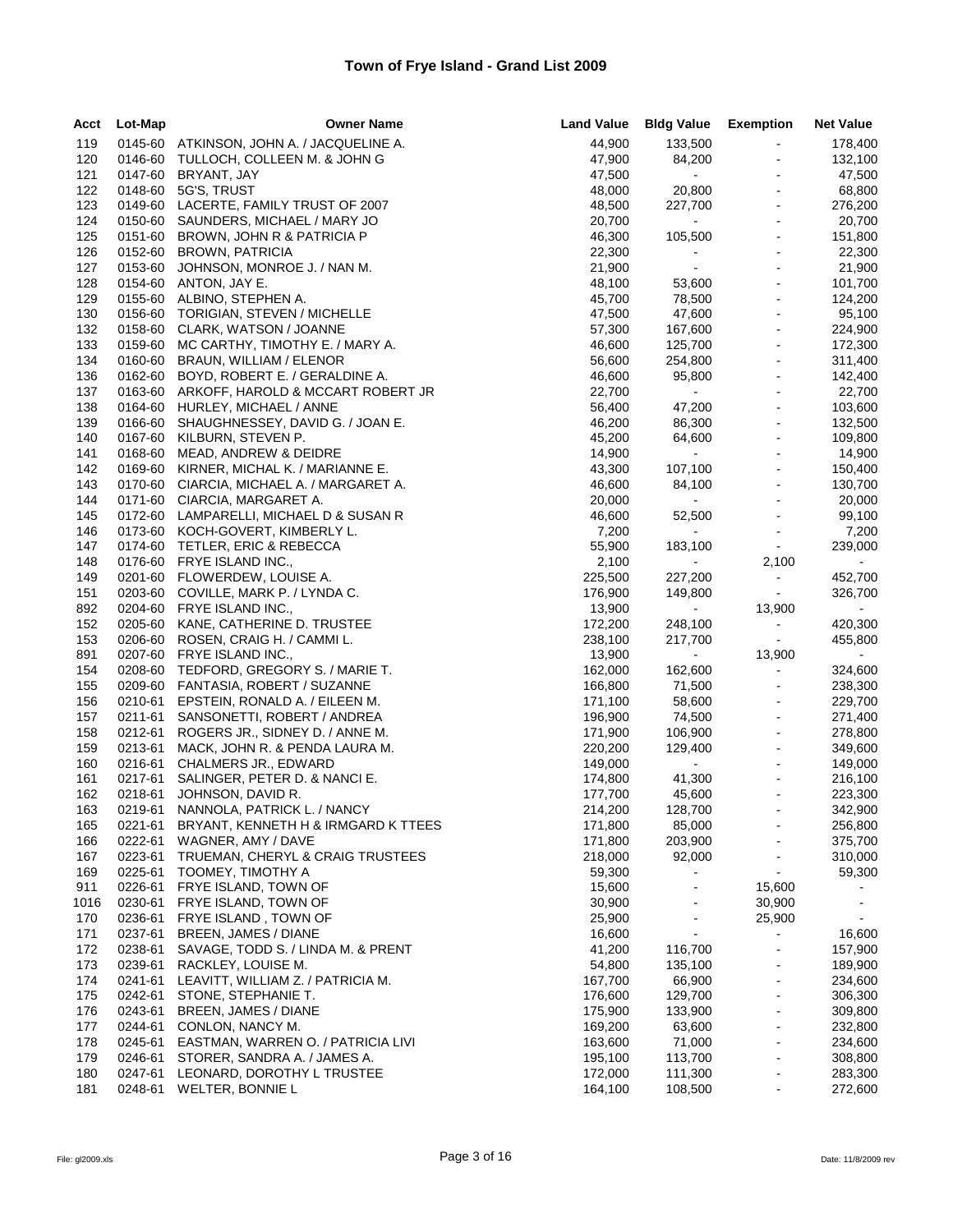| Acct       | Lot-Map | <b>Owner Name</b>                                            | <b>Land Value</b>  | <b>Bldg Value Exemption</b> |                                  | <b>Net Value</b>   |
|------------|---------|--------------------------------------------------------------|--------------------|-----------------------------|----------------------------------|--------------------|
| 182        | 0249-61 | BARRY, JAMES F. / CORNELIA M.                                | 157,900            | 84,400                      | $\sim$                           | 242,300            |
| 183        | 0250-61 | MORIARTY, WILLIAM F.                                         | 161,700            | 79,300                      | $\sim$                           | 241,000            |
| 184        | 0251-61 | BROWNSTEIN, SYLVIA R. TRUSTEE                                | 205,100            | 138,500                     | $\blacksquare$                   | 343,600            |
| 186        | 0253-61 | OLCOTT JR, JOHN Z / LISA M                                   | 165,800            | 91,700                      | $\blacksquare$                   | 257,500            |
| 187        | 0254-61 | DOYLE, MARY E & ROBERT                                       | 201,800            | 229,400                     | $\blacksquare$                   | 431,200            |
| 189        | 0256-61 | SULLIVAN, JOSEPH D. / EILEEN                                 | 140,700            | 102,000                     | $\blacksquare$                   | 242,700            |
| 190        | 0257-61 | GIGGEY, ROBERT W. / KATHLEEN T.                              | 156,700            | 102,000                     | $\blacksquare$                   | 258,700            |
| 191        | 0259-61 | BOVE, SUZANNE                                                | 156,900            | 51,700                      | $\blacksquare$                   | 208,600            |
| 192        | 0260-61 | FRYE TWO SIXTY ONE, REALTY TRUST                             | 190,800            | 152,900                     | $\blacksquare$                   | 343,700            |
| 193        | 0262-61 | FRYE TWO SIXTY ONE, REALTY TRUST                             | 137,200            | $\sim 100$                  | $\blacksquare$                   | 137,200            |
| 194        | 0263-61 | HUSSELBEE, CARL & MICHELLE                                   | 154,100            | 122,900                     | $\blacksquare$                   | 277,000            |
| 195        | 0265-61 | PORELL, JANICE A. FAMILY TRUST                               | 179,200            | 121,500                     | $\bar{\phantom{a}}$              | 300,700            |
| 197        | 0266-61 | RICHARD E. GIGGEY, TRUST                                     | 148,400            | 115,900                     | $\blacksquare$                   | 264,300            |
| 198        | 0267-61 | SMART, JOHN F. & PATRICIA E.                                 | 154,600            | 160,600                     | $\blacksquare$                   | 315,200            |
| 199        | 0268-61 | SPEED, WILLIAM J.                                            | 155,200            | 109,400                     | $\bar{\phantom{a}}$              | 264,600            |
| 200        | 0269-61 | NUN, JOHN B. / MIRIAM J. TRUSTEES                            | 154,900            | 163,000                     | $\blacksquare$                   | 317,900            |
| 201        | 0270-61 | GAUDET, ANNE M & DELLACROCE K J                              | 152,400            | 101,700                     | $\blacksquare$                   | 254,100            |
| 202        | 0271-61 | ARANYI, STEVEN F. / BARBARA A.                               | 143,000            | 66,100                      | $\Box$                           | 209,100            |
| 203        | 0272-61 | SCARRITT, SUSAN D. & EVANS BETH D                            | 138,800            | 108,700                     | $\blacksquare$                   | 247,500            |
| 204        | 0273-61 | ZEA, ALLISON A                                               | 164,000            | 18,900                      | $\blacksquare$                   | 182,900            |
| 205        | 0274-61 | RICE, GEOFFREY I.                                            | 128,100            | $\sim 100$                  | $\blacksquare$                   | 128,100            |
| 206        | 0275-61 | RICE, HARRIET S.                                             | 178,700            | 197,900                     | $\omega$                         | 376,600            |
| 207        | 0276-61 | PERRY, PHIL M. / NANCY S. TTEES                              | 160,200            | 259,600                     | $\sim$                           | 419,800            |
| 208        |         | 0277-61 VANDE HEI, RICHARD P. / ELAINE A.                    | 151,800            | 145,000                     | $\blacksquare$                   | 296,800            |
| 209        |         | 0278-61 REALI, FRANK / CARMELA A.                            | 146,600            | 8,900                       | $\omega$                         | 155,500            |
| 210        | 0279-61 | SCHIESSER, WILLIAM D / SHANNON F                             | 144,400            | 103,700                     | $\sim$                           | 248,100            |
| 211        |         | 0280-61 VESPRINI, MICHAEL / ALECIA                           | 168,000            | 106,300                     | $\blacksquare$                   | 274,300            |
| 212        |         | 0281-62 LENTINE, PETER J                                     | 167,200            | 175,200                     | $\blacksquare$                   | 342,400            |
| 213        |         | 0282-62 PETERSON, PAUL T.                                    | 166,700            | 83,900                      | $\blacksquare$                   | 250,600            |
| 912        |         | 0283-61 ROSS, ALAN / KATHLEEN                                | 56,400             | $\mathcal{L}_{\rm{max}}$    | $\blacksquare$                   | 56,400             |
| 214        |         | 0284-62 LUTZ, RONALD W. / JEAN C.                            | 168,400            | 80,500                      | ÷,                               | 248,900            |
| 215        |         | 0285-62 WRZESINSKY, ERNEST R. / LORRAINE TTEE                | 167,500            | 95,100                      | $\blacksquare$                   | 262,600            |
| 216        |         | 0286-62 CLEMENT, ANTON S. / SONDRA R.                        | 168,200            | 176,200                     | $\sim$                           | 344,400            |
| 217        |         | 0287-62 MORIN, GRACE M.                                      | 170,300            | 44,600                      | 11,704                           | 203,196            |
| 218        |         | 0288-62 SULLIVAN, MARK W. / MARILYN A.                       | 154,400            | 214,600                     | $\blacksquare$<br>$\blacksquare$ | 369,000            |
| 219        |         | 0289-62 HANCHETT, PATRICIA B.                                | 163,000            | 132,600<br>$\sim 100$       | $\blacksquare$                   | 295,600            |
| 220        |         | 0290-62 HANCHETT, KENNETH<br>OHANESIAN, JACOB H. / CHARLOTTE | 139,700            |                             | $\blacksquare$                   | 139,700<br>291,200 |
| 221<br>222 | 0291-62 | 0292-62 DEFELICE, ROBERT J                                   | 160,600<br>162,100 | 130,600<br>132,100          | $\omega$                         | 294,200            |
| 223        |         | 0293-62 NANNOLA, VALERIE CAVANAUGH                           | 165,100            | 168,700                     | $\blacksquare$                   | 333,800            |
| 223        | 0293-62 | NANNOLA, VALERIE CAVANAUGH                                   |                    |                             | $\sim$                           | $\blacksquare$     |
| 913        |         | 0294-60 FRYE ISLAND INC.,                                    | 13,000             | $\mathcal{L}_{\rm{max}}$    | 13,000                           |                    |
| 224        |         | 0295-62 FREDERICK, MARION H.                                 | 204,700            | 276,000                     | $\blacksquare$                   | 480,700            |
| 225        | 0297-62 | BOND, DAVID M & HEIDI L                                      | 146,900            | 122,600                     | $\sim$                           | 269,500            |
| 226        | 0298-62 | BELL, DENISE B.                                              | 173,100            | 214,000                     |                                  | 387,100            |
| 227        | 0299-62 | DAVIS, DONALD E. / LAURA C.                                  | 172,200            | 130,600                     |                                  | 302,800            |
| 228        | 0300-62 | CATALANO, STEVEN D & CHRISTIN L                              | 165,000            | 127,000                     |                                  | 292,000            |
| 229        | 0301-60 | BONNESON, WADE R. & MELISSA                                  | 51,800             | 85,400                      |                                  | 137,200            |
| 230        | 0302-60 | DYSENCHUK, PAUL B. / DAVID J.                                | 51,700             | 46,300                      | ۰                                | 98,000             |
| 231        | 0303-60 | FLAHIVE, LINDA C.                                            | 22,500             | $\blacksquare$              |                                  | 22,500             |
| 232        | 0304-60 | FLAHIVE, PAUL E. / LINDA C.                                  | 21,800             | $\blacksquare$              |                                  | 21,800             |
| 233        | 0305-60 | SPRING, PHILIP / KAREN                                       | 46,100             | 84,200                      | ä,                               | 130,300            |
| 234        | 0306-60 | PHELAN, DAVID & PAMELA                                       | 19,500             | $\blacksquare$              |                                  | 19,500             |
| 235        | 0307-60 | TALVY, PETER R. / NANCY L.                                   | 46,600             | 104,900                     |                                  | 151,500            |
| 236        | 0308-60 | ZARRELLA, ALEXANDER F. / ROBERTA E                           | 45,600             | 118,000                     | $\blacksquare$                   | 163,600            |
| 893        | 0310-60 | FRYE ISLAND INC.,                                            | 2,100              |                             | 2,100                            |                    |
| 237        | 0311-60 | CASEY, JOSEPH P/MICHELLE M.                                  | 46,400             | 126,400                     | ä,                               | 172,800            |
| 238        | 0312-61 | RUSSO, ROBERT T. / JEAN L.                                   | 46,700             | 48,800                      | ۰                                | 95,500             |
| 239        | 0313-61 | TEDFORD, GREGORY S. / MARIE T.                               | 47,800             | 96,300                      |                                  | 144,100            |
| 240        | 0314-61 | TRENCHARD, WILLIAM A. / JOYCE L.                             | 48,900             | 85,900                      | ä,                               | 134,800            |
| 242        | 0316-61 | RILEY, BRIAN / CAROL                                         | 57,400             | 66,500                      | $\blacksquare$                   | 123,900            |
| 243        | 0317-61 | COUGHLIN, RICHARD J.                                         | 46,200             | 83,200                      |                                  | 129,400            |
|            |         |                                                              |                    |                             |                                  |                    |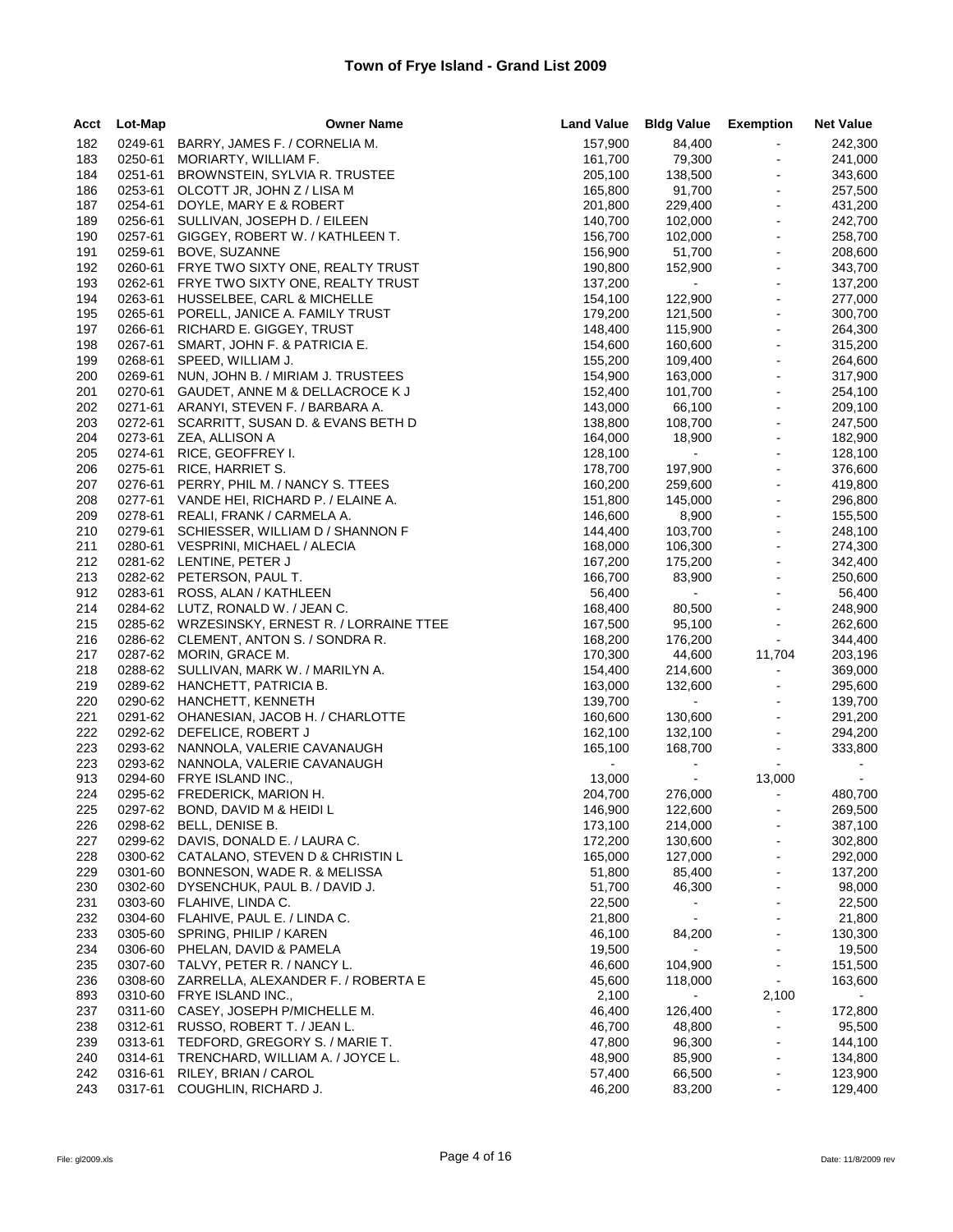| Acct       | Lot-Map | <b>Owner Name</b>                                        |                  | Land Value Bldg Value Exemption |                     | <b>Net Value</b> |
|------------|---------|----------------------------------------------------------|------------------|---------------------------------|---------------------|------------------|
| 244        |         | 0318-61 ASPESI, RICHARD B. / MARY E.                     | 45,400           | 76,100                          | $\sim$              | 121,500          |
| 245        | 0320-61 | KIRSCHENBAUM, MELVIN / ARLENE R.                         | 53,400           | 59,600                          | $\sim$              | 113,000          |
| 914        | 0322-60 | FRYE ISLAND, TOWN OF                                     | 1,600            | $\sim 10$                       | 1,600               | $\sim$           |
| 246        | 0323-61 | KUIKEN, JAMES L. / JOYCE C.                              | 45,000           | 62,500                          | $\sim 10$           | 107,500          |
| 915        |         | 0326-60 FRYE ISLAND, TOWN OF                             | 6,400            | $\sim$                          | 6,400               | $\sim$           |
| 247        | 0331-61 | JORDAN, JAMES / STEPHANIE A.                             | 19,800           | $\sim$                          | $\blacksquare$      | 19,800           |
| 248        | 0337-61 | SHARPE, BERNARD N & PATRICIA A TRUSTEES                  | 48,700           | 104,700                         | $\blacksquare$      | 153,400          |
| 249        | 0338-61 | HODGE, JOHN A. / THERESA B.                              | 50,400           | 76,600                          | $\sim$              | 127,000          |
| 250        | 0340-61 | FLEISCHMAN, STEPHEN H                                    | 49,500           | 101,600                         | $\blacksquare$      | 151,100          |
| 251        | 0341-61 | KURGAN JR., ANTHONY M & JOSEPHINE                        | 47,800           | 100,100                         | $\blacksquare$      | 147,900          |
| 252        | 0342-61 | MUSOROFITI, JOHN / LENORE                                | 46,500           | 123,500                         | $\blacksquare$      | 170,000          |
| 253        | 0343-61 | MUSOROFITI, LENORE                                       | 19,900           | $\sim 100$                      | $\blacksquare$      | 19,900           |
| 254        | 0344-61 | LIMING, STEPHEN C. / MICHELLE                            | 46,100           | 97,100                          | $\blacksquare$      | 143,200          |
| 255        | 0345-61 | LANNON, ROBERT E & MICHAEL C &                           | 42,700           | 62,500                          | $\sim$              | 105,200          |
| 256        | 0347-61 | WILSON, SCOTT G.                                         | 44,800           | 172,800                         | $\blacksquare$      | 217,600          |
| 257        |         | 0348-61 OLCOTT JR., JOHN Z / LISA M                      | 3,700            | $\blacksquare$                  | $\sim$              | 3,700            |
| 917        | 0349-61 | FRYE ISLAND INC.,                                        | 1,900            | $\blacksquare$                  | 1,900               | $\sim$           |
| 258        | 0350-61 | FRYE ISLAND, TOWN OF                                     | 18,200           | $\blacksquare$                  | 18,200              | $\sim$           |
| 259        | 0351-61 | <b>BROWN, JANICE</b>                                     | 15,800           | $\sim$ $^{-1}$                  | $\blacksquare$      | 15,800           |
| 260        | 0352-61 | BROWN, CHARLES H. / JANICE                               | 44,000           | 105,300                         | $\sim$              | 149,300          |
| 261        | 0353-61 | GIGGEY, ROBERT W. / KATHLEEN T.                          | 19,600           | $\sim 100$                      | $\blacksquare$      | 19,600           |
| 262        | 0354-61 | BRYANT, JAY C./PENNY A                                   | 46,200           | 104,300                         | $\blacksquare$      | 150,500          |
| 263        | 0355-61 | BICKUM, CHRISTOPHER D. / ALLISON M                       | 49,700           | 75,900                          | $\blacksquare$      | 125,600          |
| 264        | 0356-61 | DAVIS, RICHARD A.                                        | 49,600           | 101,000                         | $\blacksquare$      | 150,600          |
| 265        |         | 0357-61 WALENCEWICZ, DAVID/JODI                          | 20,400           | $\bullet$ .                     | $\Box$              | 20,400           |
| 266        |         | 0358-61 LARHETTE, SIDNEY W. / MARLENE A.                 | 47,000           | 101,000                         | $\blacksquare$      | 148,000          |
| 267        | 0359-61 | SULLIVAN, MARK W. / MARILYN A.                           | 21,000           | $\blacksquare$                  | $\sim$              | 21,000           |
| 268        |         | 0360-61 FRYE ISLAND INC.,                                | 23,200           | $\blacksquare$                  | 23,200              | $\sim$           |
| 269        |         | 0361-61 O'CONNOR, JAMES L./LAURETTA L.                   | 7,200            | $\blacksquare$                  | $\sim$              | 7,200            |
| 918        |         | 0362-61 FRYE ISLAND INC.,                                | 2,000            | $\omega$                        | 2,000               | $\sim$           |
| 270        |         | 0363-61 FRYE ISLAND INC.,                                | 6,300            | $\blacksquare$                  | 6,300               | $\bullet$        |
| 271        |         | 0364-61 Town of Frye Island,                             | 19,400           | $\blacksquare$                  | 19,400              | $\sim$           |
| 919        |         | 0365-61 FRYE ISLAND INC.,                                | 1,900            | $\blacksquare$                  | 1,900               | $\sim 10^{-1}$   |
| 272        | 0366-61 | ZINCK, TRACEY                                            | 2,000            | $\blacksquare$                  | $\sim 100$          | 2,000            |
| 920        |         | 0368-61 FRYE ISLAND INC.,                                | 4,000            | $\blacksquare$                  | 4,000               |                  |
| 273        | 0370-61 | REALI, FRANK / CARMELA A.                                | 21,400           | $\sim$                          | $\blacksquare$      | 21,400           |
| 274        |         | 0371-61 HUGHES, KATHERINE C & SWEET JASON E              | 50,900           | 90,900                          | $\blacksquare$      | 141,800          |
| 275        | 0372-61 | HOUSE, PHYLLIS S. & HOUSE RICHARD                        | 56,400           | 64,800                          | $\blacksquare$      | 121,200          |
| 276        |         | 0374-61 ANTHONY, DEBORAH A & WESLEY R                    | 47,700           | 168,000                         | $\sim$              | 215,700          |
| 278        | 0376-62 | BELMORE, RALPH P & JANET E                               | 58,400           | 81,700                          | $\bar{\phantom{a}}$ | 140,100          |
| 279        |         | 0377-62 CAMPBELL, WILFRED P. / KATHLEEN H.               | 47,000           | 84,800                          | $\blacksquare$      | 131,800          |
| 280        |         | 0378-62 KANNIARD, RANDY / KATHY                          | 47,000           | 189,400                         | $\sim$              | 236,400          |
| 281        |         | 0379-62 RICHARD, PAUL B                                  | 46,900           | 107,300                         | $\blacksquare$      | 154,200          |
| 282        | 0380-62 | ROSS, ALAN W. / KATHLEEN A.                              | 46,900           | 112,700                         | $\sim$              | 159,600          |
| 283        |         | 0381-62 MELLO, RICHARD J.                                | 46,800           | 133,700                         |                     | 180,500          |
| 284        |         | 0382-62 CLEMENT, ANTON S.                                | 20,100           |                                 |                     | 20,100           |
| 285        |         | 0383-62 CLEMENT, JULIE A.<br>0384-62 GILMAN, PATRICIA A  | 20,100           | $\blacksquare$                  |                     | 20,100           |
| 286        |         | 0385-62 GLEESON, DAVID S. / DIANNE L.                    | 46,600           | 120,200                         |                     | 166,800          |
| 287        |         |                                                          | 47,100           | 68,200                          |                     | 115,300          |
| 288        |         | 0386-62 HUCHTHAUSEN, PETER / KATHLEEN                    | 45,700           | 44,600                          |                     | 90,300           |
| 289<br>829 |         | 0387-62 EDWARDS, DEBORAH L<br>0389-62 EDWARDS, DEBORAH L | 29,100           | $\blacksquare$                  |                     | 29,100<br>23,000 |
| 290        |         | 0391-62 CARON, DENNIS T.                                 | 23,000<br>20,500 | 43,000                          |                     | 63,500           |
| 291        |         | 0392-62 SCHRIMMER, LISA M                                | 56,000           | 98,000                          |                     | 154,000          |
|            |         | 1065 0394-001-62 BOND, DAVID M & HEIDI L                 | 38,900           | $\blacksquare$                  | $\blacksquare$      | 38,900           |
|            |         |                                                          | 12,300           | $\blacksquare$                  | 12,300              |                  |
| 293        |         | 0395-62 DAVIS, BARBARA J & TERESA E                      | 6,900            |                                 | $\blacksquare$      | 6,900            |
| 921        |         | 0396-62 FRYE ISLAND INC.,                                | 3,700            | $\blacksquare$                  | 3,700               | $\sim$           |
| 294        |         | 0398-62 CUSHMAN, ROBERT A.& MARGARET F.                  | 52,900           | 142,800                         | $\blacksquare$      | 195,700          |
| 295        |         | 0399-62 WAGNER, DAVID & AMY T                            | 63,600           | 70,000                          | $\blacksquare$      | 133,600          |
| 922        |         | 0401-62 FRYE ISLAND INC.,                                | 2,100            | $\blacksquare$                  | 2,100               |                  |
| 296        |         | 0402-62 WHITE, COONEY SHIRLEY                            | 6,000            |                                 | $\blacksquare$      | 6,000            |
|            |         |                                                          |                  |                                 |                     |                  |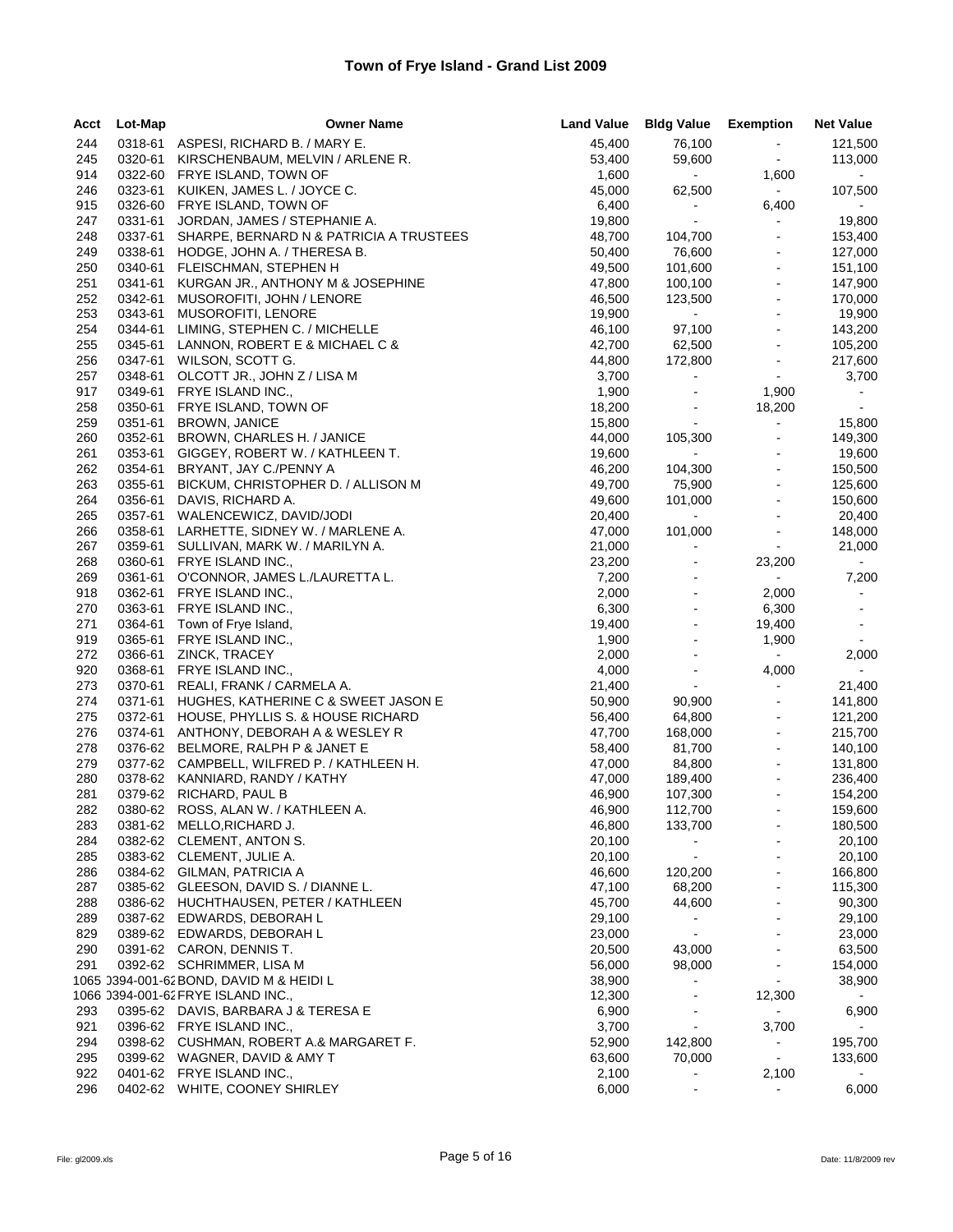| Acct       | Lot-Map            | <b>Owner Name</b>                            | <b>Land Value</b>            | <b>Bldg Value</b>    | <b>Exemption</b>               | <b>Net Value</b> |
|------------|--------------------|----------------------------------------------|------------------------------|----------------------|--------------------------------|------------------|
| 297        |                    | 0403-62 WILSON, KEVIN R. / SUSAN J.          | 44,500                       | 134,700              |                                | 179,200          |
| 298        |                    | 0500-62 BLACK, DWAYNE R & MARCIA P           | 233,600                      | 77,700               |                                | 311,300          |
| 299        |                    | 0501-60 TREACY, LOIS E. TTEE & BEDELL ERIC N | 386,600                      | 122,300              | $\blacksquare$                 | 508,900          |
| 299        | 0501-60            | TREACY, LOIS E. TTEE & BEDELL ERIC N         | $\qquad \qquad \blacksquare$ | 25,200               |                                | 25,200           |
| 299        | 0501-60            | TREACY, LOIS E. TTEE & BEDELL ERIC N         | $\blacksquare$               | 61,300               | $\blacksquare$                 | 61,300           |
| 299        | 0501-60            | TREACY, LOIS E. TTEE & BEDELL ERIC N         | $\blacksquare$               | 106,400              | $\blacksquare$                 | 106,400          |
| 301        | 0503-61            | DALEY, JEFFREY M. & MARY ANN                 | 202,600                      | 29,800               |                                | 232,400          |
| 301        | 0503-61            | DALEY, JEFFREY M. & MARY ANN                 | $\blacksquare$               | 8,600                | $\blacksquare$                 | 8,600            |
| 301        | 0503-61            | DALEY, JEFFREY M. & MARY ANN                 |                              | 6,500                | $\blacksquare$                 | 6,500            |
| 302        | 0504-60            | LANE, M THERESA TRUSTEE                      | 38,600                       | 800                  | $\blacksquare$                 | 39,400           |
| 303        | 0505-61            | THOMAS, MARK / ROBERTA                       | 162,600                      | 105,600              | $\blacksquare$                 | 268,200          |
| 304        | 0506-62            | MCFARLAND, JANISE                            | 490,200                      | 96,600               | $\blacksquare$                 | 586,800          |
| 305        | 0507-60            | LANE, BRUCE R. / M THERESA                   | 115,800                      | 54,300               | ä,                             | 170,100          |
| 306        | 0508-62            | MACGREGOR III, JOHN W TRUSTEE                | 205,000                      | 250,200              | ÷                              | 455,200          |
| 856        | 0510-60            | LA DOW, ROBERT P / CLAIRE M                  | $\sim$                       | $\sim$               | $\blacksquare$                 | $\sim$           |
| 307        | 0800-60            | FRYE ISLAND TOWN OF,                         | 9,500                        | $\sim 10$            | 9,500                          | $\sim$           |
| 308        |                    | 0801-60 LEDGARD II, HARRY J & LEVY PERRI     | 36,100                       | 37,400               | $\blacksquare$                 | 73,500           |
| 309        | 0802-60            | SAVAGE, TODD S. & LINDA M. & PRENT           | 9,500                        | $\sim$ 10 $\pm$      | $\sim$                         | 9,500            |
| 310        | 0803-60            | CORNEAU, DAWNMARIE & ROBERT M                | 36,100                       | 96,400               | $\sim$                         | 132,500          |
| 865        |                    | 0804-60 FRYE ISLAND, TOWN OF                 | 1,400                        | $\sim$               | 1,400                          | $\sim$           |
| 311        | 0806-60            | BUXTON, RICHARD / NANCY                      | 9,300                        | 5,800                | $\sim$                         | 15,100           |
| 864        | 0807-60            | FRYE ISLAND, TOWN OF                         | 900                          | $\sim 100$           | 900                            | $\sim 100$       |
| 312        | 0808-60            | MARTYN, RICHARD / CONSTANCE                  | 39,600                       | 59,600               | $\blacksquare$                 | 99,200           |
| 313        | 0810-60            | RIVARD, JOAN M.                              | 9,500                        | $\sim$               | $\blacksquare$                 | 9,500            |
| 808        | 0812-60            | RIVARD, JOHN E & Joan M CO-TRUSTEES          | 40,100                       | 134,000              | $\blacksquare$                 | 174,100          |
| 314        |                    | 0813-60 RASHID, MARK J. / BARBARA J.         | 40,100                       | 62,500               | $\blacksquare$                 | 102,600          |
| 315        | 0815-60            | LACERTE, RICHARD & JEANNINE TRUSTEES         | 40,100                       | 121,400              | $\blacksquare$<br>$\mathbf{r}$ | 161,500          |
| 316        | 0817-60            | <b>GIELLA, ESTATE OF</b>                     | 9,500                        | $\sim$               |                                | 9,500            |
| 317        | 0818-60            | FOSTER, BERNARD S. / LINDA T.                | 9,100                        | $\sim$               |                                | 9,100            |
| 318        | 0819-60            | POLONKA, CHRISTINE                           | 35,700                       | 113,200<br>$\sim 10$ | $\blacksquare$                 | 148,900          |
| 319<br>320 | 0820-60<br>0821-60 | ROGERS, WINIFRED<br>BRISTOL, SALLY A.        | 9,100<br>35,100              | 114,800              | $\blacksquare$                 | 9,100<br>149,900 |
| 321        | 0822-60            | LOCKE, STEPHEN K/BARBARA A                   | 36,100                       | 111,400              | $\blacksquare$                 | 147,500          |
| 322        | 0823-60            | WALDRON, KAREN A.                            | 36,100                       | 116,300              |                                | 152,400          |
| 323        | 0824-60            | GIBSON, THERESE B                            | 9,500                        | $\bullet$ .          | $\blacksquare$                 | 9,500            |
| 324        | 0825-60            | GIBSON, ROBERT A / THERESE B                 | 36,100                       | 48,800               | $\blacksquare$                 | 84,900           |
| 325        | 0826-60            | GASS, JOHN                                   | 9,500                        | 5,000                | $\blacksquare$                 | 14,500           |
| 326        | 0827-60            | GASS, KELLY A                                | 9,500                        | 5,000                | $\blacksquare$                 | 14,500           |
| 327        | 0828-60            | KIVEKAS, STEVEN A. / SUZANNE                 | 36,100                       | 90,900               | $\blacksquare$                 | 127,000          |
| 328        | 0829-60            | KAPLAN, MICHAEL D.                           | 36,100                       | 110,500              | $\blacksquare$                 | 146,600          |
| 809        | 0831-60            | O'LEARY, STEPHEN M. & NANCY I.               | 54,600                       | 98,300               | $\blacksquare$                 | 152,900          |
| 887        |                    | 0851-60 FRYE ISLAND INC.,                    | 1,000                        | $\blacksquare$       | 1,000                          |                  |
| 330        |                    | 0852-60 KELLY, DANA R. / LESLIE M.           | 2,300                        | $\blacksquare$       | $\blacksquare$                 | 2,300            |
| 888        |                    | 0853-60 FRYE ISLAND INC.,                    | 1,100                        |                      | 1,100                          |                  |
| 331        |                    | 0854-60 HOLGERSEN, HAROLD M./KATHRYN J.      | 37,600                       | 66,800               | $\sim$                         | 104,400          |
| 889        | 0855-60            | FRYE ISLAND INC.,                            | 1,100                        |                      | 1,100                          |                  |
| 332        | 0856-60            | <b>VEINOT, JAN ELLEN</b>                     | 11,000                       |                      | $\sim$                         | 11,000           |
| 890        | 0858-60            | FRYE ISLAND INC.,                            | 1,500                        |                      | 1,500                          | $\sim$           |
| 333        | 0859-60            | DONIO JR., SAMUEL A. / NANCY M.              | 38,600                       | 114,900              | $\sim$                         | 153,500          |
| 334        | 0860-60            | MILLEY, WARREN L.                            | 42,100                       | 32,700               | $\sim$                         | 74,800           |
| 877        | 0862-60            | FRYE ISLAND INC.,                            | 1,100                        | $\sim$               | 1,100                          |                  |
| 336        | 0863-60            | MASULLA, RONALD J.                           | 37,600                       | 44,800               | $\blacksquare$                 | 82,400           |
| 876        | 0866-60            | FRYE ISLAND INC.,                            | 2,100                        | $\sim$               | 2,100                          | $\sim$           |
| 337        | 0868-60            | LEPENVEN, MAURICE E                          | 37,600                       | 38,300               | $\sim$                         | 75,900           |
| 338        | 0869-60            | LEPENVEN, MAURICE E.                         | 11,000                       | $\blacksquare$       | $\blacksquare$                 | 11,000           |
| 875        | 0870-60            | FRYE ISLAND INC.,                            | 1,100                        | $\sim$               | 1,100                          |                  |
| 340        | 0872-60            | HICKIE, BRUCE E/ KATHLEEN F/ CAROLYN A       | 42,100                       | 109,500              | $\sim$                         | 151,600          |
| 878        | 0873-60            | FRYE ISLAND INC.,                            | 1,100                        | $\blacksquare$       | 1,100                          |                  |
| 341        | 0874-60            | BROWNE, MARY T.                              | 37,500                       | 70,900               | $\blacksquare$                 | 108,400          |
| 342        | 0875-60            | SIBLEY, MICHELE LEE                          | 37,500                       | 58,200               | $\sim$                         | 95,700           |
| 343        | 0876-60            | FRYE ISLAND, TOWN OF                         | 2,200                        | $\blacksquare$       | 2,200                          |                  |
| 344        | 0877-60            | LARSON, J. BRYAN & LEIGH &                   | 37,500                       | 79,100               | $\blacksquare$                 | 116,600          |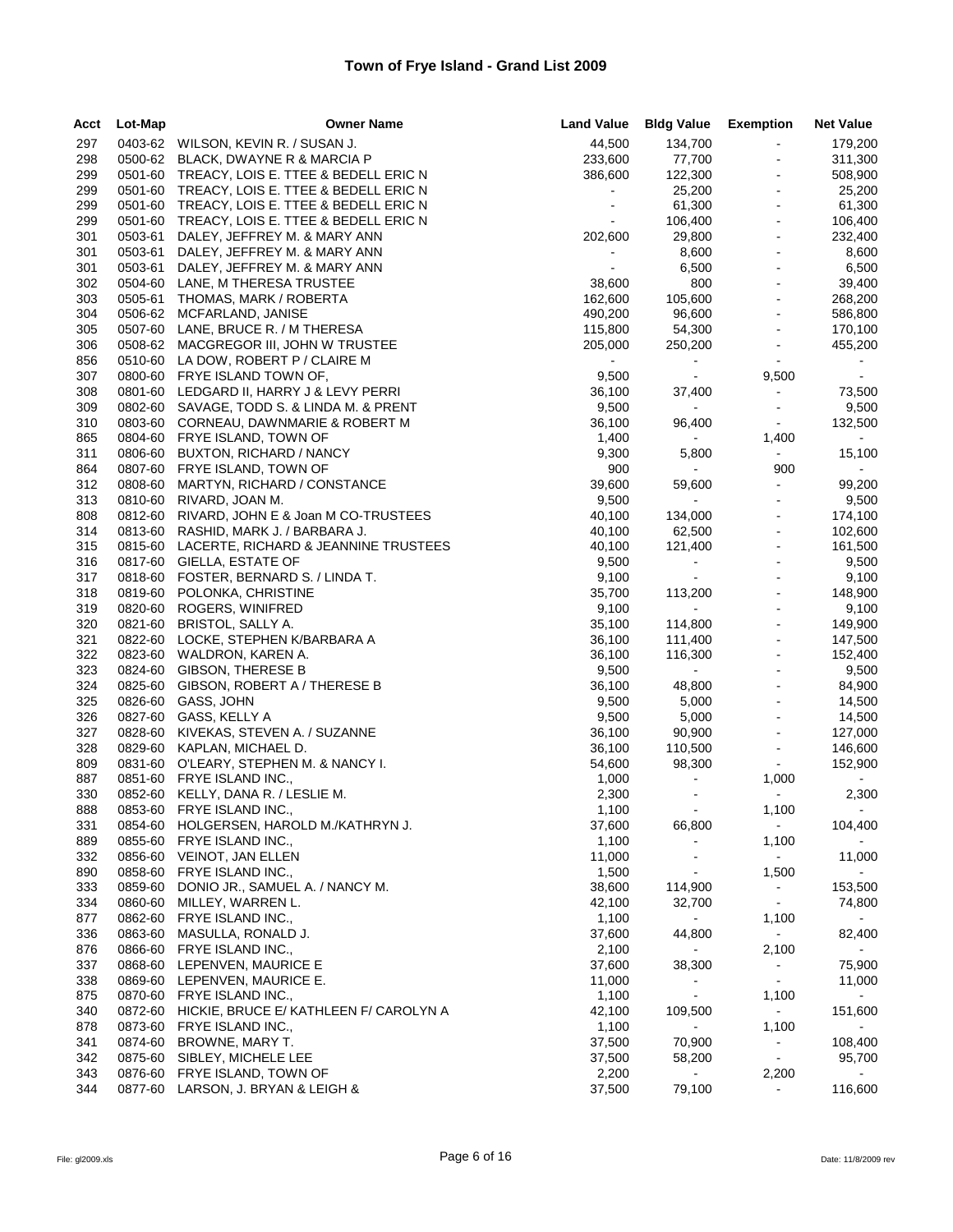| Acct       | Lot-Map | <b>Owner Name</b>                                       | <b>Land Value</b> | <b>Bldg Value Exemption</b> |                      | <b>Net Value</b>  |
|------------|---------|---------------------------------------------------------|-------------------|-----------------------------|----------------------|-------------------|
| 345        |         | 0878-60 HAFEY, HEIDI MOSES                              | 10,900            |                             | $\sim$               | 10,900            |
| 879        | 0880-60 | FRYE ISLAND INC.,                                       | 1,700             |                             | 1,700                | $\sim$            |
| 346        |         | 0881-60 LARSON, BRYAN & MILLER BLAINE N.                | 10,900            | $\blacksquare$              | $\sim$               | 10,900            |
| 347        |         | 0884-60 TIBERII, ANTHONY                                | 10,900            | $\blacksquare$              | $\sim$               | 10,900            |
| 881        | 0885-60 | FRYE ISLAND INC.,                                       | 2,200             | $\sim$                      | 2,200                | $\sim$            |
| 834        | 0887-60 | BUCKLEY, BRIAN D/LISA G                                 | 48,900            | 119,800                     | $\sim$               | 168,700           |
| 349        | 0888-60 | LANNON, ROBERT E MICHAEL C &                            | 10,900            | $\sim$                      |                      | 10,900            |
| 350        | 0889-60 | PERSSON, STEPHEN / KATHLEEN                             | 37,400            | 64,700                      | $\blacksquare$       | 102,100           |
| 351        | 0890-60 | PIRA, DAVID P./RULE LYNN C                              | 11,000            | $\sim$                      | $\blacksquare$       | 11,000            |
| 352        | 0891-60 | BROADDUS, ANDREW                                        | 41,600            | 90,000                      | $\blacksquare$       | 131,600           |
| 882        | 0893-60 | FRYE ISLAND INC.,                                       | 1,200             | $\sim$                      | 1,200                | $\sim$            |
| 354        | 0895-60 | JACKSON, WILLIAM R JR                                   | 38,600            | 43,200                      | $\blacksquare$       | 81,800            |
| 355        | 0896-60 | KOCHON, KENT L.& BARBARA H.                             | 13,700            | $\blacksquare$              |                      | 13,700            |
| 356        | 0897-60 | KOCHON, KENT L                                          | 11,000            | $\blacksquare$              | $\blacksquare$       | 11,000            |
| 357        | 0898-60 | PETERSON, CARL / PATRICIA                               | 11,000            | $\blacksquare$              | $\blacksquare$       | 11,000            |
| 358<br>359 |         | 0899-60 FOSHER, CATHERINE A.                            | 38,400            | 43,600                      | $\ddot{\phantom{1}}$ | 82,000            |
|            | 0900-60 | SPITZ, S. LEONARD / IRENE E.                            | 38,700            | 66,100                      | $\blacksquare$       | 104,800           |
| 360<br>799 | 0901-60 | PAISLEY, MARGARET MORRILL<br>0902-60 HAFEY, HEIDI MOSES | 11,000<br>11,000  | $\blacksquare$              |                      | 11,000<br>11,000  |
| 361        | 0903-60 | REMILLARD, JEANNETTE                                    | 3,600             | $\blacksquare$              |                      | 3,600             |
| 362        | 0904-60 | HARTLEY, CAMERON F/KELLY M                              | 11,000            | $\mathbf{r}$                | $\blacksquare$       | 11,000            |
| 363        | 0905-60 | SULLIVAN, MARK W. / MARILYN A.                          | 11,000            | $\blacksquare$              | $\blacksquare$       | 11,000            |
| 871        | 0906-60 | FRYE ISLAND INC.,                                       | 1,100             | $\sim$                      | 1,100                | $\sim$            |
| 364        |         | 0907-60 LACERTE, JEFFREY P/PAMELA J                     | 37,600            | 127,400                     | $\sim 10$            | 165,000           |
| 870        |         | 0908-60 FRYE ISLAND INC.,                               | 1,100             | $\blacksquare$              | 1,100                | $\sim$            |
| 365        | 0909-60 | ANTIGNANI, STEPHEN R.                                   | 15,400            | $\blacksquare$              | $\sim$               | 15,400            |
| 869        | 0911-60 | FRYE ISLAND INC.,                                       | 500               | $\blacksquare$              | 500                  | $\sim$            |
| 366        | 0912-60 | <b>BARNES, GILFORD</b>                                  | 2,700             | $\blacksquare$              | $\blacksquare$       | 2,700             |
| 367        | 0914-60 | BURGESS, GREGORY R. & DOROTHY T.                        | 41,400            | 120,000                     | $\blacksquare$       | 161,400           |
| 369        | 0916-60 | WALSH, PATRICIA P.                                      | 40,300            | 53,900                      | $\blacksquare$       | 94,200            |
| 370        | 0917-60 | RICH, TODD B. & RICH JOSEPH C.                          | 11,300            | $\sim$                      | $\blacksquare$       | 11,300            |
| 371        |         | 0918-60 HASKELL, STEVEN J. & NANCY C.                   | 37,900            | 128,500                     | $\blacksquare$       | 166,400           |
| 868        | 0919-60 | FRYE ISLAND, TOWN OF                                    | 1,000             | $\blacksquare$              | 1,000                | $\sim$            |
| 372        | 0920-60 | KALITA, JOSEPH S. / MARJORY B.                          | 9,500             |                             | ÷,                   | 9,500             |
| 373        | 0921-60 | DRYDEN, CAROL A.                                        | 9,500             | $\sim$                      | $\blacksquare$       | 9,500             |
| 374        | 0922-60 | WEED, BRIAN & EVELEIGH & CHERYL                         | 9,500             | $\blacksquare$              |                      | 9,500             |
| 375        | 0923-60 | ASLANIAN, GREGORY J/JANET M                             | 9,500             | $\blacksquare$              | $\ddot{\phantom{1}}$ | 9,500             |
| 376        | 0924-60 | KOCH, WILLIAM / LADONNA                                 | 9,500             | $\sim$                      | $\blacksquare$       | 9,500             |
| 377        | 0925-60 | RADUNE, KARL F. / ELIZABETH D.                          | 39,200            | 69,500                      | $\blacksquare$       | 108,700           |
| 872        | 0926-60 | FRYE ISLAND, TOWN OF                                    | 1,400             | $\blacksquare$              | 1,400                | $\sim$            |
| 378        | 0927-60 | KELLY, STEPHEN J. / MARILYN D.                          | 13,200            | $\sim$                      | $\blacksquare$       | 13,200            |
| 379        | 0928-60 | O'NEILL, DANIEL C. & PATRICIA L.                        | 37,700            | 90,500                      | $\sim$               | 128,200           |
| 380        | 0929-60 | FRYE ISLAND INC.,<br>0930-60 STENZ, ROGER H. / CAROL D. | 2,700             | $\sim$                      | 2,700                | $\sim$            |
| 381<br>382 |         | 0931-60 STENZ, CHRISTOPHER S/TODD D                     | 38,400<br>12,300  | 134,100<br>$\blacksquare$   |                      | 172,500<br>12,300 |
| 383        | 0932-60 | <b>TIBERII, ANTHONY</b>                                 | 16,400            |                             |                      | 16,400            |
| 384        | 0934-60 | MCOSKER, TOM                                            | 38,700            | 81,200                      | $\blacksquare$       | 119,900           |
| 385        | 1001-60 | DUDICS, JOSEPH R. / JERI L.                             | 39,700            | 70,700                      | $\blacksquare$       | 110,400           |
| 909        | 1004-60 | FRYE ISLAND INC.,                                       | 1,300             |                             | 1,300                |                   |
| 386        | 1005-60 | CUOCO, CHERYL A. / GREGORY                              | 39,500            | 53,700                      | $\blacksquare$       | 93,200            |
| 387        | 1006-60 | BATES, DONNA M TRUSTEE                                  | 35,000            | 118,200                     |                      | 153,200           |
| 388        | 1007-60 | <b>BATES, DONNA MANSOLILLI</b>                          | 7,800             | $\blacksquare$              | $\blacksquare$       | 7,800             |
| 910        | 1008-60 | FRYE ISLAND INC.,                                       | 900               | $\blacksquare$              | 900                  | $\sim$            |
| 389        | 1009-60 | MARTIN, TIMOTHY R.                                      | 9,800             | $\blacksquare$              | $\blacksquare$       | 9,800             |
| 390        | 1010-60 | GARDNER, STEVEN & SCHNAUCK MARGAR                       | 36,100            | 102,500                     | $\blacksquare$       | 138,600           |
| 391        | 1011-60 | WILMOT SR, WARREN & MARY ROSS                           | 9,500             | 36,900                      |                      | 46,400            |
| 908        | 1012-60 | FRYE ISLAND INC.,                                       | 2,000             | $\blacksquare$              | 2,000                | $\sim$            |
| 392        | 1014-60 | CUOCO, JOHN B                                           | 9,500             |                             |                      | 9,500             |
| 393        | 1015-60 | THIBODEAU, RICHARD                                      | 1,900             | $\blacksquare$              | $\blacksquare$       | 1,900             |
| 907        | 1016-60 | FRYE ISLAND INC.,                                       | 900               | $\blacksquare$              | 900                  | $\bullet$ .       |
| 394        | 1017-60 | HERGET, BARBARA D.                                      | 36,100            | 80,300                      | ÷                    | 116,400           |
| 395        | 1018-60 | MCMAHON JR., FRANCIS M. / ANN I.                        | 9,500             |                             | $\blacksquare$       | 9,500             |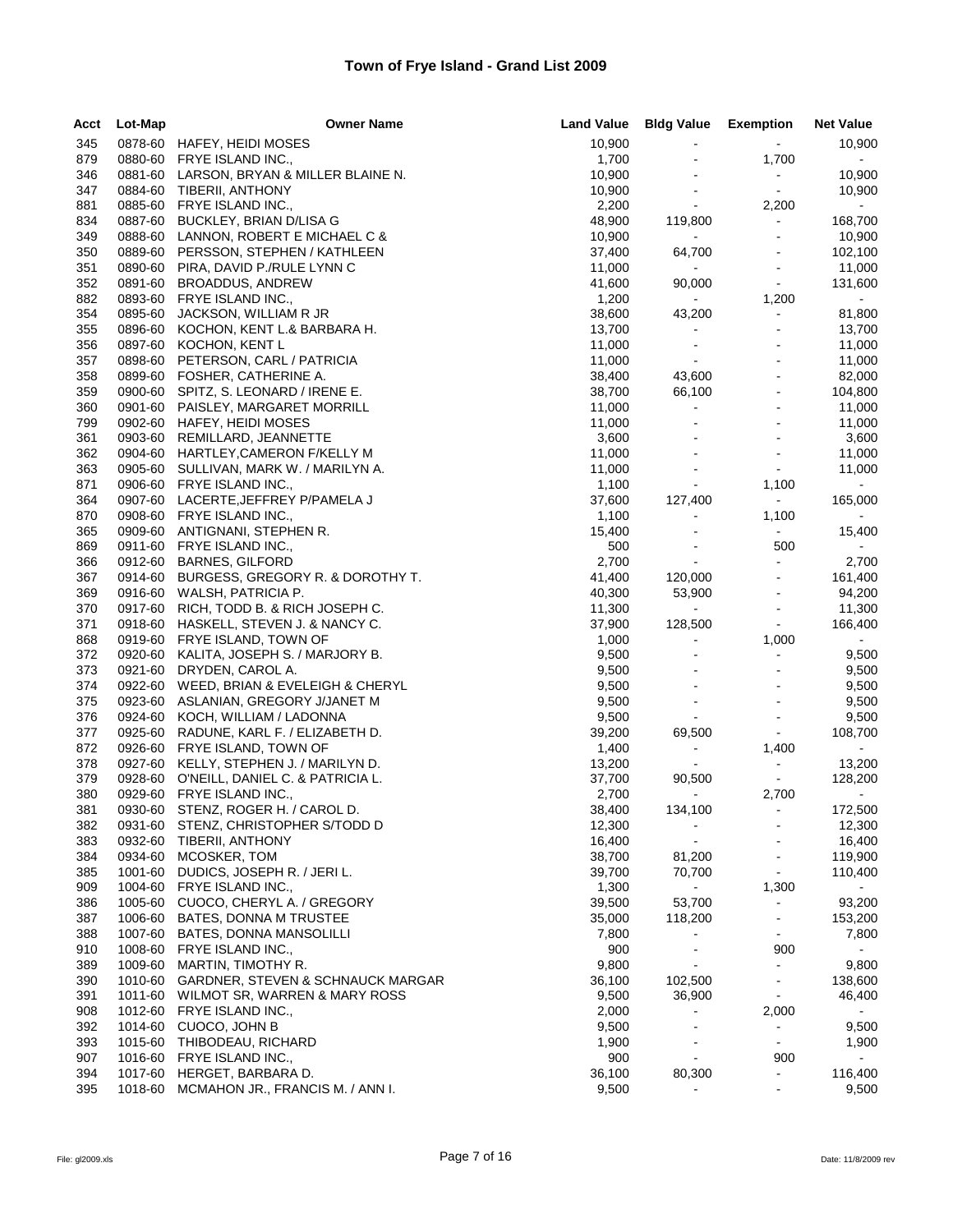| Acct        | Lot-Map            | <b>Owner Name</b>                                            |                | Land Value Bldg Value Exemption  |                                  | <b>Net Value</b>      |
|-------------|--------------------|--------------------------------------------------------------|----------------|----------------------------------|----------------------------------|-----------------------|
| 396         |                    | 1022-60 OXMAN, ROBERT / NATALIE                              | 35,300         | 51,400                           | $\bullet$ .                      | 86,700                |
| 904         | 1025-60            | FRYE ISLAND INC.,                                            | 900            | $\sim$                           | 900                              | $\sim$                |
| 398         | 1026-60            | DAVENPORT II, BURT / SHARON                                  | 36,100         | 95,800                           | $\blacksquare$                   | 131,900               |
| 399         | 1027-60            | DAVENPORT, SHARON                                            | 9,500          | $\blacksquare$                   | $\blacksquare$                   | 9,500                 |
| 400         | 1029-60            | BRENNAN, JOHN P.                                             | 1,900          | $\blacksquare$                   | $\blacksquare$                   | 1,900                 |
| 401         | 1030-60            | ROBINSON, THOMAS                                             | 1,900          |                                  | $\blacksquare$                   | 1,900                 |
| 402         |                    | 1032-60 FRYE ISLAND INC.,                                    | 2,000          | $\blacksquare$                   | 2,000                            | $\sim$                |
| 403         | 1033-60            | SEGEE, DAVID M/JOYCE SEANNETTE A.                            | 36,100         | 77,400                           | $\bullet$                        | 113,500               |
| 404         | 1036-60            | HAM II, WILLIAM                                              | 9,500          | $\blacksquare$<br>$\blacksquare$ | $\sim$                           | 9,500                 |
| 905<br>1063 |                    | 1037-60 FRYE ISLAND INC.,<br>1041-60 FRYE ISLAND, TOWN OF    | 1,000<br>3,100 | $\qquad \qquad \blacksquare$     | 1,000<br>3,100                   | $\bullet$ .<br>$\sim$ |
| 405         | 1044-60            | EMERSON, MICHAEL R.                                          | 8,700          |                                  | $\blacksquare$                   | 8,700                 |
| 406         |                    | 1045-60 GRIFFIN, JAMES G.                                    | 1,800          |                                  | $\blacksquare$                   | 1,800                 |
| 894         |                    | 1046-60 FRYE ISLAND INC.,                                    | 1,500          | $\blacksquare$                   | 1,500                            | $\sim 10$             |
| 407         |                    | 1048-60 WILLIAMSON, BRIAN / MARIBETH M.                      | 9,100          | $\blacksquare$                   | $\blacksquare$                   | 9,100                 |
| 408         |                    | 1049-60 WETSON, JOHN L.                                      | 9,100          | $\blacksquare$                   | $\blacksquare$                   | 9,100                 |
| 409         |                    | 1050-60 WETSON, JOHN LEIGHTON                                | 35,800         | 74,400                           | $\sim$                           | 110,200               |
| 895         |                    | 1051-60 FRYE ISLAND INC.,                                    | 900            | $\blacksquare$                   | 900                              | $\sim$                |
| 923         |                    | 1052-61 FRYE ISLAND INC.,                                    | 900            | $\blacksquare$                   | 900                              |                       |
| 410         | 1053-61            | PALMISANO, RICHARD J.                                        | 35,900         | 63,800                           | $\omega_{\rm c}$                 | 99,700                |
| 411         | 1054-61            | OCONNOR, JAMES E. / SYLVIA A.                                | 39,900         | 138,500                          | $\blacksquare$                   | 178,400               |
| 412         |                    | 1055-61 AMATO, GREGORY                                       | 35,900         | 89,000                           | $\blacksquare$                   | 124,900               |
| 413         |                    | 1057-61 FRYE ISLAND INC.,                                    | 900            | $\sim$                           | 900                              | $\sim$                |
| 414         | 1058-61            | PEARSON, MICHAEL I. / BETSY J.                               | 1,800          | $\bullet$ .                      | $\blacksquare$                   | 1,800                 |
| 415         | 1059-61            | MANNING, MARK                                                | 35,800         | 45,900                           | $\blacksquare$                   | 81,700                |
| 416         | 1060-61            | STANDLEY, DAVID & ALISON                                     | 39,700         | 85,600                           | $\sim$                           | 125,300               |
| 418         | 1064-61            | FRYE ISLAND, TOWN OF                                         | 1,800          | $\blacksquare$                   | 1,800                            | $\bullet$             |
| 1025        |                    | 1065-61 FRYE ISLAND, TOWN OF                                 | 900            | $\blacksquare$                   | 900<br>1,600                     | $\blacksquare$        |
| 419<br>1026 |                    | 1066-61 Town of Frye Island,<br>1067-61 FRYE ISLAND, TOWN OF | 1,600<br>800   | $\blacksquare$                   | 800                              | $\blacksquare$        |
| 420         |                    | 1068-61 TETLER, ERIC                                         | 35,800         | 43,200                           | $\blacksquare$                   | 79,000                |
| 421         |                    | 1069-61 MANNING, MARK                                        | 1,800          | $\omega_{\rm{eff}}$              | $\blacksquare$                   | 1,800                 |
| 423         |                    | 1075-61 TENNEY, TRACY A. & LOXTERKAMP EDW TTEES              | 39,300         | 143,300                          |                                  | 182,600               |
| 424         |                    | 1076-61 GLEYSTEEN, ERIC A. / BETSY B.                        | 35,700         | 78,900                           | $\blacksquare$                   | 114,600               |
| 425         |                    | 1079-60 WHITE, KAREN L/MATTHEW B                             | 39,400         | 127,000                          | $\blacksquare$                   | 166,400               |
| 426         |                    | 1082-60 CAWLEY JR., WALTER G. / PATRICIA                     | 35,600         | 78,000                           |                                  | 113,600               |
| 427         |                    | 1083-60 FENCER, MICHAEL / MARION                             | 9,100          | $\sim$                           |                                  | 9,100                 |
| 428         | 1084-60            | ANGELO, LEONARD M & DANIELLE                                 | 35,700         | 117,600                          | $\blacksquare$                   | 153,300               |
| 429         | 1087-60            | KEEGAN JR., JAMES J. / MARIE B.                              | 11,700         | $\sim 100$                       | $\sim$                           | 11,700                |
| 430         | 1088-60            | MAYNARD, ROBERT L/KELLI O'CONNOR                             | 15,000         | 160,900                          | $\blacksquare$                   | 175,900               |
| 432         | 1090-61            | BORYSEWICZ, CHARLES                                          | 9,300          |                                  | $\blacksquare$                   | 9,300                 |
| 433         | 1091-61            | GLENN, BRIAN J.                                              | 9,400          | $\blacksquare$                   | $\sim$                           | 9,400                 |
| 434         |                    | 1092-61 TERRACCIANO, EDMUND H. / MARY R.                     | 9,400          | $\blacksquare$                   |                                  | 9,400                 |
| 435         | 1093-61            | BUTTRICK, DANIEL H/DIANNE L.                                 | 36,100         | 121,400                          |                                  | 157,500               |
| 436         | 1094-61            | STEVENS, CAROLINE R.                                         | 9,500          | $\sim$                           | $\blacksquare$                   | 9,500                 |
| 437         | 1095-61            | WALKER, BRIAN W & SUSAN L                                    | 39,500         | 87,700                           | $\blacksquare$                   | 127,200               |
| 924         | 1098-61            | FRYE ISLAND INC.,                                            | 1,500          | $\qquad \qquad \blacksquare$     | 1,500                            | $\sim$                |
| 438<br>439  | 1099-61            | DRAKE, DWIGHT J. / CLAIRE S.                                 | 40,100         | 126,000                          | $\blacksquare$<br>$\blacksquare$ | 166,100               |
| 925         | 1101-61<br>1102-61 | PALLI, DEAN<br>FRYE ISLAND INC.,                             | 36,000<br>900  | 133,000                          | 900                              | 169,000               |
| 441         | 1104-61            | GIRARD, KIMBERLY R.                                          | 35,900         | 132,600                          | $\blacksquare$                   | 168,500               |
| 442         | 1105-61            | RICHARDSON, CHERYL                                           | 9,400          | $\sim$                           |                                  | 9,400                 |
| 443         | 1106-61            | DIGREGORIO, DAVID L.                                         | 36,000         | 103,200                          | $\blacksquare$                   | 139,200               |
| 839         | 1107-61            | KALITA, JOSEPH S / MARJORY B                                 | 9,500          |                                  | $\sim$                           | 9,500                 |
| 1043        | 1108-61            | Town of Frye Island,                                         | 9,400          | $\overline{a}$                   | 9,400                            |                       |
| 444         | 1109-61            | FARNSWORTH, CURTIS R./CHARLOTTE P.                           | 9,500          |                                  |                                  | 9,500                 |
| 445         | 1110-61            | BLACKMORE, GERALD / JOANNE                                   | 41,000         | 112,300                          |                                  | 153,300               |
| 446         | 1111-61            | PLOSKER, RYAN A & KELLY ANN                                  | 10,500         | $\blacksquare$                   |                                  | 10,500                |
| 447         | 1112-61            | OGRADY, DAVID S. / DOREEN R.                                 | 36,200         | 72,400                           | ä,                               | 108,600               |
| 448         | 1113-61            | FOURNIER, WAYNE M. / NANCY L.                                | 36,100         | 124,200                          | $\blacksquare$                   | 160,300               |
| 926         | 1114-61            | FOURNIER, ERIC & LISA                                        | 9,500          | $\qquad \qquad \blacksquare$     | $\blacksquare$                   | 9,500                 |
| 449         | 1115-61            | CHALMERS JR., EDWARD                                         | 9,500          |                                  |                                  | 9,500                 |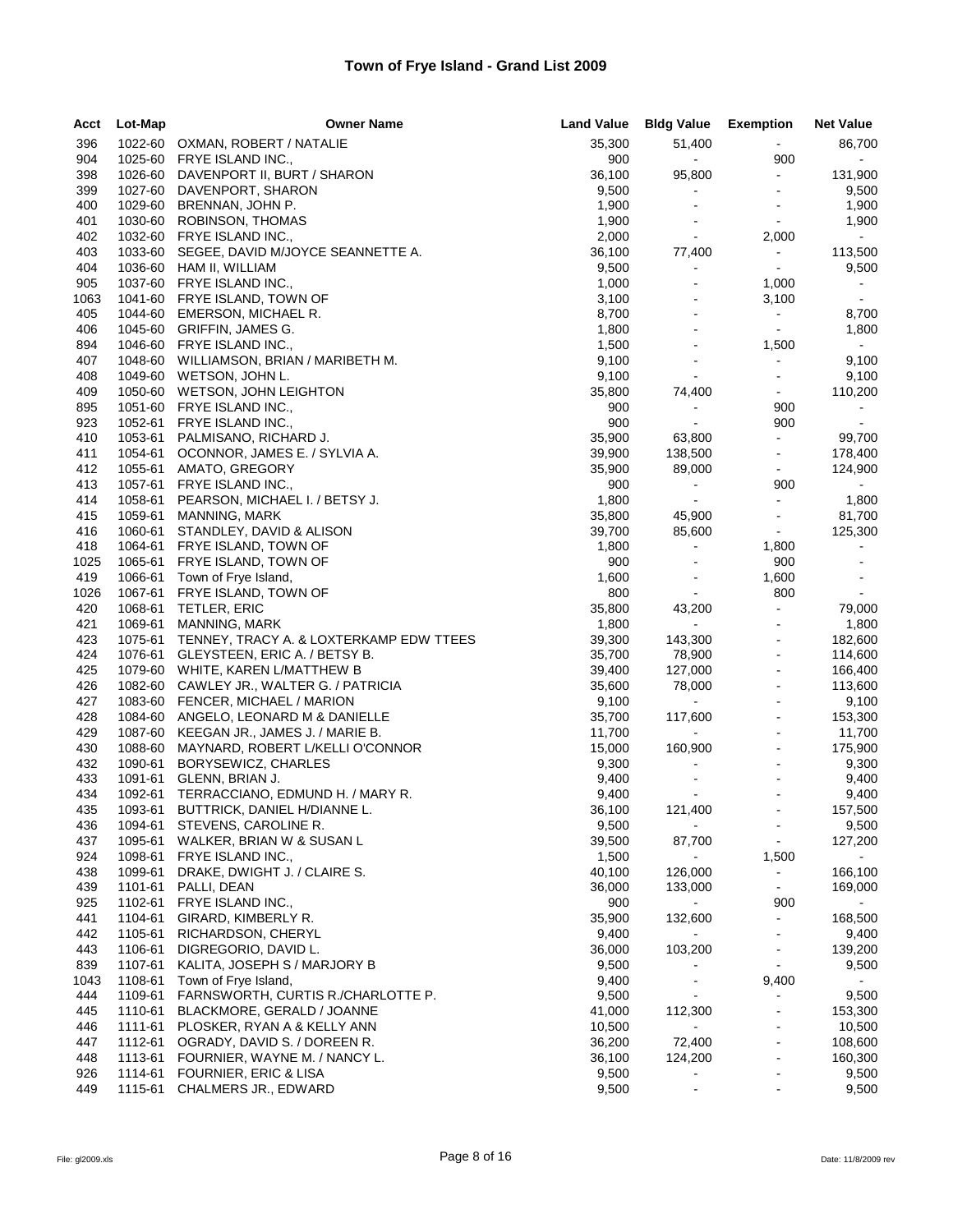| 450<br>1116-61<br><b>ERNST, MARK</b><br>36,000<br>131,600<br>167,600<br>AMERO, STEPHEN W. & CAROL A.<br>36,000<br>80,300<br>116,300<br>451<br>1117-61<br>$\blacksquare$<br>927<br>1118-61<br>FRYE ISLAND INC.,<br>1,300<br>1,300<br>$\sim$<br>$\sim 10$<br>2,200<br>2,200<br>935<br>1120-61<br>FRYE ISLAND INC.,<br>$\sim$<br>$\bullet$ .<br>452<br>1121-61<br>BELLANTONE, MARC / ANGELA<br>36,000<br>135,000<br>$\blacksquare$<br>171,000<br>453<br>1122-61<br>ANTONELLIS, JAMES<br>9,500<br>9,500<br>$\sim$<br>$\blacksquare$<br>454<br>1123-61<br>MORROW, MICHAEL J.<br>35,700<br>49,100<br>84,800<br>$\sim$<br>455<br>1124-61<br>LAVALLEE, ROBERT L.<br>9,200<br>1,100<br>10,300<br>$\blacksquare$<br>1125-61<br>900<br>934<br>FRYE ISLAND INC.,<br>900<br>$\sim$<br>$\sim 10$<br>9,500<br>9,500<br>456<br>1126-61<br>FRYE ISLAND INC.,<br>$\blacksquare$<br>$\sim$<br>457<br>1132-61<br>SPOSATO, STEPHEN J<br>12,000<br>12,000<br>$\blacksquare$<br>$\sim$<br>1023<br>1134-61<br>FRYE ISLAND INC.,<br>3,800<br>3,800<br>$\blacksquare$<br>458<br>1136-61<br>LOVELY, DANA A/MARY B<br>13,300<br>13,300<br>$\sim$<br>1,700<br>1138-61<br>FRYE ISLAND INC.,<br>1,700<br>$\blacksquare$<br>$\sim$<br>1139-61<br>FRYE ISLAND INC.,<br>2,700<br>459<br>2,700<br>$\blacksquare$<br>$\sim$<br>460<br>1140-61<br>HEBERT, RICHARD M. / RONALD R.<br>36,100<br>100,000<br>136,100<br>$\sim$<br>900<br>936<br>1141-61<br>FRYE ISLAND INC.,<br>900<br>$\blacksquare$<br>1142-61<br>DOWNS, JOHN R AND NANCY<br>9,800<br>9,800<br>461<br>$\blacksquare$<br>$\blacksquare$<br>937<br>1143-61<br>FRYE ISLAND INC.,<br>3,800<br>3,800<br>$\sim$<br>$\sim$<br>462<br>1144-61<br>HODGE, JAMES B. & SUSAN M.<br>36,100<br>75,100<br>$\blacksquare$<br>111,200<br>463<br>1148-61<br>1,900<br>$\sim$<br>1,900<br>KING, DOUGLAS H.<br>$\sim$<br>464<br>1151-61<br>MORIN, NICHOLAS / GLORIA<br>36,100<br>45,300<br>81,400<br>465<br>1154-61<br>HERZOG II, WILLIAM R & MARY A<br>42,500<br>155,700<br>198,200<br>$\blacksquare$<br>36,100<br>466<br>1155-61<br>MAGSAMEN, RON<br>54,300<br>$\blacksquare$<br>90,400<br>1,000<br>467<br>1156-61<br>FRYE ISLAND, TOWN OF<br>1,000<br>$\sim$<br>$\sim$<br>468<br>1157-61<br>COOK, VICTORIA L.<br>37,600<br>41,000<br>$\blacksquare$<br>78,600<br>1159-61<br>469<br>SPEED, WILLIAM J<br>11,000<br>11,000<br>$\blacksquare$<br>$\blacksquare$<br>470<br>1201-61 HADLEY, HAROLD A<br>2,300<br>2,300<br>471<br>1202-61<br>SENTER, ROBERT & JULIE<br>11,100<br>11,100<br>$\sim$<br>$\blacksquare$<br>1203-61<br>MORRILL, MICHAEL P<br>11,400<br>11,400<br>472<br>$\blacksquare$<br>1,500<br>$\sim$<br>949<br>1204-61<br>FRYE ISLAND INC.,<br>$\sim$<br>1,500<br>473<br>1206-61<br>SHAIN, CHRISTOPHER T. & MELINDA B.<br>46,800<br>90,600<br>$\blacksquare$<br>137,400<br>474<br>1207-61<br>ARONSON, M HOLLY<br>13,700<br>13,700<br>$\sim$<br>1208-61<br>39,700<br>113,700<br>475<br>CHLAPOWSKI, ANTHONY J. / ESTHER<br>74,000<br>476<br>1209-61<br>ROY, RICHARD J.<br>13,100<br>13,100<br>$\blacksquare$<br>$\sim$<br>477<br>1210-61<br>SPEED, WILLIAM J<br>11,000<br>11,000<br>$\blacksquare$<br>478<br>1211-61<br>FOGG, ROBERT L<br>11,000<br>11,000<br>$\sim$<br>46,700<br>86,200<br>132,900<br>479<br>1212-61<br>ARONSON, M HOLLY<br>$\ddot{\phantom{a}}$<br>480<br>1213-61<br>40,300<br>117,200<br>157,500<br>TOOMEY, TIMOTHY / JEANNE<br>1214-61<br>115,900<br>481<br>MCCARTY, HARRY B.<br>47,900<br>68,000<br>482<br>1216-61<br>11,300<br>11,300<br>MCCARTY, HARRY B.<br>$\bullet$<br>$\sim$<br>950<br>1218-61<br>MCCARTY, HARRY B<br>13,400<br>13,400<br>$\bullet$ .<br>483<br>40,400<br>165,200<br>1219-61<br>PINETTE, CYNTHIA P.<br>124,800<br>÷,<br>484<br>1220-61 ALLEN, HELEN<br>38,000<br>61,100<br>99,100<br>1221-61 AMATO, GEORGE S. / PIRJO R.<br>41,900<br>278,900<br>485<br>237,000<br>DOLLOFF JR., KENNETH W CO-TRUSTEE<br>52,500<br>71,200<br>123,700<br>486<br>1222-61<br>487<br>1224-61<br>BURBANK, JOHN E. / PEGGY A.<br>13,300<br>13,300<br>$\sim$<br>100,200<br>488<br>1225-61<br>BURBANK III, JOHN E. / PEGGY A.<br>39,600<br>139,800<br>$\blacksquare$<br>1226-61<br>1,100<br>951<br>FRYE ISLAND INC.,<br>1,100<br>$\sim$<br>GAUDET, RICHARD A / VIRGINIA F<br>37,900<br>489<br>1227-61<br>130,200<br>$\blacksquare$<br>168,100<br>490<br>1228-61<br>TOMS, CLARENCE M. / VIRGINIA<br>11,000<br>11,000<br>$\blacksquare$<br>1230-61<br>FRYE ISLAND INC.,<br>1,900<br>952<br>1,900<br>$\sim$<br>12,700<br>491<br>1231-61<br>BELL, GEORGE C. / JOY A.<br>12,700<br>$\blacksquare$<br>1232-61<br>FOLEY, THOMAS A.<br>14,700<br>492<br>14,700<br>493<br>1234-61<br>HAYDEN, MARK D & COLLEEN M<br>11,800<br>11,800<br>$\blacksquare$<br>1235-61<br>494<br>FLAHIVE, PAUL<br>38,300<br>102,600<br>140,900<br>$\blacksquare$<br>FRYE ISLAND INC.,<br>953<br>1240-61<br>2,800<br>2,800<br>495<br>1241-61<br>O'REGAN, KEVIN M & TERRI L<br>13,300<br>13,300<br>$\sim$<br>FRYE ISLAND INC.,<br>2,300<br>2,300<br>954<br>1242-61<br>$\bullet$ .<br>$\sim$<br>95,900<br>134,800<br>496<br>1245-61<br>MCKEE, SCOTT N & ELLEN M<br>38,900<br>$\sim$<br>956<br>1246-61<br>FRYE ISLAND INC.,<br>1,100<br>1,100<br>CUSTER, MARGO<br>11,800<br>11,800<br>497<br>1247-61<br>$\blacksquare$<br>$\blacksquare$ | Acct | Lot-Map | <b>Owner Name</b> | <b>Land Value</b> | <b>Bldg Value</b> | <b>Exemption</b> | <b>Net Value</b> |
|---------------------------------------------------------------------------------------------------------------------------------------------------------------------------------------------------------------------------------------------------------------------------------------------------------------------------------------------------------------------------------------------------------------------------------------------------------------------------------------------------------------------------------------------------------------------------------------------------------------------------------------------------------------------------------------------------------------------------------------------------------------------------------------------------------------------------------------------------------------------------------------------------------------------------------------------------------------------------------------------------------------------------------------------------------------------------------------------------------------------------------------------------------------------------------------------------------------------------------------------------------------------------------------------------------------------------------------------------------------------------------------------------------------------------------------------------------------------------------------------------------------------------------------------------------------------------------------------------------------------------------------------------------------------------------------------------------------------------------------------------------------------------------------------------------------------------------------------------------------------------------------------------------------------------------------------------------------------------------------------------------------------------------------------------------------------------------------------------------------------------------------------------------------------------------------------------------------------------------------------------------------------------------------------------------------------------------------------------------------------------------------------------------------------------------------------------------------------------------------------------------------------------------------------------------------------------------------------------------------------------------------------------------------------------------------------------------------------------------------------------------------------------------------------------------------------------------------------------------------------------------------------------------------------------------------------------------------------------------------------------------------------------------------------------------------------------------------------------------------------------------------------------------------------------------------------------------------------------------------------------------------------------------------------------------------------------------------------------------------------------------------------------------------------------------------------------------------------------------------------------------------------------------------------------------------------------------------------------------------------------------------------------------------------------------------------------------------------------------------------------------------------------------------------------------------------------------------------------------------------------------------------------------------------------------------------------------------------------------------------------------------------------------------------------------------------------------------------------------------------------------------------------------------------------------------------------------------------------------------------------------------------------------------------------------------------------------------------------------------------------------------------------------------------------------------------------------------------------------------------------------------------------------------------------------------------------------------------------------------------------------------------------------------------------------------------------------------------------------------------------------------------------------------------------------------------------------------------------------------------------------------------------------------------------------------------------------------------------------------------------------------------------------------------------------------------------------------------------------------------------------------------------------------------------------------------------------------------------------------|------|---------|-------------------|-------------------|-------------------|------------------|------------------|
|                                                                                                                                                                                                                                                                                                                                                                                                                                                                                                                                                                                                                                                                                                                                                                                                                                                                                                                                                                                                                                                                                                                                                                                                                                                                                                                                                                                                                                                                                                                                                                                                                                                                                                                                                                                                                                                                                                                                                                                                                                                                                                                                                                                                                                                                                                                                                                                                                                                                                                                                                                                                                                                                                                                                                                                                                                                                                                                                                                                                                                                                                                                                                                                                                                                                                                                                                                                                                                                                                                                                                                                                                                                                                                                                                                                                                                                                                                                                                                                                                                                                                                                                                                                                                                                                                                                                                                                                                                                                                                                                                                                                                                                                                                                                                                                                                                                                                                                                                                                                                                                                                                                                                                                                                                       |      |         |                   |                   |                   |                  |                  |
|                                                                                                                                                                                                                                                                                                                                                                                                                                                                                                                                                                                                                                                                                                                                                                                                                                                                                                                                                                                                                                                                                                                                                                                                                                                                                                                                                                                                                                                                                                                                                                                                                                                                                                                                                                                                                                                                                                                                                                                                                                                                                                                                                                                                                                                                                                                                                                                                                                                                                                                                                                                                                                                                                                                                                                                                                                                                                                                                                                                                                                                                                                                                                                                                                                                                                                                                                                                                                                                                                                                                                                                                                                                                                                                                                                                                                                                                                                                                                                                                                                                                                                                                                                                                                                                                                                                                                                                                                                                                                                                                                                                                                                                                                                                                                                                                                                                                                                                                                                                                                                                                                                                                                                                                                                       |      |         |                   |                   |                   |                  |                  |
|                                                                                                                                                                                                                                                                                                                                                                                                                                                                                                                                                                                                                                                                                                                                                                                                                                                                                                                                                                                                                                                                                                                                                                                                                                                                                                                                                                                                                                                                                                                                                                                                                                                                                                                                                                                                                                                                                                                                                                                                                                                                                                                                                                                                                                                                                                                                                                                                                                                                                                                                                                                                                                                                                                                                                                                                                                                                                                                                                                                                                                                                                                                                                                                                                                                                                                                                                                                                                                                                                                                                                                                                                                                                                                                                                                                                                                                                                                                                                                                                                                                                                                                                                                                                                                                                                                                                                                                                                                                                                                                                                                                                                                                                                                                                                                                                                                                                                                                                                                                                                                                                                                                                                                                                                                       |      |         |                   |                   |                   |                  |                  |
|                                                                                                                                                                                                                                                                                                                                                                                                                                                                                                                                                                                                                                                                                                                                                                                                                                                                                                                                                                                                                                                                                                                                                                                                                                                                                                                                                                                                                                                                                                                                                                                                                                                                                                                                                                                                                                                                                                                                                                                                                                                                                                                                                                                                                                                                                                                                                                                                                                                                                                                                                                                                                                                                                                                                                                                                                                                                                                                                                                                                                                                                                                                                                                                                                                                                                                                                                                                                                                                                                                                                                                                                                                                                                                                                                                                                                                                                                                                                                                                                                                                                                                                                                                                                                                                                                                                                                                                                                                                                                                                                                                                                                                                                                                                                                                                                                                                                                                                                                                                                                                                                                                                                                                                                                                       |      |         |                   |                   |                   |                  |                  |
|                                                                                                                                                                                                                                                                                                                                                                                                                                                                                                                                                                                                                                                                                                                                                                                                                                                                                                                                                                                                                                                                                                                                                                                                                                                                                                                                                                                                                                                                                                                                                                                                                                                                                                                                                                                                                                                                                                                                                                                                                                                                                                                                                                                                                                                                                                                                                                                                                                                                                                                                                                                                                                                                                                                                                                                                                                                                                                                                                                                                                                                                                                                                                                                                                                                                                                                                                                                                                                                                                                                                                                                                                                                                                                                                                                                                                                                                                                                                                                                                                                                                                                                                                                                                                                                                                                                                                                                                                                                                                                                                                                                                                                                                                                                                                                                                                                                                                                                                                                                                                                                                                                                                                                                                                                       |      |         |                   |                   |                   |                  |                  |
|                                                                                                                                                                                                                                                                                                                                                                                                                                                                                                                                                                                                                                                                                                                                                                                                                                                                                                                                                                                                                                                                                                                                                                                                                                                                                                                                                                                                                                                                                                                                                                                                                                                                                                                                                                                                                                                                                                                                                                                                                                                                                                                                                                                                                                                                                                                                                                                                                                                                                                                                                                                                                                                                                                                                                                                                                                                                                                                                                                                                                                                                                                                                                                                                                                                                                                                                                                                                                                                                                                                                                                                                                                                                                                                                                                                                                                                                                                                                                                                                                                                                                                                                                                                                                                                                                                                                                                                                                                                                                                                                                                                                                                                                                                                                                                                                                                                                                                                                                                                                                                                                                                                                                                                                                                       |      |         |                   |                   |                   |                  |                  |
|                                                                                                                                                                                                                                                                                                                                                                                                                                                                                                                                                                                                                                                                                                                                                                                                                                                                                                                                                                                                                                                                                                                                                                                                                                                                                                                                                                                                                                                                                                                                                                                                                                                                                                                                                                                                                                                                                                                                                                                                                                                                                                                                                                                                                                                                                                                                                                                                                                                                                                                                                                                                                                                                                                                                                                                                                                                                                                                                                                                                                                                                                                                                                                                                                                                                                                                                                                                                                                                                                                                                                                                                                                                                                                                                                                                                                                                                                                                                                                                                                                                                                                                                                                                                                                                                                                                                                                                                                                                                                                                                                                                                                                                                                                                                                                                                                                                                                                                                                                                                                                                                                                                                                                                                                                       |      |         |                   |                   |                   |                  |                  |
|                                                                                                                                                                                                                                                                                                                                                                                                                                                                                                                                                                                                                                                                                                                                                                                                                                                                                                                                                                                                                                                                                                                                                                                                                                                                                                                                                                                                                                                                                                                                                                                                                                                                                                                                                                                                                                                                                                                                                                                                                                                                                                                                                                                                                                                                                                                                                                                                                                                                                                                                                                                                                                                                                                                                                                                                                                                                                                                                                                                                                                                                                                                                                                                                                                                                                                                                                                                                                                                                                                                                                                                                                                                                                                                                                                                                                                                                                                                                                                                                                                                                                                                                                                                                                                                                                                                                                                                                                                                                                                                                                                                                                                                                                                                                                                                                                                                                                                                                                                                                                                                                                                                                                                                                                                       |      |         |                   |                   |                   |                  |                  |
|                                                                                                                                                                                                                                                                                                                                                                                                                                                                                                                                                                                                                                                                                                                                                                                                                                                                                                                                                                                                                                                                                                                                                                                                                                                                                                                                                                                                                                                                                                                                                                                                                                                                                                                                                                                                                                                                                                                                                                                                                                                                                                                                                                                                                                                                                                                                                                                                                                                                                                                                                                                                                                                                                                                                                                                                                                                                                                                                                                                                                                                                                                                                                                                                                                                                                                                                                                                                                                                                                                                                                                                                                                                                                                                                                                                                                                                                                                                                                                                                                                                                                                                                                                                                                                                                                                                                                                                                                                                                                                                                                                                                                                                                                                                                                                                                                                                                                                                                                                                                                                                                                                                                                                                                                                       |      |         |                   |                   |                   |                  |                  |
|                                                                                                                                                                                                                                                                                                                                                                                                                                                                                                                                                                                                                                                                                                                                                                                                                                                                                                                                                                                                                                                                                                                                                                                                                                                                                                                                                                                                                                                                                                                                                                                                                                                                                                                                                                                                                                                                                                                                                                                                                                                                                                                                                                                                                                                                                                                                                                                                                                                                                                                                                                                                                                                                                                                                                                                                                                                                                                                                                                                                                                                                                                                                                                                                                                                                                                                                                                                                                                                                                                                                                                                                                                                                                                                                                                                                                                                                                                                                                                                                                                                                                                                                                                                                                                                                                                                                                                                                                                                                                                                                                                                                                                                                                                                                                                                                                                                                                                                                                                                                                                                                                                                                                                                                                                       |      |         |                   |                   |                   |                  |                  |
|                                                                                                                                                                                                                                                                                                                                                                                                                                                                                                                                                                                                                                                                                                                                                                                                                                                                                                                                                                                                                                                                                                                                                                                                                                                                                                                                                                                                                                                                                                                                                                                                                                                                                                                                                                                                                                                                                                                                                                                                                                                                                                                                                                                                                                                                                                                                                                                                                                                                                                                                                                                                                                                                                                                                                                                                                                                                                                                                                                                                                                                                                                                                                                                                                                                                                                                                                                                                                                                                                                                                                                                                                                                                                                                                                                                                                                                                                                                                                                                                                                                                                                                                                                                                                                                                                                                                                                                                                                                                                                                                                                                                                                                                                                                                                                                                                                                                                                                                                                                                                                                                                                                                                                                                                                       |      |         |                   |                   |                   |                  |                  |
|                                                                                                                                                                                                                                                                                                                                                                                                                                                                                                                                                                                                                                                                                                                                                                                                                                                                                                                                                                                                                                                                                                                                                                                                                                                                                                                                                                                                                                                                                                                                                                                                                                                                                                                                                                                                                                                                                                                                                                                                                                                                                                                                                                                                                                                                                                                                                                                                                                                                                                                                                                                                                                                                                                                                                                                                                                                                                                                                                                                                                                                                                                                                                                                                                                                                                                                                                                                                                                                                                                                                                                                                                                                                                                                                                                                                                                                                                                                                                                                                                                                                                                                                                                                                                                                                                                                                                                                                                                                                                                                                                                                                                                                                                                                                                                                                                                                                                                                                                                                                                                                                                                                                                                                                                                       |      |         |                   |                   |                   |                  |                  |
|                                                                                                                                                                                                                                                                                                                                                                                                                                                                                                                                                                                                                                                                                                                                                                                                                                                                                                                                                                                                                                                                                                                                                                                                                                                                                                                                                                                                                                                                                                                                                                                                                                                                                                                                                                                                                                                                                                                                                                                                                                                                                                                                                                                                                                                                                                                                                                                                                                                                                                                                                                                                                                                                                                                                                                                                                                                                                                                                                                                                                                                                                                                                                                                                                                                                                                                                                                                                                                                                                                                                                                                                                                                                                                                                                                                                                                                                                                                                                                                                                                                                                                                                                                                                                                                                                                                                                                                                                                                                                                                                                                                                                                                                                                                                                                                                                                                                                                                                                                                                                                                                                                                                                                                                                                       |      |         |                   |                   |                   |                  |                  |
|                                                                                                                                                                                                                                                                                                                                                                                                                                                                                                                                                                                                                                                                                                                                                                                                                                                                                                                                                                                                                                                                                                                                                                                                                                                                                                                                                                                                                                                                                                                                                                                                                                                                                                                                                                                                                                                                                                                                                                                                                                                                                                                                                                                                                                                                                                                                                                                                                                                                                                                                                                                                                                                                                                                                                                                                                                                                                                                                                                                                                                                                                                                                                                                                                                                                                                                                                                                                                                                                                                                                                                                                                                                                                                                                                                                                                                                                                                                                                                                                                                                                                                                                                                                                                                                                                                                                                                                                                                                                                                                                                                                                                                                                                                                                                                                                                                                                                                                                                                                                                                                                                                                                                                                                                                       | 1024 |         |                   |                   |                   |                  |                  |
|                                                                                                                                                                                                                                                                                                                                                                                                                                                                                                                                                                                                                                                                                                                                                                                                                                                                                                                                                                                                                                                                                                                                                                                                                                                                                                                                                                                                                                                                                                                                                                                                                                                                                                                                                                                                                                                                                                                                                                                                                                                                                                                                                                                                                                                                                                                                                                                                                                                                                                                                                                                                                                                                                                                                                                                                                                                                                                                                                                                                                                                                                                                                                                                                                                                                                                                                                                                                                                                                                                                                                                                                                                                                                                                                                                                                                                                                                                                                                                                                                                                                                                                                                                                                                                                                                                                                                                                                                                                                                                                                                                                                                                                                                                                                                                                                                                                                                                                                                                                                                                                                                                                                                                                                                                       |      |         |                   |                   |                   |                  |                  |
|                                                                                                                                                                                                                                                                                                                                                                                                                                                                                                                                                                                                                                                                                                                                                                                                                                                                                                                                                                                                                                                                                                                                                                                                                                                                                                                                                                                                                                                                                                                                                                                                                                                                                                                                                                                                                                                                                                                                                                                                                                                                                                                                                                                                                                                                                                                                                                                                                                                                                                                                                                                                                                                                                                                                                                                                                                                                                                                                                                                                                                                                                                                                                                                                                                                                                                                                                                                                                                                                                                                                                                                                                                                                                                                                                                                                                                                                                                                                                                                                                                                                                                                                                                                                                                                                                                                                                                                                                                                                                                                                                                                                                                                                                                                                                                                                                                                                                                                                                                                                                                                                                                                                                                                                                                       |      |         |                   |                   |                   |                  |                  |
|                                                                                                                                                                                                                                                                                                                                                                                                                                                                                                                                                                                                                                                                                                                                                                                                                                                                                                                                                                                                                                                                                                                                                                                                                                                                                                                                                                                                                                                                                                                                                                                                                                                                                                                                                                                                                                                                                                                                                                                                                                                                                                                                                                                                                                                                                                                                                                                                                                                                                                                                                                                                                                                                                                                                                                                                                                                                                                                                                                                                                                                                                                                                                                                                                                                                                                                                                                                                                                                                                                                                                                                                                                                                                                                                                                                                                                                                                                                                                                                                                                                                                                                                                                                                                                                                                                                                                                                                                                                                                                                                                                                                                                                                                                                                                                                                                                                                                                                                                                                                                                                                                                                                                                                                                                       |      |         |                   |                   |                   |                  |                  |
|                                                                                                                                                                                                                                                                                                                                                                                                                                                                                                                                                                                                                                                                                                                                                                                                                                                                                                                                                                                                                                                                                                                                                                                                                                                                                                                                                                                                                                                                                                                                                                                                                                                                                                                                                                                                                                                                                                                                                                                                                                                                                                                                                                                                                                                                                                                                                                                                                                                                                                                                                                                                                                                                                                                                                                                                                                                                                                                                                                                                                                                                                                                                                                                                                                                                                                                                                                                                                                                                                                                                                                                                                                                                                                                                                                                                                                                                                                                                                                                                                                                                                                                                                                                                                                                                                                                                                                                                                                                                                                                                                                                                                                                                                                                                                                                                                                                                                                                                                                                                                                                                                                                                                                                                                                       |      |         |                   |                   |                   |                  |                  |
|                                                                                                                                                                                                                                                                                                                                                                                                                                                                                                                                                                                                                                                                                                                                                                                                                                                                                                                                                                                                                                                                                                                                                                                                                                                                                                                                                                                                                                                                                                                                                                                                                                                                                                                                                                                                                                                                                                                                                                                                                                                                                                                                                                                                                                                                                                                                                                                                                                                                                                                                                                                                                                                                                                                                                                                                                                                                                                                                                                                                                                                                                                                                                                                                                                                                                                                                                                                                                                                                                                                                                                                                                                                                                                                                                                                                                                                                                                                                                                                                                                                                                                                                                                                                                                                                                                                                                                                                                                                                                                                                                                                                                                                                                                                                                                                                                                                                                                                                                                                                                                                                                                                                                                                                                                       |      |         |                   |                   |                   |                  |                  |
|                                                                                                                                                                                                                                                                                                                                                                                                                                                                                                                                                                                                                                                                                                                                                                                                                                                                                                                                                                                                                                                                                                                                                                                                                                                                                                                                                                                                                                                                                                                                                                                                                                                                                                                                                                                                                                                                                                                                                                                                                                                                                                                                                                                                                                                                                                                                                                                                                                                                                                                                                                                                                                                                                                                                                                                                                                                                                                                                                                                                                                                                                                                                                                                                                                                                                                                                                                                                                                                                                                                                                                                                                                                                                                                                                                                                                                                                                                                                                                                                                                                                                                                                                                                                                                                                                                                                                                                                                                                                                                                                                                                                                                                                                                                                                                                                                                                                                                                                                                                                                                                                                                                                                                                                                                       |      |         |                   |                   |                   |                  |                  |
|                                                                                                                                                                                                                                                                                                                                                                                                                                                                                                                                                                                                                                                                                                                                                                                                                                                                                                                                                                                                                                                                                                                                                                                                                                                                                                                                                                                                                                                                                                                                                                                                                                                                                                                                                                                                                                                                                                                                                                                                                                                                                                                                                                                                                                                                                                                                                                                                                                                                                                                                                                                                                                                                                                                                                                                                                                                                                                                                                                                                                                                                                                                                                                                                                                                                                                                                                                                                                                                                                                                                                                                                                                                                                                                                                                                                                                                                                                                                                                                                                                                                                                                                                                                                                                                                                                                                                                                                                                                                                                                                                                                                                                                                                                                                                                                                                                                                                                                                                                                                                                                                                                                                                                                                                                       |      |         |                   |                   |                   |                  |                  |
|                                                                                                                                                                                                                                                                                                                                                                                                                                                                                                                                                                                                                                                                                                                                                                                                                                                                                                                                                                                                                                                                                                                                                                                                                                                                                                                                                                                                                                                                                                                                                                                                                                                                                                                                                                                                                                                                                                                                                                                                                                                                                                                                                                                                                                                                                                                                                                                                                                                                                                                                                                                                                                                                                                                                                                                                                                                                                                                                                                                                                                                                                                                                                                                                                                                                                                                                                                                                                                                                                                                                                                                                                                                                                                                                                                                                                                                                                                                                                                                                                                                                                                                                                                                                                                                                                                                                                                                                                                                                                                                                                                                                                                                                                                                                                                                                                                                                                                                                                                                                                                                                                                                                                                                                                                       |      |         |                   |                   |                   |                  |                  |
|                                                                                                                                                                                                                                                                                                                                                                                                                                                                                                                                                                                                                                                                                                                                                                                                                                                                                                                                                                                                                                                                                                                                                                                                                                                                                                                                                                                                                                                                                                                                                                                                                                                                                                                                                                                                                                                                                                                                                                                                                                                                                                                                                                                                                                                                                                                                                                                                                                                                                                                                                                                                                                                                                                                                                                                                                                                                                                                                                                                                                                                                                                                                                                                                                                                                                                                                                                                                                                                                                                                                                                                                                                                                                                                                                                                                                                                                                                                                                                                                                                                                                                                                                                                                                                                                                                                                                                                                                                                                                                                                                                                                                                                                                                                                                                                                                                                                                                                                                                                                                                                                                                                                                                                                                                       |      |         |                   |                   |                   |                  |                  |
|                                                                                                                                                                                                                                                                                                                                                                                                                                                                                                                                                                                                                                                                                                                                                                                                                                                                                                                                                                                                                                                                                                                                                                                                                                                                                                                                                                                                                                                                                                                                                                                                                                                                                                                                                                                                                                                                                                                                                                                                                                                                                                                                                                                                                                                                                                                                                                                                                                                                                                                                                                                                                                                                                                                                                                                                                                                                                                                                                                                                                                                                                                                                                                                                                                                                                                                                                                                                                                                                                                                                                                                                                                                                                                                                                                                                                                                                                                                                                                                                                                                                                                                                                                                                                                                                                                                                                                                                                                                                                                                                                                                                                                                                                                                                                                                                                                                                                                                                                                                                                                                                                                                                                                                                                                       |      |         |                   |                   |                   |                  |                  |
|                                                                                                                                                                                                                                                                                                                                                                                                                                                                                                                                                                                                                                                                                                                                                                                                                                                                                                                                                                                                                                                                                                                                                                                                                                                                                                                                                                                                                                                                                                                                                                                                                                                                                                                                                                                                                                                                                                                                                                                                                                                                                                                                                                                                                                                                                                                                                                                                                                                                                                                                                                                                                                                                                                                                                                                                                                                                                                                                                                                                                                                                                                                                                                                                                                                                                                                                                                                                                                                                                                                                                                                                                                                                                                                                                                                                                                                                                                                                                                                                                                                                                                                                                                                                                                                                                                                                                                                                                                                                                                                                                                                                                                                                                                                                                                                                                                                                                                                                                                                                                                                                                                                                                                                                                                       |      |         |                   |                   |                   |                  |                  |
|                                                                                                                                                                                                                                                                                                                                                                                                                                                                                                                                                                                                                                                                                                                                                                                                                                                                                                                                                                                                                                                                                                                                                                                                                                                                                                                                                                                                                                                                                                                                                                                                                                                                                                                                                                                                                                                                                                                                                                                                                                                                                                                                                                                                                                                                                                                                                                                                                                                                                                                                                                                                                                                                                                                                                                                                                                                                                                                                                                                                                                                                                                                                                                                                                                                                                                                                                                                                                                                                                                                                                                                                                                                                                                                                                                                                                                                                                                                                                                                                                                                                                                                                                                                                                                                                                                                                                                                                                                                                                                                                                                                                                                                                                                                                                                                                                                                                                                                                                                                                                                                                                                                                                                                                                                       |      |         |                   |                   |                   |                  |                  |
|                                                                                                                                                                                                                                                                                                                                                                                                                                                                                                                                                                                                                                                                                                                                                                                                                                                                                                                                                                                                                                                                                                                                                                                                                                                                                                                                                                                                                                                                                                                                                                                                                                                                                                                                                                                                                                                                                                                                                                                                                                                                                                                                                                                                                                                                                                                                                                                                                                                                                                                                                                                                                                                                                                                                                                                                                                                                                                                                                                                                                                                                                                                                                                                                                                                                                                                                                                                                                                                                                                                                                                                                                                                                                                                                                                                                                                                                                                                                                                                                                                                                                                                                                                                                                                                                                                                                                                                                                                                                                                                                                                                                                                                                                                                                                                                                                                                                                                                                                                                                                                                                                                                                                                                                                                       |      |         |                   |                   |                   |                  |                  |
|                                                                                                                                                                                                                                                                                                                                                                                                                                                                                                                                                                                                                                                                                                                                                                                                                                                                                                                                                                                                                                                                                                                                                                                                                                                                                                                                                                                                                                                                                                                                                                                                                                                                                                                                                                                                                                                                                                                                                                                                                                                                                                                                                                                                                                                                                                                                                                                                                                                                                                                                                                                                                                                                                                                                                                                                                                                                                                                                                                                                                                                                                                                                                                                                                                                                                                                                                                                                                                                                                                                                                                                                                                                                                                                                                                                                                                                                                                                                                                                                                                                                                                                                                                                                                                                                                                                                                                                                                                                                                                                                                                                                                                                                                                                                                                                                                                                                                                                                                                                                                                                                                                                                                                                                                                       |      |         |                   |                   |                   |                  |                  |
|                                                                                                                                                                                                                                                                                                                                                                                                                                                                                                                                                                                                                                                                                                                                                                                                                                                                                                                                                                                                                                                                                                                                                                                                                                                                                                                                                                                                                                                                                                                                                                                                                                                                                                                                                                                                                                                                                                                                                                                                                                                                                                                                                                                                                                                                                                                                                                                                                                                                                                                                                                                                                                                                                                                                                                                                                                                                                                                                                                                                                                                                                                                                                                                                                                                                                                                                                                                                                                                                                                                                                                                                                                                                                                                                                                                                                                                                                                                                                                                                                                                                                                                                                                                                                                                                                                                                                                                                                                                                                                                                                                                                                                                                                                                                                                                                                                                                                                                                                                                                                                                                                                                                                                                                                                       |      |         |                   |                   |                   |                  |                  |
|                                                                                                                                                                                                                                                                                                                                                                                                                                                                                                                                                                                                                                                                                                                                                                                                                                                                                                                                                                                                                                                                                                                                                                                                                                                                                                                                                                                                                                                                                                                                                                                                                                                                                                                                                                                                                                                                                                                                                                                                                                                                                                                                                                                                                                                                                                                                                                                                                                                                                                                                                                                                                                                                                                                                                                                                                                                                                                                                                                                                                                                                                                                                                                                                                                                                                                                                                                                                                                                                                                                                                                                                                                                                                                                                                                                                                                                                                                                                                                                                                                                                                                                                                                                                                                                                                                                                                                                                                                                                                                                                                                                                                                                                                                                                                                                                                                                                                                                                                                                                                                                                                                                                                                                                                                       |      |         |                   |                   |                   |                  |                  |
|                                                                                                                                                                                                                                                                                                                                                                                                                                                                                                                                                                                                                                                                                                                                                                                                                                                                                                                                                                                                                                                                                                                                                                                                                                                                                                                                                                                                                                                                                                                                                                                                                                                                                                                                                                                                                                                                                                                                                                                                                                                                                                                                                                                                                                                                                                                                                                                                                                                                                                                                                                                                                                                                                                                                                                                                                                                                                                                                                                                                                                                                                                                                                                                                                                                                                                                                                                                                                                                                                                                                                                                                                                                                                                                                                                                                                                                                                                                                                                                                                                                                                                                                                                                                                                                                                                                                                                                                                                                                                                                                                                                                                                                                                                                                                                                                                                                                                                                                                                                                                                                                                                                                                                                                                                       |      |         |                   |                   |                   |                  |                  |
|                                                                                                                                                                                                                                                                                                                                                                                                                                                                                                                                                                                                                                                                                                                                                                                                                                                                                                                                                                                                                                                                                                                                                                                                                                                                                                                                                                                                                                                                                                                                                                                                                                                                                                                                                                                                                                                                                                                                                                                                                                                                                                                                                                                                                                                                                                                                                                                                                                                                                                                                                                                                                                                                                                                                                                                                                                                                                                                                                                                                                                                                                                                                                                                                                                                                                                                                                                                                                                                                                                                                                                                                                                                                                                                                                                                                                                                                                                                                                                                                                                                                                                                                                                                                                                                                                                                                                                                                                                                                                                                                                                                                                                                                                                                                                                                                                                                                                                                                                                                                                                                                                                                                                                                                                                       |      |         |                   |                   |                   |                  |                  |
|                                                                                                                                                                                                                                                                                                                                                                                                                                                                                                                                                                                                                                                                                                                                                                                                                                                                                                                                                                                                                                                                                                                                                                                                                                                                                                                                                                                                                                                                                                                                                                                                                                                                                                                                                                                                                                                                                                                                                                                                                                                                                                                                                                                                                                                                                                                                                                                                                                                                                                                                                                                                                                                                                                                                                                                                                                                                                                                                                                                                                                                                                                                                                                                                                                                                                                                                                                                                                                                                                                                                                                                                                                                                                                                                                                                                                                                                                                                                                                                                                                                                                                                                                                                                                                                                                                                                                                                                                                                                                                                                                                                                                                                                                                                                                                                                                                                                                                                                                                                                                                                                                                                                                                                                                                       |      |         |                   |                   |                   |                  |                  |
|                                                                                                                                                                                                                                                                                                                                                                                                                                                                                                                                                                                                                                                                                                                                                                                                                                                                                                                                                                                                                                                                                                                                                                                                                                                                                                                                                                                                                                                                                                                                                                                                                                                                                                                                                                                                                                                                                                                                                                                                                                                                                                                                                                                                                                                                                                                                                                                                                                                                                                                                                                                                                                                                                                                                                                                                                                                                                                                                                                                                                                                                                                                                                                                                                                                                                                                                                                                                                                                                                                                                                                                                                                                                                                                                                                                                                                                                                                                                                                                                                                                                                                                                                                                                                                                                                                                                                                                                                                                                                                                                                                                                                                                                                                                                                                                                                                                                                                                                                                                                                                                                                                                                                                                                                                       |      |         |                   |                   |                   |                  |                  |
|                                                                                                                                                                                                                                                                                                                                                                                                                                                                                                                                                                                                                                                                                                                                                                                                                                                                                                                                                                                                                                                                                                                                                                                                                                                                                                                                                                                                                                                                                                                                                                                                                                                                                                                                                                                                                                                                                                                                                                                                                                                                                                                                                                                                                                                                                                                                                                                                                                                                                                                                                                                                                                                                                                                                                                                                                                                                                                                                                                                                                                                                                                                                                                                                                                                                                                                                                                                                                                                                                                                                                                                                                                                                                                                                                                                                                                                                                                                                                                                                                                                                                                                                                                                                                                                                                                                                                                                                                                                                                                                                                                                                                                                                                                                                                                                                                                                                                                                                                                                                                                                                                                                                                                                                                                       |      |         |                   |                   |                   |                  |                  |
|                                                                                                                                                                                                                                                                                                                                                                                                                                                                                                                                                                                                                                                                                                                                                                                                                                                                                                                                                                                                                                                                                                                                                                                                                                                                                                                                                                                                                                                                                                                                                                                                                                                                                                                                                                                                                                                                                                                                                                                                                                                                                                                                                                                                                                                                                                                                                                                                                                                                                                                                                                                                                                                                                                                                                                                                                                                                                                                                                                                                                                                                                                                                                                                                                                                                                                                                                                                                                                                                                                                                                                                                                                                                                                                                                                                                                                                                                                                                                                                                                                                                                                                                                                                                                                                                                                                                                                                                                                                                                                                                                                                                                                                                                                                                                                                                                                                                                                                                                                                                                                                                                                                                                                                                                                       |      |         |                   |                   |                   |                  |                  |
|                                                                                                                                                                                                                                                                                                                                                                                                                                                                                                                                                                                                                                                                                                                                                                                                                                                                                                                                                                                                                                                                                                                                                                                                                                                                                                                                                                                                                                                                                                                                                                                                                                                                                                                                                                                                                                                                                                                                                                                                                                                                                                                                                                                                                                                                                                                                                                                                                                                                                                                                                                                                                                                                                                                                                                                                                                                                                                                                                                                                                                                                                                                                                                                                                                                                                                                                                                                                                                                                                                                                                                                                                                                                                                                                                                                                                                                                                                                                                                                                                                                                                                                                                                                                                                                                                                                                                                                                                                                                                                                                                                                                                                                                                                                                                                                                                                                                                                                                                                                                                                                                                                                                                                                                                                       |      |         |                   |                   |                   |                  |                  |
|                                                                                                                                                                                                                                                                                                                                                                                                                                                                                                                                                                                                                                                                                                                                                                                                                                                                                                                                                                                                                                                                                                                                                                                                                                                                                                                                                                                                                                                                                                                                                                                                                                                                                                                                                                                                                                                                                                                                                                                                                                                                                                                                                                                                                                                                                                                                                                                                                                                                                                                                                                                                                                                                                                                                                                                                                                                                                                                                                                                                                                                                                                                                                                                                                                                                                                                                                                                                                                                                                                                                                                                                                                                                                                                                                                                                                                                                                                                                                                                                                                                                                                                                                                                                                                                                                                                                                                                                                                                                                                                                                                                                                                                                                                                                                                                                                                                                                                                                                                                                                                                                                                                                                                                                                                       |      |         |                   |                   |                   |                  |                  |
|                                                                                                                                                                                                                                                                                                                                                                                                                                                                                                                                                                                                                                                                                                                                                                                                                                                                                                                                                                                                                                                                                                                                                                                                                                                                                                                                                                                                                                                                                                                                                                                                                                                                                                                                                                                                                                                                                                                                                                                                                                                                                                                                                                                                                                                                                                                                                                                                                                                                                                                                                                                                                                                                                                                                                                                                                                                                                                                                                                                                                                                                                                                                                                                                                                                                                                                                                                                                                                                                                                                                                                                                                                                                                                                                                                                                                                                                                                                                                                                                                                                                                                                                                                                                                                                                                                                                                                                                                                                                                                                                                                                                                                                                                                                                                                                                                                                                                                                                                                                                                                                                                                                                                                                                                                       |      |         |                   |                   |                   |                  |                  |
|                                                                                                                                                                                                                                                                                                                                                                                                                                                                                                                                                                                                                                                                                                                                                                                                                                                                                                                                                                                                                                                                                                                                                                                                                                                                                                                                                                                                                                                                                                                                                                                                                                                                                                                                                                                                                                                                                                                                                                                                                                                                                                                                                                                                                                                                                                                                                                                                                                                                                                                                                                                                                                                                                                                                                                                                                                                                                                                                                                                                                                                                                                                                                                                                                                                                                                                                                                                                                                                                                                                                                                                                                                                                                                                                                                                                                                                                                                                                                                                                                                                                                                                                                                                                                                                                                                                                                                                                                                                                                                                                                                                                                                                                                                                                                                                                                                                                                                                                                                                                                                                                                                                                                                                                                                       |      |         |                   |                   |                   |                  |                  |
|                                                                                                                                                                                                                                                                                                                                                                                                                                                                                                                                                                                                                                                                                                                                                                                                                                                                                                                                                                                                                                                                                                                                                                                                                                                                                                                                                                                                                                                                                                                                                                                                                                                                                                                                                                                                                                                                                                                                                                                                                                                                                                                                                                                                                                                                                                                                                                                                                                                                                                                                                                                                                                                                                                                                                                                                                                                                                                                                                                                                                                                                                                                                                                                                                                                                                                                                                                                                                                                                                                                                                                                                                                                                                                                                                                                                                                                                                                                                                                                                                                                                                                                                                                                                                                                                                                                                                                                                                                                                                                                                                                                                                                                                                                                                                                                                                                                                                                                                                                                                                                                                                                                                                                                                                                       |      |         |                   |                   |                   |                  |                  |
|                                                                                                                                                                                                                                                                                                                                                                                                                                                                                                                                                                                                                                                                                                                                                                                                                                                                                                                                                                                                                                                                                                                                                                                                                                                                                                                                                                                                                                                                                                                                                                                                                                                                                                                                                                                                                                                                                                                                                                                                                                                                                                                                                                                                                                                                                                                                                                                                                                                                                                                                                                                                                                                                                                                                                                                                                                                                                                                                                                                                                                                                                                                                                                                                                                                                                                                                                                                                                                                                                                                                                                                                                                                                                                                                                                                                                                                                                                                                                                                                                                                                                                                                                                                                                                                                                                                                                                                                                                                                                                                                                                                                                                                                                                                                                                                                                                                                                                                                                                                                                                                                                                                                                                                                                                       |      |         |                   |                   |                   |                  |                  |
|                                                                                                                                                                                                                                                                                                                                                                                                                                                                                                                                                                                                                                                                                                                                                                                                                                                                                                                                                                                                                                                                                                                                                                                                                                                                                                                                                                                                                                                                                                                                                                                                                                                                                                                                                                                                                                                                                                                                                                                                                                                                                                                                                                                                                                                                                                                                                                                                                                                                                                                                                                                                                                                                                                                                                                                                                                                                                                                                                                                                                                                                                                                                                                                                                                                                                                                                                                                                                                                                                                                                                                                                                                                                                                                                                                                                                                                                                                                                                                                                                                                                                                                                                                                                                                                                                                                                                                                                                                                                                                                                                                                                                                                                                                                                                                                                                                                                                                                                                                                                                                                                                                                                                                                                                                       |      |         |                   |                   |                   |                  |                  |
|                                                                                                                                                                                                                                                                                                                                                                                                                                                                                                                                                                                                                                                                                                                                                                                                                                                                                                                                                                                                                                                                                                                                                                                                                                                                                                                                                                                                                                                                                                                                                                                                                                                                                                                                                                                                                                                                                                                                                                                                                                                                                                                                                                                                                                                                                                                                                                                                                                                                                                                                                                                                                                                                                                                                                                                                                                                                                                                                                                                                                                                                                                                                                                                                                                                                                                                                                                                                                                                                                                                                                                                                                                                                                                                                                                                                                                                                                                                                                                                                                                                                                                                                                                                                                                                                                                                                                                                                                                                                                                                                                                                                                                                                                                                                                                                                                                                                                                                                                                                                                                                                                                                                                                                                                                       |      |         |                   |                   |                   |                  |                  |
|                                                                                                                                                                                                                                                                                                                                                                                                                                                                                                                                                                                                                                                                                                                                                                                                                                                                                                                                                                                                                                                                                                                                                                                                                                                                                                                                                                                                                                                                                                                                                                                                                                                                                                                                                                                                                                                                                                                                                                                                                                                                                                                                                                                                                                                                                                                                                                                                                                                                                                                                                                                                                                                                                                                                                                                                                                                                                                                                                                                                                                                                                                                                                                                                                                                                                                                                                                                                                                                                                                                                                                                                                                                                                                                                                                                                                                                                                                                                                                                                                                                                                                                                                                                                                                                                                                                                                                                                                                                                                                                                                                                                                                                                                                                                                                                                                                                                                                                                                                                                                                                                                                                                                                                                                                       |      |         |                   |                   |                   |                  |                  |
|                                                                                                                                                                                                                                                                                                                                                                                                                                                                                                                                                                                                                                                                                                                                                                                                                                                                                                                                                                                                                                                                                                                                                                                                                                                                                                                                                                                                                                                                                                                                                                                                                                                                                                                                                                                                                                                                                                                                                                                                                                                                                                                                                                                                                                                                                                                                                                                                                                                                                                                                                                                                                                                                                                                                                                                                                                                                                                                                                                                                                                                                                                                                                                                                                                                                                                                                                                                                                                                                                                                                                                                                                                                                                                                                                                                                                                                                                                                                                                                                                                                                                                                                                                                                                                                                                                                                                                                                                                                                                                                                                                                                                                                                                                                                                                                                                                                                                                                                                                                                                                                                                                                                                                                                                                       |      |         |                   |                   |                   |                  |                  |
|                                                                                                                                                                                                                                                                                                                                                                                                                                                                                                                                                                                                                                                                                                                                                                                                                                                                                                                                                                                                                                                                                                                                                                                                                                                                                                                                                                                                                                                                                                                                                                                                                                                                                                                                                                                                                                                                                                                                                                                                                                                                                                                                                                                                                                                                                                                                                                                                                                                                                                                                                                                                                                                                                                                                                                                                                                                                                                                                                                                                                                                                                                                                                                                                                                                                                                                                                                                                                                                                                                                                                                                                                                                                                                                                                                                                                                                                                                                                                                                                                                                                                                                                                                                                                                                                                                                                                                                                                                                                                                                                                                                                                                                                                                                                                                                                                                                                                                                                                                                                                                                                                                                                                                                                                                       |      |         |                   |                   |                   |                  |                  |
|                                                                                                                                                                                                                                                                                                                                                                                                                                                                                                                                                                                                                                                                                                                                                                                                                                                                                                                                                                                                                                                                                                                                                                                                                                                                                                                                                                                                                                                                                                                                                                                                                                                                                                                                                                                                                                                                                                                                                                                                                                                                                                                                                                                                                                                                                                                                                                                                                                                                                                                                                                                                                                                                                                                                                                                                                                                                                                                                                                                                                                                                                                                                                                                                                                                                                                                                                                                                                                                                                                                                                                                                                                                                                                                                                                                                                                                                                                                                                                                                                                                                                                                                                                                                                                                                                                                                                                                                                                                                                                                                                                                                                                                                                                                                                                                                                                                                                                                                                                                                                                                                                                                                                                                                                                       |      |         |                   |                   |                   |                  |                  |
|                                                                                                                                                                                                                                                                                                                                                                                                                                                                                                                                                                                                                                                                                                                                                                                                                                                                                                                                                                                                                                                                                                                                                                                                                                                                                                                                                                                                                                                                                                                                                                                                                                                                                                                                                                                                                                                                                                                                                                                                                                                                                                                                                                                                                                                                                                                                                                                                                                                                                                                                                                                                                                                                                                                                                                                                                                                                                                                                                                                                                                                                                                                                                                                                                                                                                                                                                                                                                                                                                                                                                                                                                                                                                                                                                                                                                                                                                                                                                                                                                                                                                                                                                                                                                                                                                                                                                                                                                                                                                                                                                                                                                                                                                                                                                                                                                                                                                                                                                                                                                                                                                                                                                                                                                                       |      |         |                   |                   |                   |                  |                  |
|                                                                                                                                                                                                                                                                                                                                                                                                                                                                                                                                                                                                                                                                                                                                                                                                                                                                                                                                                                                                                                                                                                                                                                                                                                                                                                                                                                                                                                                                                                                                                                                                                                                                                                                                                                                                                                                                                                                                                                                                                                                                                                                                                                                                                                                                                                                                                                                                                                                                                                                                                                                                                                                                                                                                                                                                                                                                                                                                                                                                                                                                                                                                                                                                                                                                                                                                                                                                                                                                                                                                                                                                                                                                                                                                                                                                                                                                                                                                                                                                                                                                                                                                                                                                                                                                                                                                                                                                                                                                                                                                                                                                                                                                                                                                                                                                                                                                                                                                                                                                                                                                                                                                                                                                                                       |      |         |                   |                   |                   |                  |                  |
|                                                                                                                                                                                                                                                                                                                                                                                                                                                                                                                                                                                                                                                                                                                                                                                                                                                                                                                                                                                                                                                                                                                                                                                                                                                                                                                                                                                                                                                                                                                                                                                                                                                                                                                                                                                                                                                                                                                                                                                                                                                                                                                                                                                                                                                                                                                                                                                                                                                                                                                                                                                                                                                                                                                                                                                                                                                                                                                                                                                                                                                                                                                                                                                                                                                                                                                                                                                                                                                                                                                                                                                                                                                                                                                                                                                                                                                                                                                                                                                                                                                                                                                                                                                                                                                                                                                                                                                                                                                                                                                                                                                                                                                                                                                                                                                                                                                                                                                                                                                                                                                                                                                                                                                                                                       |      |         |                   |                   |                   |                  |                  |
|                                                                                                                                                                                                                                                                                                                                                                                                                                                                                                                                                                                                                                                                                                                                                                                                                                                                                                                                                                                                                                                                                                                                                                                                                                                                                                                                                                                                                                                                                                                                                                                                                                                                                                                                                                                                                                                                                                                                                                                                                                                                                                                                                                                                                                                                                                                                                                                                                                                                                                                                                                                                                                                                                                                                                                                                                                                                                                                                                                                                                                                                                                                                                                                                                                                                                                                                                                                                                                                                                                                                                                                                                                                                                                                                                                                                                                                                                                                                                                                                                                                                                                                                                                                                                                                                                                                                                                                                                                                                                                                                                                                                                                                                                                                                                                                                                                                                                                                                                                                                                                                                                                                                                                                                                                       |      |         |                   |                   |                   |                  |                  |
|                                                                                                                                                                                                                                                                                                                                                                                                                                                                                                                                                                                                                                                                                                                                                                                                                                                                                                                                                                                                                                                                                                                                                                                                                                                                                                                                                                                                                                                                                                                                                                                                                                                                                                                                                                                                                                                                                                                                                                                                                                                                                                                                                                                                                                                                                                                                                                                                                                                                                                                                                                                                                                                                                                                                                                                                                                                                                                                                                                                                                                                                                                                                                                                                                                                                                                                                                                                                                                                                                                                                                                                                                                                                                                                                                                                                                                                                                                                                                                                                                                                                                                                                                                                                                                                                                                                                                                                                                                                                                                                                                                                                                                                                                                                                                                                                                                                                                                                                                                                                                                                                                                                                                                                                                                       |      |         |                   |                   |                   |                  |                  |
|                                                                                                                                                                                                                                                                                                                                                                                                                                                                                                                                                                                                                                                                                                                                                                                                                                                                                                                                                                                                                                                                                                                                                                                                                                                                                                                                                                                                                                                                                                                                                                                                                                                                                                                                                                                                                                                                                                                                                                                                                                                                                                                                                                                                                                                                                                                                                                                                                                                                                                                                                                                                                                                                                                                                                                                                                                                                                                                                                                                                                                                                                                                                                                                                                                                                                                                                                                                                                                                                                                                                                                                                                                                                                                                                                                                                                                                                                                                                                                                                                                                                                                                                                                                                                                                                                                                                                                                                                                                                                                                                                                                                                                                                                                                                                                                                                                                                                                                                                                                                                                                                                                                                                                                                                                       |      |         |                   |                   |                   |                  |                  |
|                                                                                                                                                                                                                                                                                                                                                                                                                                                                                                                                                                                                                                                                                                                                                                                                                                                                                                                                                                                                                                                                                                                                                                                                                                                                                                                                                                                                                                                                                                                                                                                                                                                                                                                                                                                                                                                                                                                                                                                                                                                                                                                                                                                                                                                                                                                                                                                                                                                                                                                                                                                                                                                                                                                                                                                                                                                                                                                                                                                                                                                                                                                                                                                                                                                                                                                                                                                                                                                                                                                                                                                                                                                                                                                                                                                                                                                                                                                                                                                                                                                                                                                                                                                                                                                                                                                                                                                                                                                                                                                                                                                                                                                                                                                                                                                                                                                                                                                                                                                                                                                                                                                                                                                                                                       |      |         |                   |                   |                   |                  |                  |
|                                                                                                                                                                                                                                                                                                                                                                                                                                                                                                                                                                                                                                                                                                                                                                                                                                                                                                                                                                                                                                                                                                                                                                                                                                                                                                                                                                                                                                                                                                                                                                                                                                                                                                                                                                                                                                                                                                                                                                                                                                                                                                                                                                                                                                                                                                                                                                                                                                                                                                                                                                                                                                                                                                                                                                                                                                                                                                                                                                                                                                                                                                                                                                                                                                                                                                                                                                                                                                                                                                                                                                                                                                                                                                                                                                                                                                                                                                                                                                                                                                                                                                                                                                                                                                                                                                                                                                                                                                                                                                                                                                                                                                                                                                                                                                                                                                                                                                                                                                                                                                                                                                                                                                                                                                       |      |         |                   |                   |                   |                  |                  |
|                                                                                                                                                                                                                                                                                                                                                                                                                                                                                                                                                                                                                                                                                                                                                                                                                                                                                                                                                                                                                                                                                                                                                                                                                                                                                                                                                                                                                                                                                                                                                                                                                                                                                                                                                                                                                                                                                                                                                                                                                                                                                                                                                                                                                                                                                                                                                                                                                                                                                                                                                                                                                                                                                                                                                                                                                                                                                                                                                                                                                                                                                                                                                                                                                                                                                                                                                                                                                                                                                                                                                                                                                                                                                                                                                                                                                                                                                                                                                                                                                                                                                                                                                                                                                                                                                                                                                                                                                                                                                                                                                                                                                                                                                                                                                                                                                                                                                                                                                                                                                                                                                                                                                                                                                                       |      |         |                   |                   |                   |                  |                  |
|                                                                                                                                                                                                                                                                                                                                                                                                                                                                                                                                                                                                                                                                                                                                                                                                                                                                                                                                                                                                                                                                                                                                                                                                                                                                                                                                                                                                                                                                                                                                                                                                                                                                                                                                                                                                                                                                                                                                                                                                                                                                                                                                                                                                                                                                                                                                                                                                                                                                                                                                                                                                                                                                                                                                                                                                                                                                                                                                                                                                                                                                                                                                                                                                                                                                                                                                                                                                                                                                                                                                                                                                                                                                                                                                                                                                                                                                                                                                                                                                                                                                                                                                                                                                                                                                                                                                                                                                                                                                                                                                                                                                                                                                                                                                                                                                                                                                                                                                                                                                                                                                                                                                                                                                                                       |      |         |                   |                   |                   |                  |                  |
|                                                                                                                                                                                                                                                                                                                                                                                                                                                                                                                                                                                                                                                                                                                                                                                                                                                                                                                                                                                                                                                                                                                                                                                                                                                                                                                                                                                                                                                                                                                                                                                                                                                                                                                                                                                                                                                                                                                                                                                                                                                                                                                                                                                                                                                                                                                                                                                                                                                                                                                                                                                                                                                                                                                                                                                                                                                                                                                                                                                                                                                                                                                                                                                                                                                                                                                                                                                                                                                                                                                                                                                                                                                                                                                                                                                                                                                                                                                                                                                                                                                                                                                                                                                                                                                                                                                                                                                                                                                                                                                                                                                                                                                                                                                                                                                                                                                                                                                                                                                                                                                                                                                                                                                                                                       |      |         |                   |                   |                   |                  |                  |
|                                                                                                                                                                                                                                                                                                                                                                                                                                                                                                                                                                                                                                                                                                                                                                                                                                                                                                                                                                                                                                                                                                                                                                                                                                                                                                                                                                                                                                                                                                                                                                                                                                                                                                                                                                                                                                                                                                                                                                                                                                                                                                                                                                                                                                                                                                                                                                                                                                                                                                                                                                                                                                                                                                                                                                                                                                                                                                                                                                                                                                                                                                                                                                                                                                                                                                                                                                                                                                                                                                                                                                                                                                                                                                                                                                                                                                                                                                                                                                                                                                                                                                                                                                                                                                                                                                                                                                                                                                                                                                                                                                                                                                                                                                                                                                                                                                                                                                                                                                                                                                                                                                                                                                                                                                       |      |         |                   |                   |                   |                  |                  |
|                                                                                                                                                                                                                                                                                                                                                                                                                                                                                                                                                                                                                                                                                                                                                                                                                                                                                                                                                                                                                                                                                                                                                                                                                                                                                                                                                                                                                                                                                                                                                                                                                                                                                                                                                                                                                                                                                                                                                                                                                                                                                                                                                                                                                                                                                                                                                                                                                                                                                                                                                                                                                                                                                                                                                                                                                                                                                                                                                                                                                                                                                                                                                                                                                                                                                                                                                                                                                                                                                                                                                                                                                                                                                                                                                                                                                                                                                                                                                                                                                                                                                                                                                                                                                                                                                                                                                                                                                                                                                                                                                                                                                                                                                                                                                                                                                                                                                                                                                                                                                                                                                                                                                                                                                                       |      |         |                   |                   |                   |                  |                  |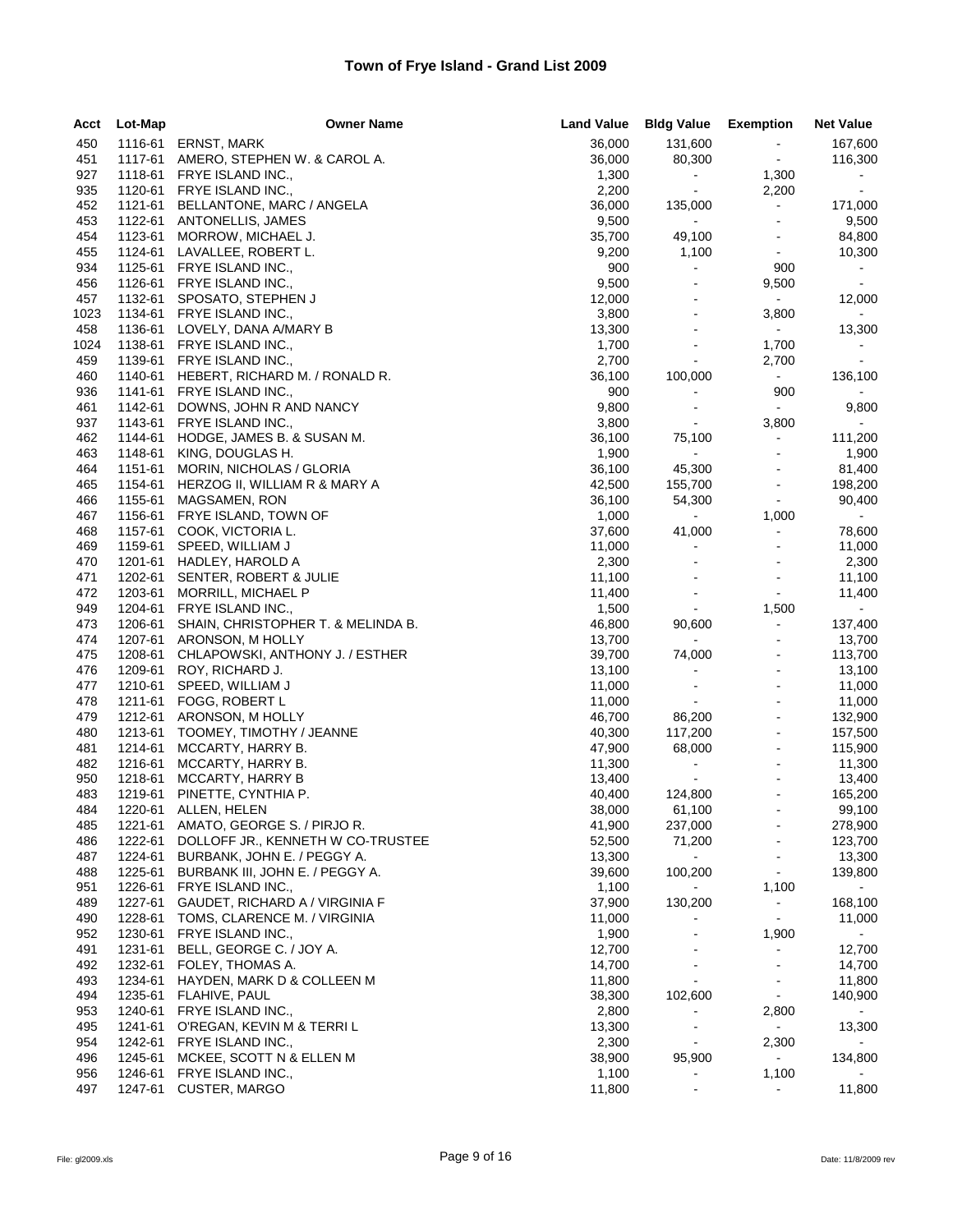| Acct       | Lot-Map | <b>Owner Name</b>                                              | <b>Land Value</b> | <b>Bldg Value Exemption</b>         |                            | <b>Net Value</b> |
|------------|---------|----------------------------------------------------------------|-------------------|-------------------------------------|----------------------------|------------------|
| 955        |         | 1248-61 FRYE ISLAND INC.,                                      | 1,600             | $\blacksquare$                      | 1,600                      |                  |
| 498        | 1249-61 | ROCKWELL, THOMAS P.                                            | 11,300            |                                     | $\sim 10$                  | 11,300           |
| 957        | 1250-61 | FRYE ISLAND INC.,                                              | 1,200             | $\blacksquare$                      | 1,200                      | $\sim$           |
| 499        | 1251-61 | FRYE ISLAND, TOWN OF                                           | 11,900            | $\blacksquare$                      | 11,900                     | $\sim$ 10 $\pm$  |
| 500        |         | 1252-61 HANSEN, ROBERT W.                                      | 13,100            | $\blacksquare$                      | $\sim$                     | 13,100           |
| 501        | 1255-61 | COOKE, STEPHEN M./HARRINGTON ROSE                              | 9,800             | $\blacksquare$                      | $\blacksquare$             | 9,800            |
| 502        |         | 1258-61 LEWIS III, DOUGLAS R/DARBY-SUE                         | 38,900            | 70,600                              | $\sim$ .                   | 109,500          |
| 958        |         | 1259-61 FRYE ISLAND INC.,                                      | 1,200             | $\blacksquare$                      | 1,200                      | $\sim$           |
| 959        | 1260-61 | FRYE ISLAND INC.,                                              | 1,200             | $\blacksquare$                      | 1,200                      | $\sim$           |
| 503        | 1261-61 | DALLAIRE, DANIEL B. & CATHERINE A.                             | 11,200            |                                     | $\sim 10$                  | 11,200           |
| 960        |         | 1264-61 FRYE ISLAND INC.,                                      | 2,300             | $\blacksquare$                      | 2,300                      | $\sim$           |
| 961        | 1266-61 | FRYE ISLAND INC.,                                              | 1,600             | $\blacksquare$                      | 1,600                      | $\sim$           |
| 504        |         | 1268-62 HAYNES, MARK & RUTH                                    | 38,700            | 88,600                              | $\sim$                     | 127,300          |
| 505        |         | 1269-62 NOREN, CARL W & PATRICIA                               | 38,900            | 76,900                              | $\sim$                     | 115,800          |
| 962        |         | 1270-62 FRYE ISLAND INC.,                                      | 2,300             | $\sim 100$                          | 2,300                      | $\sim$           |
| 506        |         | 1273-62 MARKOS, PETER J.                                       | 38,200            | 143,800                             | $\omega$                   | 182,000          |
| 507        |         | 1274-62 BISHOP, DEBORAH & SAINT MARTIN BETH M                  | 10,900            | $\sim 100$                          | $\blacksquare$             | 10,900           |
| 508        |         | 1275-62 BISHOP, JOSEPH R & DEBORAH M                           | 38,100            | 119,800                             |                            | 157,900          |
| 509        |         | 1276-62 VON HUSEN, JOHN/SALLY FORD VON HUSEN                   | 38,100            | 71,000                              | ÷.                         | 109,100          |
| 510        | 1278-61 | RAY, STEPHEN / MARIA                                           | 12,900            | $\bullet$                           | $\blacksquare$             | 12,900           |
| 1029       |         | 1279-62 FRYE ISLAND INC.,                                      | 600               | $\blacksquare$                      | 600                        | $\sim$           |
| 963        |         | 1280-61 FRYE ISLAND INC.,                                      | 3,400             | $\mathbf{r}$                        | 3,400                      | $\sim$           |
| 511        | 1283-61 | MICUE III, JOHN                                                | 38,700            | 103,100                             | $\sim$                     | 141,800          |
| 512        | 1284-61 | WILLIAMS, JAMES/RALPH ALAN                                     | 39,200            | 85,000                              | $\blacksquare$             | 124,200          |
| 513        |         | 1286-61 MACKINNON, WAYNE & KATHLEEN                            | 38,500            | 73,300                              | $\blacksquare$             | 111,800          |
| 514        |         | 1287-61 SPEED, WILLIAM J                                       | 12,300            | $\bullet$ .                         | $\omega$                   | 12,300           |
| 515        | 1288-61 | FOLEY, THOMAS A. / KAREN M.                                    | 12,100            | $\sim 100$                          |                            | 12,100           |
| 516        |         | 1289-61 FOLEY, KAREN M.                                        | 38,300            | 47,200                              |                            | 85,500           |
| 517        |         | 1291-61 WALKER, JAMES L. / JEANNE E.                           | 38,100            | 155,800                             | $\sim$                     | 193,900          |
| 518        |         | 1292-61 CANTY, THOMAS J.                                       | 39,100            | 108,100                             |                            | 147,200          |
| 519        |         | 1293-61 FLAHIVE, CHARLES W SR & GLORIA C                       | 11,600            | $\omega_{\rm{max}}$                 | $\blacksquare$             | 11,600           |
| 520        |         | 1294-61 LEVESQUE, LAWRENCE A.                                  | 35,200            | 83,800                              | $\blacksquare$             | 119,000          |
| 521        |         | 1301-62 FRYE ISLAND INC.,                                      | 38,300            | $\sim 100$                          | 38,300                     | $\sim$           |
| 522        |         | 1302-62 TABRIS, MICHAEL D./LINDA & ROSENTHAL DAVID & LENORE    | 39,000            | 106,200                             | $\mathbf{e}^{(1)}$         | 145,200          |
| 1007       |         | 1303-62 FRYE ISLAND INC.,                                      | 1,200             | $\sim$                              | 1,200                      | $\sim$           |
| 523        |         | 1304-62 GILMAN, KIMBERLY                                       | 11,200            | $\sim$                              |                            | 11,200           |
| 524        |         | 1305-62 ZEA, ALISON                                            | 38,200            | 95,800                              | $\blacksquare$             | 134,000          |
| 841        |         | 1307-62 BEAULIEU, RODERICK & CELESTE                           | 15,400            | $\sim 10^4$                         | ÷.                         | 15,400           |
| 526        |         | 1308-62 KELLEY, JAMES J & JENNIFER                             | 38,900            | 98,200                              | $\blacksquare$             | 137,100          |
| 527        |         | 1309-62 KEUP, WILLIAM K. / NANCY A.                            | 39,700            | 78,700                              | $\omega$                   | 118,400          |
| 528<br>529 |         | 1310-62 ROGERS, EDWARD W. & APRIL A.                           | 38,700            | 103,000<br>$\mathcal{L}_{\rm{max}}$ | $\blacksquare$<br>$\omega$ | 141,700          |
| 842        |         | 1311-62 COSTA, STEPHEN A & SHANNON M                           | 12,400            |                                     | $\blacksquare$             | 12,400           |
| 1008       |         | 1312-62 SAVOIE, MARK AND CHRISTINE<br>1314-62 FRYE ISLAND INC. | 42,400<br>1,200   | 62,700                              | 1,200                      | 105,100          |
| 530        |         | 1315-62 MARTINEZ, DANIEL J/MELISSA E                           | 38,000            | 136,300                             |                            | 174,300          |
| 531        |         | 1316-62 REALI, JAMES V & DEBORAH A                             | 36,200            | 107,100                             |                            | 143,300          |
| 532        | 1317-62 | REALI, DEBORAH A.                                              | 11,800            | $\blacksquare$                      |                            | 11,800           |
| 533        |         | 1318-62 DIMOND, WILLIAM C.                                     | 11,900            |                                     |                            | 11,900           |
| 534        |         | 1319-62 REALI, VINCENZO JAMES                                  | 11,400            |                                     |                            | 11,400           |
| 535        |         | 1320-62 ASLANIAN, GREGORY/JANET                                | 11,800            | $\blacksquare$                      |                            | 11,800           |
| 536        |         | 1321-62 PEDERSEN, DONNA E. & ASLANIAN GREG                     | 39,800            | 89,800                              | $\blacksquare$             | 129,600          |
| 1013       |         | 1322-62 FRYE ISLAND INC.,                                      | 1,700             | $\blacksquare$                      | 1,700                      | $\sim$           |
| 537        |         | 1323-62 LEVESQUE, JOANN                                        | 11,400            | $\blacksquare$                      | ٠                          | 11,400           |
| 538        |         | 1324-62 SAMPSON, JOHN H. / JOANNE                              | 39,400            | 79,500                              |                            | 118,900          |
| 539        |         | 1325-62 OHANESIAN, CHARLOTTE                                   | 11,100            | $\blacksquare$                      |                            | 11,100           |
| 844        |         | 1326-62 TROY, LISA & QUINN JAMES                               | 11,700            | $\overline{a}$                      |                            | 11,700           |
| 540        |         | 1327-62 LINDLEY, MAX & MELISSA                                 | 11,200            |                                     |                            | 11,200           |
| 541        |         | 1328-62 HEMMERLING, DAVID H & CORNO MEGIN L                    | 43,000            | 123,900                             |                            | 166,900          |
| 543        | 1331-62 | OSBORN, ERNEST C & KAREN                                       | 15,100            |                                     |                            | 15,100           |
| 544        |         | 1332-62 SOLIMINI, VITO J. / MAUREEN                            | 11,900            | $\overline{a}$                      |                            | 11,900           |
| 545        | 1333-62 | SOLIMINI, VITO J. / MAUREEN A.                                 | 38,900            | 166,200                             |                            | 205,100          |
| 1010       |         | 1334-62 FRYE ISLAND INC.,                                      | 1,100             |                                     | 1,100                      |                  |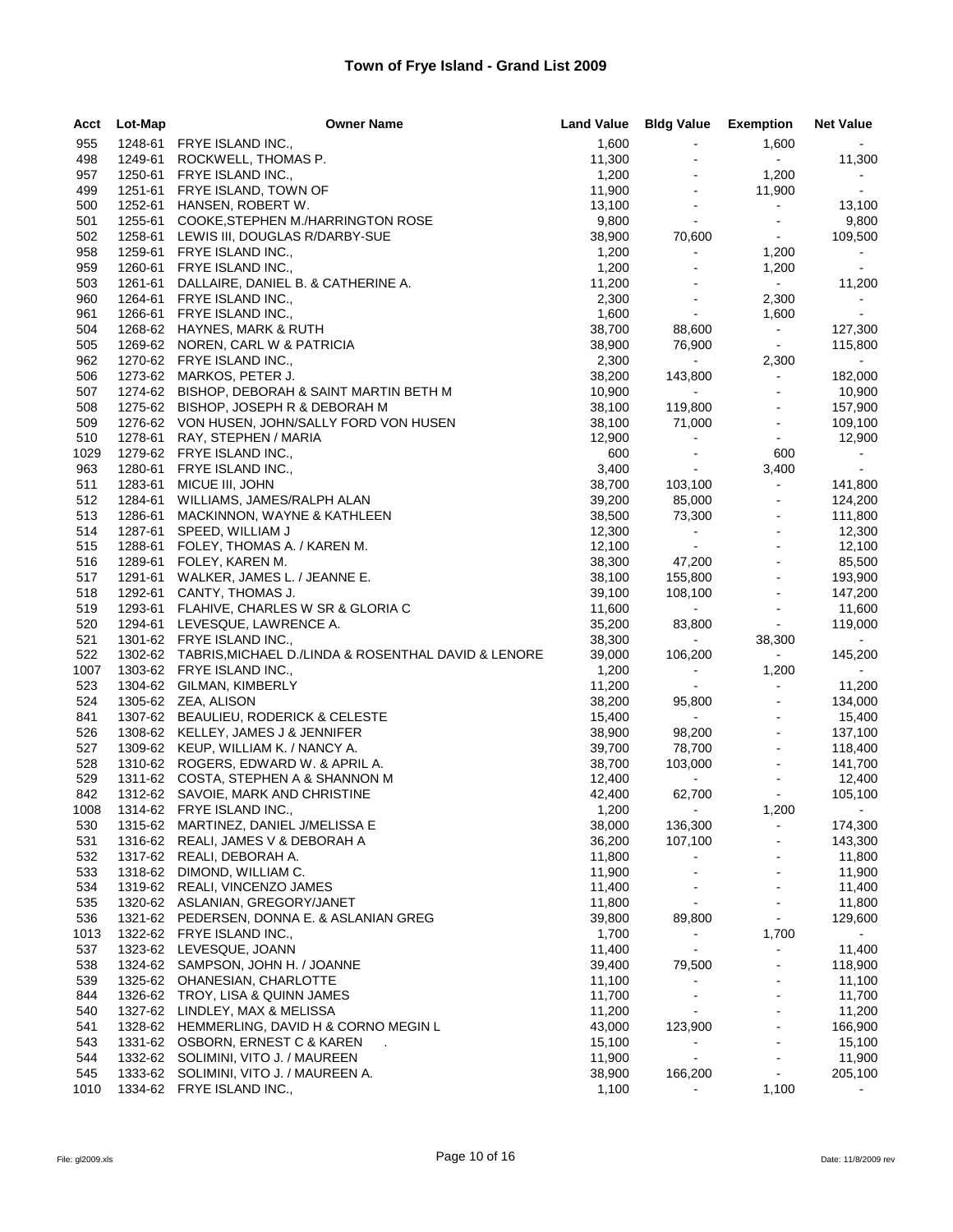| Acct       | Lot-Map | <b>Owner Name</b>                                                           | <b>Land Value</b> | <b>Bldg Value Exemption</b> |                                  | <b>Net Value</b>    |
|------------|---------|-----------------------------------------------------------------------------|-------------------|-----------------------------|----------------------------------|---------------------|
| 546        |         | 1335-62 DEPIETRO, JOSEPH & RENEE                                            | 38,800            | 166,500                     | $\blacksquare$                   | 205,300             |
| 547        |         | 1336-62 BARKER, MARCY L & MORRILL MICHAEL P                                 | 38,600            | 95,700                      | $\sim$                           | 134,300             |
| 548        |         | 1337-62 LYONS, PAUL & LORRAINE                                              | 37,700            | 80,200                      | $\sim$                           | 117,900             |
| 1011       |         | 1340-62 FRYE ISLAND INC.,                                                   | 3,200             | $\sim$                      | 3,200                            |                     |
| 1012       |         | 1345-62 FRYE ISLAND INC.,                                                   | 6,400             | $\sim$                      | 6,400                            | $\sim$              |
| 549        |         | 1346-62 SANSONE, AGNES E & LEONARD NEIL H                                   | 38,400            | 138,400                     | $\sim$                           | 176,800             |
| 550        |         | 1347-62 BOYD, KEVIN E. & ELIZABETH D.                                       | 42,600            | 50,900                      | $\blacksquare$                   | 93,500              |
| 551        |         | 1350-62 MESERVE, ALLEN L/DENISE M                                           | 43,400            | 147,000                     | $\sim$                           | 190,400             |
| 1014       |         | 1352-62 FRYE ISLAND INC.,                                                   | 1,500             | $\sim 100$                  | 1,500                            | $\mathbf{m}$ .      |
| 552        |         | 1353-62 RUBY, ANDREW M.                                                     | 42,500            | 123,500                     | $\blacksquare$                   | 166,000             |
| 553        |         | 1355-62 GARLAND, DEBORAH C.                                                 | 13,700            | $\omega_{\rm{eff}}$         | $\sim$                           | 13,700              |
| 1059       |         | 1356-62 MUSOROFITI, CORY J. / ERIN E.                                       | 13,200            | $\sim 10$                   | $\blacksquare$                   | 13,200              |
| 554        |         | 1357-62 TREACY, JAMES F. /JEAN C.                                           | 12,000            | 78,400                      | $\blacksquare$                   | 90,400              |
| 1015       |         | 1358-62 FRYE ISLAND INC.,                                                   | 1,600             | $\sim$                      | 1,600                            | $\omega_{\rm{max}}$ |
| 555        |         | 1360-62 DUPONT, GEORGE / PAM                                                | 38,700            | 145,000                     | $\sim 10$                        | 183,700             |
| 556        |         | 1361-62 FRYE ISLAND INC.,                                                   | 1,300             | $\blacksquare$              | 1,300                            | $\sim$              |
| 1030       |         | 1380-62 FRYE ISLAND, TOWN OF                                                | 8,000             | $\sim$                      | 8,000                            | $\sim$              |
| 557        |         | 1381-62 SOUCY, RICHARD L. & PATRICIA A.                                     | 48,500            | 115,100                     | $\sigma_{\rm{max}}$              | 163,600             |
| 558        |         | 1382-62 DAVISON, GLENN & SARAH                                              | 46,900            | 79,100                      | $\sim$                           | 126,000             |
| 946        |         | 1383-62 FRYE ISLAND INC.,                                                   | 1,300             | $\omega_{\rm{eff}}$         | 1,300                            | $\sim$              |
| 559        |         | 1384-62 HINGSTON REALTY, TRUST                                              | 40,400            | 192,800                     | $\sim$                           | 233,200             |
| 797        |         | 1385-62 KANNIARD, RANDY / KATHY                                             | 14,100            | $\blacksquare$              | $\sim$                           | 14,100              |
| 945        |         | 1386-62 FRYE ISLAND INC.,                                                   | 2,300             | $\blacksquare$              | 2,300                            | $\sim$              |
| 560        |         | 1389-62 THOMAS, WILLIAM / GRACE                                             | 9,900             |                             | $\blacksquare$                   | 9,900               |
| 561        |         | 1390-62 STROUD, KELLY B. & TRACY L.                                         | 12,000            | $\blacksquare$              | $\blacksquare$                   | 12,000              |
| 562        |         | 1391-62 VOLTZ, TODD D & DEBRA L                                             | 38,500            | 107,400                     | $\bullet$                        | 145,900             |
| 944        |         | 1392-62 FRYE ISLAND INC.,                                                   | 1,200             | $\bullet$ .                 | 1,200                            | $\sim$              |
| 943        |         | 1393-62 FRYE ISLAND INC.,                                                   | 1,300             | $\sim 10$                   | 1,300                            | $\sim$              |
| 563        |         | 1394-62 SCHRAFFT, PETER R / KRISTEN A                                       | 39,700            | 80,000                      | $\sim$                           | 119,700             |
| 942        |         | 1395-62 FRYE ISLAND INC.,                                                   | 1,400             | $\sim$                      | 1,400                            | $\sim$ $-$          |
| 564        |         | 1396-62 E. FRANCES TAYLOR, TRUSTEE                                          | 40,800            | 89,700                      | $\sim$                           | 130,500             |
| 565        |         | 1397-62 ANDERSON, FAMILY TRUST                                              | 40,000            | 115,600                     | $\blacksquare$                   | 155,600             |
| 566        |         | 1398-62 HELBICK, KIM B                                                      | 12,600            | $\blacksquare$              | $\sim$                           | 12,600              |
| 941        |         | 1400-62 FRYE ISLAND INC.,                                                   | 1,600             | $\blacksquare$              | 1,600                            | $\bullet$ .         |
| 567        |         | 1401-62 Town of Frye Island,                                                | 12,800            | $\blacksquare$              | 12,800                           | $\blacksquare$      |
| 940        |         | 1402-62 FRYE ISLAND INC.,                                                   | 1,400             | $\sim$                      | 1,400                            |                     |
| 568        |         | 1403-62 MACKEY, GEORGE F. / SANDRA A.                                       | 39,500            | 77,600                      | $\omega$                         | 117,100             |
| 569        |         | 1404-62 RICHMOND, JAMES M. / SUSAN                                          | 12,700            | $\sim 100$                  | $\blacksquare$                   | 12,700              |
| 570        |         | 1405-62 ZITOLI, GERARD & SAVOIE NANCY M.                                    | 40,600            | 109,700                     | $\blacksquare$                   | 150,300             |
| 571        |         | 1406-62 NISKA, KURT E. & LEAH                                               | 38,000            | 124,500                     | $\blacksquare$                   | 162,500             |
| 572        |         | 1407-62 ORLOV, ROBERT / LAURIE M                                            | 47,000            | 114,500                     | $\blacksquare$                   | 161,500<br>12,500   |
| 573        |         | 1408-62 DINANNO, RICHARD J.                                                 | 12,500            | $\sim 10$                   | $\blacksquare$                   |                     |
| 574        |         | 1409-62 MARCIONEK, DAVID J. / DEBORAH M.                                    | 38,200            | 36,000<br>$\sim$            | $\blacksquare$<br>$\sim$         | 74,200              |
| 575        |         | 1410-62 GLEASON, BRIAN & SUSANA<br>1411-62 CUSHMAN, ROBERT A. & MARGARET F. | 11,300            |                             |                                  | 11,300              |
| 576<br>577 |         | 1412-62 LEVASSEUR, DICK                                                     | 3,300<br>1,800    |                             | $\blacksquare$<br>$\blacksquare$ | 3,300<br>1,800      |
| 1017       | 1500-61 | FRYE ISLAND, TOWN OF                                                        | 32,000            |                             | 32,000                           | $\blacksquare$      |
| 967        | 1506-61 | FRYE ISLAND, TOWN OF                                                        | 2,200             |                             | 2,200                            |                     |
| 964        |         | 1514-62 FRYE ISLAND, TOWN OF                                                | 2,100             | $\blacksquare$              | 2,100                            | $\sim$              |
| 578        | 1522-62 | LENHARTH, TARA                                                              | 12,300            | 20,900                      |                                  | 33,200              |
| 579        | 1523-61 | LENHARTH, WILLIAM AND TARA                                                  | 11,900            | $\blacksquare$              |                                  | 11,900              |
| 580        | 1524-61 | KARWON, WALTER A & MELINDA S.                                               | 42,600            | 43,300                      | $\blacksquare$                   | 85,900              |
| 581        | 1526-61 | KARWON, WALTER A & MELINDA S.                                               | 11,900            | ä,                          | $\blacksquare$                   | 11,900              |
| 582        | 1528-61 | KARWON, WALTER A & MELINDA S.                                               | 11,300            |                             | $\blacksquare$                   | 11,300              |
| 583        | 1529-61 | KARWON, WALTER A & MELINDA S.                                               | 15,200            | $\blacksquare$              | $\blacksquare$                   | 15,200              |
| 584        | 1535-61 | DAIGLE, STEPHEN J. / ARLENE                                                 | 37,600            | 119,200                     | $\blacksquare$                   | 156,800             |
| 965        | 1540-61 | FRYE ISLAND, TOWN OF                                                        | 4,000             |                             | 4,000                            |                     |
| 585        | 1545-61 | PENDER, BERNARD A & ANN MARIE                                               | 2,800             | $\overline{\phantom{a}}$    | $\sim$                           | 2,800               |
| 966        | 1550-61 | FRYE ISLAND, TOWN OF                                                        | 2,800             |                             | 2,800                            | $\sim$              |
| 586        | 1552-61 | MITCHELL, HAROLD I.                                                         | 11,000            | $\blacksquare$              | $\blacksquare$                   | 11,000              |
| 587        | 1553-61 | JOYCE, DENISE M & JAMES & JOSEPH F                                          | 37,600            | 72,000                      | $\blacksquare$                   | 109,600             |
| 588        | 1554-61 | ILICH, ROBERT                                                               | 39,100            | 123,000                     |                                  | 162,100             |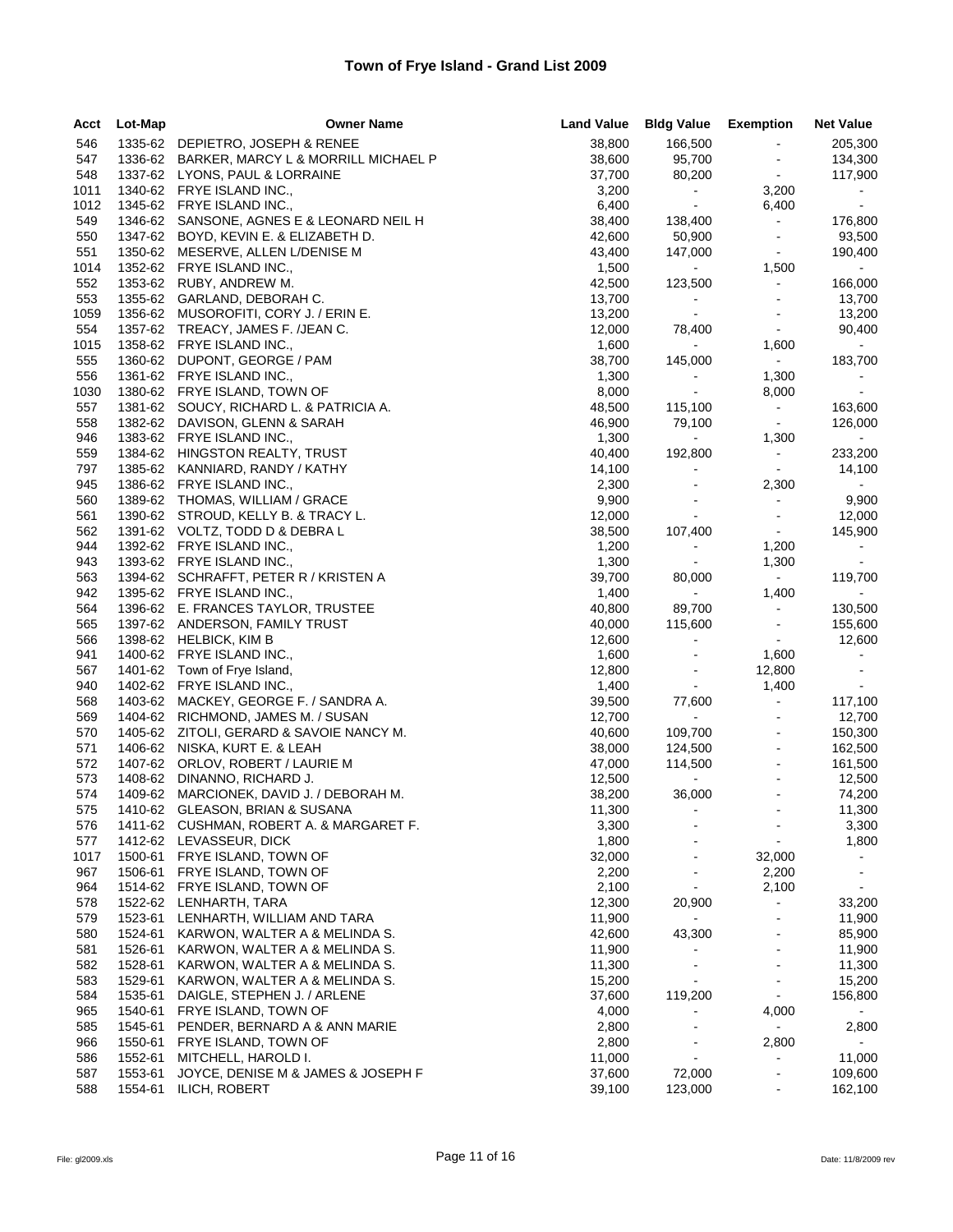| Acct | Lot-Map | <b>Owner Name</b>                                | <b>Land Value</b> | <b>Bldg Value Exemption</b> |                          | <b>Net Value</b> |
|------|---------|--------------------------------------------------|-------------------|-----------------------------|--------------------------|------------------|
| 589  |         | 1555-61 LEAVITT, JAMES A.                        | 12,300            | $\sigma_{\rm{max}}$         |                          | 12,300           |
| 590  |         | 1600-62 HIGGINS, THOMAS M.                       | 32,000            | 1,800                       | $\blacksquare$           | 33,800           |
| 968  |         | 1601-62 FRYE ISLAND INC.,                        | 16,500            | $\sim 10$                   | 16,500                   | $\sim$           |
| 591  |         | 1603-62 DONNA L. R. MELANSON, TRUSTEE            | 153,000           | 108,600                     | $\omega$                 | 261,600          |
| 592  |         | 1604-62 CASAZZA, JAMES/SHAREN                    | 225,400           | 118,900                     | $\blacksquare$           | 344,300          |
| 848  |         | 1606-62 CASAZZA, JAMES & SHAREN                  | $\blacksquare$    | $\blacksquare$              | $\blacksquare$           |                  |
| 969  |         | 1610-62 FRYE ISLAND, TOWN OF                     | 28,500            | $\sim$                      | 28,500                   | $\sim$           |
| 1062 |         | 1613-62 FRYE ISLAND INC.,                        | 12,000            | $\omega_{\rm{eff}}$         | 12,000                   | $\sim$           |
| 593  |         | 1615-62 WALL, EDWARD F & JULIA M LEc/oDavid Wall | 189,600           | 99,500                      | $\sim 10^4$              | 289,100          |
| 970  |         | 1618-62 FRYE ISLAND INC.,                        | 88,200            | $\sim 100$                  | 88,200                   | $\sim$           |
| 595  |         | 1620-62 HUNT, ROBERT A. & MARY C./HUNT REA       | 174,600           | 91,500                      | $\blacksquare$           | 266,100          |
| 596  |         | 1621-62 OSBORN, PAUL J. / LORI F.                | 122,000           | $\sim 100$                  | $\blacksquare$           | 122,000          |
| 597  |         | 1622-62 NILES, JAY R. / MARY ANN                 | 148,600           | 79,500                      |                          | 228,100          |
| 598  |         | 1623-62 MOLLOY, HAROLD J. / KATHLEEN G.          | 150,600           | 81,700                      | $\blacksquare$           | 232,300          |
| 599  |         | 1624-62 KAPLAN, RICHARD N. / DENISE HORNE        | 150,600           | 178,000                     | $\blacksquare$           | 328,600          |
| 600  |         | 1625-62 WRIGHT, ANDREW / CYNTHIA A. TTEES        | 157,800           | 174,700                     | $\overline{a}$           | 332,500          |
| 601  |         | 1626-62 GORDON, JAMES W.                         | 155,800           | 229,600                     | $\blacksquare$           | 385,400          |
| 602  |         | 1627-62 TSOPANIDES, RENA                         | 130,000           | $\sim 10$                   | $\blacksquare$           | 130,000          |
| 603  |         | 1628-62 DEMARCO, RICHARD K. / NANCY H.           | 166,600           | 120,000                     | $\overline{a}$           | 286,600          |
| 604  |         | 1629-62 MONTVILLE, LEIGH J. / DIANE              | 168,400           | 51,300                      | $\blacksquare$           | 219,700          |
| 605  | 1630-62 | DONOHUE, GARY M. / DIANE R.                      | 157,400           | 120,300                     | $\blacksquare$           | 277,700          |
| 606  |         | 1631-62 HANNAH, BARBARA M./ Trustee              | 154,200           | 107,300                     | $\overline{a}$           | 261,500          |
| 607  |         | 1632-62 HANCHETT, KENNETH E.                     | 152,600           | 114,200                     | $\blacksquare$           | 266,800          |
| 608  |         | 1633-62 POTTS, KATHLEEN A / JOSEPH J             | 158,200           | 124,800                     | $\blacksquare$           | 283,000          |
| 609  |         | 1634-62 ARONSON, BARBARA S.                      | 157,000           | 229,200                     |                          | 386,200          |
| 610  |         | 1635-62 BEAR, ADAM J. / MARYANNE                 | 158,200           | 121,400                     | $\blacksquare$           | 279,600          |
| 611  |         | 1636-62 HOOPER, ALLEN L. / SHERRY A.             | 158,600           | 92,600                      | $\blacksquare$           | 251,200          |
| 612  |         | 1637-62 STEISS, JAMES E. / HOLLY A.              | 158,600           | 54,200                      | $\blacksquare$           | 212,800          |
| 613  |         | 1638-62 GORRA, FERRIS G. TRUSTEE                 | 161,000           | 76,500                      | $\blacksquare$           | 237,500          |
| 614  | 1639-61 | PRIESTLEY, LORNA B. FAMILY TRUST                 | 158,600           | 55,800                      | $\blacksquare$           | 214,400          |
| 615  | 1640-61 | SIMPSON, EDWIN / GRAYCE                          | 155,800           | 146,600                     | $\blacksquare$           | 302,400          |
| 616  |         | 1641-61 LENEHAN, GARY / JANICE                   | 151,000           | 141,000                     | $\blacksquare$           | 292,000          |
| 971  | 1642-61 | FRYE ISLAND INC.,                                | 16,000            | $\sim$                      | 16,000                   | $\sim$           |
| 972  | 1646-61 | FRYE ISLAND INC.,                                | 17,400            | $\sim$                      | 17,400                   | $\sim$           |
| 617  | 1648-61 | HYVONEN, EERO J.                                 | 47,600            | $\omega_{\rm{eff}}$         | $\blacksquare$           | 47,600           |
| 618  | 1649-61 | MAZZOLA, MIKE / KIRSI                            | 206,600           | 122,700                     |                          | 329,300          |
| 620  | 1651-61 | KOKARAS JR., PETER A. / JUNE L. TTEES            | 158,600           | 94,900                      | $\blacksquare$           | 253,500          |
| 621  | 1652-61 | DABRITZ, KARL                                    | 162,600           | 191,800                     | $\blacksquare$           | 354,400          |
| 801  | 1653-61 | SEAWARD JR., DANIEL O / LINDA P                  | 172,000           | $\mathcal{L}_{\rm{max}}$    |                          | 172,000          |
| 622  | 1655-61 | BOVAIRD, NEILL L. / JADWIGA M.                   | 146,600           | 132,500                     | $\blacksquare$           | 279,100          |
| 974  | 1656-61 | CRIVELLARO, CHARLES P./ANN E. TTEES              | 12,500            | $\sim 10$                   | $\blacksquare$           | 12,500           |
| 623  | 1657-61 | CRIVELLARO, CHARLES P. & ANN E./TH               | 162,900           | 100,600                     | $\mathcal{L}_{\rm{max}}$ | 263,500          |
| 806  |         | 1659-61 FRYE ISLAND TOWN OF,                     | 127,200           | $\omega_{\rm c}$            | 127,200                  | $\sim$           |
| 975  |         | 1660-61 FRYE ISLAND INC.,                        | 40,000            |                             | 40,000                   |                  |
| 624  | 1667-61 | THIBODEAU, MICHAEL                               | 162,600           | 56,300                      |                          | 218,900          |
| 625  | 1668-61 | ELINOFF, WILLIAM C / JANICE L                    | 162,600           | 158,400                     |                          | 321,000          |
| 626  | 1669-61 | ELINOFF, JANICE L.                               | 134,000           | $\blacksquare$              |                          | 134,000          |
| 976  | 1670-61 | FRYE ISLAND INC.,                                | 13,000            | $\sim$                      | 13,000                   |                  |
| 627  | 1671-61 | WEISE, E.F. CHRISTIAN                            | 154,600           | 100,600                     |                          | 255,200          |
| 628  | 1672-61 | WEISE, E.F. CHRISTIAN / MARIANNE                 | 130,400           | $\mathbf{r}$                | $\blacksquare$           | 130,400          |
| 629  | 1673-61 | ANSON, KENT F & ELIZABETH M                      | 154,600           | 158,600                     |                          | 313,200          |
| 630  | 1674-61 | ANSON, KENT F                                    | 149,000           | 180,400                     | $\blacksquare$           | 329,400          |
| 977  | 1675-61 | FRYE ISLAND INC.,                                | 13,400            | $\blacksquare$              | 13,400                   | $\blacksquare$   |
| 631  | 1676-61 | DEMING, ROBERT N. / MARY A.                      | 151,800           | 119,500                     |                          | 271,300          |
| 632  | 1677-61 | SCHUTZ, JOHN E. / CAROL A.                       | 158,600           | 117,600                     | $\blacksquare$           | 276,200          |
| 633  | 1678-61 | <b>OHANESIAN, KRISTI</b>                         | 185,600           | 174,300                     |                          | 359,900          |
| 634  | 1679-61 | LEMIEUX, GERARD                                  | 174,200           | 92,900                      | $\sim$                   | 267,100          |
| 635  | 1680-61 | OSSI, MICHAEL J. / JACQUELINE W.                 | 160,600           | 138,800                     | $\blacksquare$           | 299,400          |
| 636  | 1681-61 | JOHNSON, EDWARD P. / KAREN M.                    | 151,800           | 93,300                      | $\blacksquare$           | 245,100          |
| 637  | 1682-61 | BOURQUE, PAUL L. / RUTH A.                       | 167,000           | 145,600                     |                          | 312,600          |
| 638  | 1683-61 | WILSON JR., MALCOLM / NELLIE                     | 151,200           | 57,800                      | $\overline{\phantom{a}}$ | 209,000          |
| 639  | 1684-61 | SULLIVAN, MARK                                   | 121,600           | $\blacksquare$              | $\blacksquare$           | 121,600          |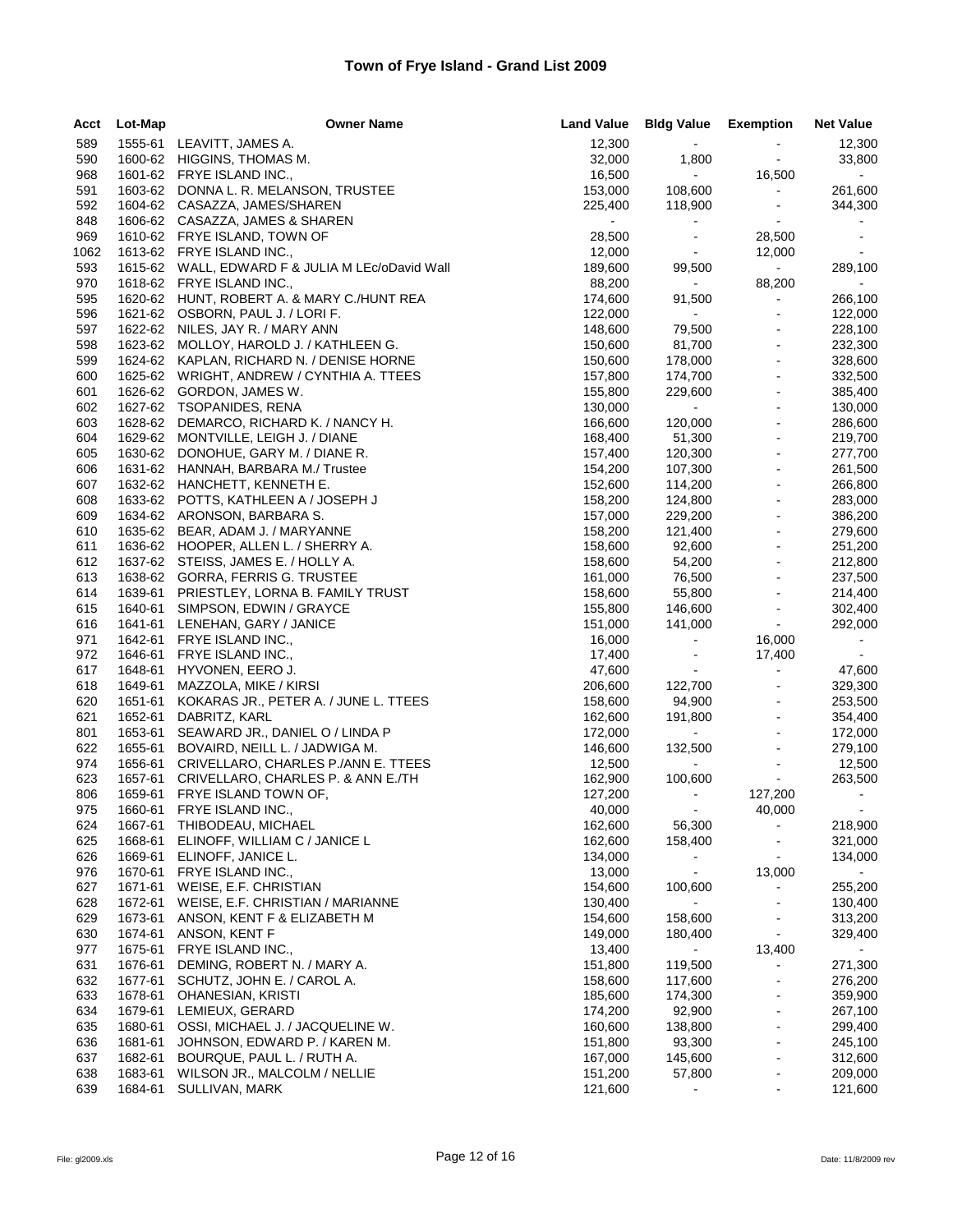| Acct       | Lot-Map            | <b>Owner Name</b>                                                      | <b>Land Value</b> | <b>Bldg Value Exemption</b>      |                                        | <b>Net Value</b>  |
|------------|--------------------|------------------------------------------------------------------------|-------------------|----------------------------------|----------------------------------------|-------------------|
| 640        | 1685-61            | GILMAN, STEVEN A.                                                      | 12,500            | $\blacksquare$                   | $\sim$                                 | 12,500            |
| 982        | 1686-60            | FRYE ISLAND INC.,                                                      | 20,600            | $\blacksquare$                   | 20,600                                 | $\sim$            |
| 642        | 1690-60            | TALMADGE, PAUL C. & PATRICIA A.                                        | 214,200           | 108,900                          | $\sim$                                 | 323,100           |
| 900        | 1692-60            | FRYE ISLAND INC.,                                                      | 16,800            | $\bullet$ .                      | 16,800                                 | $\bullet$ .       |
| 849        | 1694-60            | GARDINI, LAWRENCE E / JAYNE E                                          | 195,200           | 64,100                           | $\bullet$ .                            | 259,300           |
| 644        | 1695-60            | GARDINI, LAWRENCE E. / JAYNE E.                                        | 16,800            | 24,200                           | $\blacksquare$                         | 41,000            |
| 901        | 1696-60            | FRYE ISLAND, TOWN OF                                                   | 1,600             | $\sim$                           | 1,600                                  | $\sim$            |
| 645        |                    | 1697-60 YULE, LANCE S.                                                 | 11,200            | $\blacksquare$                   | $\blacksquare$                         | 11,200            |
| 646        | 1698-60            | PHILBRICK, WESLEY A/NELSA W                                            | 43,400            | 86,100                           | $\blacksquare$                         | 129,500           |
| 647<br>983 | 1699-60<br>1700-61 | RUCCI, JACQUELINE M.<br>FRYE ISLAND INC.,                              | 12,700<br>3,700   | $\blacksquare$<br>$\blacksquare$ | $\sim$<br>3,700                        | 12,700            |
| 984        | 1706-61            | FRYE ISLAND INC.,                                                      | 1,500             | $\blacksquare$                   | 1,500                                  | $\sim$            |
| 648        |                    | 1708-61 WILLETTE, ROBERT                                               | 12,300            | $\sim$                           | $\sim$                                 | 12,300            |
| 649        | 1711-61            | KETT, JOHN B. / THERESA M.                                             | 42,400            | 118,500                          | $\sim$                                 | 160,900           |
| 650        | 1712-61            | Town of Frye Island,                                                   | 12,900            | $\blacksquare$                   | 12,900                                 | $\sim$            |
| 651        | 1713-61            | SANVILLE, CHARLES J                                                    | 13,000            | $\blacksquare$                   | $\sim 100$                             | 13,000            |
| 985        | 1716-61            | FRYE ISLAND INC.,                                                      | 3,200             | $\sim$                           | 3,200                                  | $\bullet$ .       |
| 652        | 1719-61            | <b>HIGGINS, THOMAS M</b>                                               | 14,100            | $\blacksquare$                   | $\blacksquare$                         | 14,100            |
| 986        |                    | 1720-61 HIGGINS, THOMAS M                                              | 1,900             | $\blacksquare$                   | $\sim$                                 | 1,900             |
| 987        | 1723-61            | FRYE ISLAND INC.,                                                      | 1,200             | $\bullet$                        | 1,200                                  | $\sim 100$        |
| 653        | 1724-61            | MURPHY, PAUL / ANN MARIE                                               | 41,700            | 160,500                          | $\sim 100$                             | 202,200           |
| 988        |                    | 1725-61 FRYE ISLAND INC.,                                              | 1,700             | $\sim$                           | 1,700                                  | $\sim$            |
| 654        |                    | 1726-61 WALBOURNE, MARY                                                | 12,700            | $\sim$                           | $\sim$                                 | 12,700            |
| 655        |                    | 1727-62 QUIST, BERTIL G. / CAROL D.                                    | 39,600            | 64,500                           | $\blacksquare$                         | 104,100           |
| 656        |                    | 1729-62 TALVY, PETER R./NANCY L.                                       | 39,600            | 128,800                          | $\blacksquare$                         | 168,400           |
| 657        |                    | 1730-62 HANSEN, ROBERT W.                                              | 12,700            | $\blacksquare$                   | $\blacksquare$                         | 12,700            |
| 658        |                    | 1731-62 CHARRETTE, EDMOND                                              | 12,800            |                                  |                                        | 12,800            |
| 659        |                    | 1732-62 SPEED, WILLIAM J.                                              | 13,000            | $\blacksquare$                   |                                        | 13,000            |
| 660<br>661 |                    | 1733-62 BARRINGER, JOHN E. / CATHERINE M.<br>1734-62 BALDWIN, DAVID H. | 40,400<br>19,600  | 121,700<br>$\sim 100$            | $\blacksquare$                         | 162,100<br>19,600 |
| 662        |                    | 1736-62 MAZZOLA, MICHAEL S & KIRSI S                                   | 41,300            | 99,800                           |                                        | 141,100           |
| 663        |                    | 1737-62 LYONS, LORRAINE A.                                             | 40,900            | 109,800                          | $\blacksquare$                         | 150,700           |
| 664        |                    | 1738-62 THURSTON, ROBERT E.                                            | 40,200            | 178,700                          |                                        | 218,900           |
| 666        |                    | 1740-62 AMBROZAVITCH, PETER W./SUSAN M.                                | 45,900            | 102,800                          |                                        | 148,700           |
| 667        |                    | 1741-62 SOLIMINI, VITO                                                 | 43,600            | 137,200                          | $\blacksquare$                         | 180,800           |
| 668        |                    | 1745-62 HOLGERSEN, STEVEN                                              | 12,900            | $\sim 100$                       |                                        | 12,900            |
| 669        |                    | 1746-62 SULLIVAN, JAMES J. JR.                                         | 12,900            | 11,100                           | $\blacksquare$                         | 24,000            |
| 670        |                    | 1749-62 LEEMAN, SCOTT V.                                               | 40,800            | 61,400                           | $\blacksquare$                         | 102,200           |
| 672        |                    | 1752-62 FAULK, HERMAN A. / DORIS C. & MACLEAN ELAINE L.                | 46,400            | 51,900                           | 8,008                                  | 90,292            |
| 673        |                    | 1753-62 HIGGINS, THOMAS M.                                             | 40,200            | 37,600                           | $\sim$                                 | 77,800            |
| 674        |                    | 1754-62 MCCRILLIS, ROBERT                                              | 13,500            | 1,800                            | $\blacksquare$                         | 15,300            |
| 675        |                    | 1755-62 KELLS, KERRY J. & LENORE K.                                    | 19,000            | $\sim 100$                       |                                        | 19,000            |
| 676        |                    | 1757-62 KELLS, KERRY J./LENORE K. TTEES                                | 46,400            | 91,000                           | $\blacksquare$                         | 137,400           |
| 677        |                    | 1758-62 RICHARDSON, CHERYL                                             | 17,100            |                                  |                                        | 17,100            |
| 678        |                    | 1759-62 MCKEE, TODD C. & CATHERINE M.                                  | 13,500            |                                  |                                        | 13,500            |
| 679        |                    | 1760-62 POWERS, TIMOTHY M. / NANCY A.                                  | 13,400            |                                  |                                        | 13,400            |
| 680        |                    | 1761-62 FLYNN, ROBERT P & PATRICIA A                                   | 39,800            | 181,500                          | $\qquad \qquad \blacksquare$<br>$\sim$ | 221,300           |
| 681        |                    | 1762-62 WALGROVE SEBAGO, LLC                                           | 18,100            | $\blacksquare$                   |                                        | 18,100            |
| 989<br>682 |                    | 1764-62 FRYE ISLAND INC.,<br>1767-62 STEVENS III, WILLIAM / LOUISE     | 3,000<br>42,400   | 154,000                          | 3,000<br>$\blacksquare$                | 196,400           |
| 1057       |                    | 1768-62 FRYE ISLAND INC.,                                              | 1,800             |                                  | 1,800                                  |                   |
| 990        |                    | 1770-62 MARTELL, ROBIN A                                               | 24,800            |                                  | $\bullet$ .                            | 24,800            |
| 683        |                    | 1771-62 FRYE ISLAND TOWN OF,                                           | 11,400            | $\ddot{\phantom{0}}$             | 11,400                                 | $\sim$            |
| 684        |                    | 1772-62 BOULANGER, PRISCILLA                                           | 11,400            |                                  | $\sim$                                 | 11,400            |
| 991        |                    | 1773-62 FRYE ISLAND, TOWN OF                                           | 1,100             | $\blacksquare$                   | 1,100                                  |                   |
| 685        |                    | 1774-62 CHRISTY, KRISTOPHER M/DIANE M                                  | 37,800            | 159,200                          | $\blacksquare$                         | 197,000           |
| 686        |                    | 1775-62 DALY, NEIL & PAULA                                             | 37,700            | 100,300                          |                                        | 138,000           |
| 687        |                    | 1776-62 DRISCOLL, EUGENE C. & HART ELLEN                               | 11,400            | $\sim$                           | $\blacksquare$                         | 11,400            |
| 688        |                    | 1778-62 MESSER SR., DANIEL L.                                          | 39,500            | 42,500                           | $\blacksquare$                         | 82,000            |
| 992        |                    | 1780-62 FRYE ISLAND INC.,                                              | 3,900             | ä,                               | 3,900                                  | $\sim$            |
| 689        | 1786-62            | PARASILITI, CLAIRE                                                     | 2,700             |                                  |                                        | 2,700             |
| 993        |                    | 1788-62 FRYE ISLAND INC.,                                              | 1,800             | $\blacksquare$                   | 1,800                                  |                   |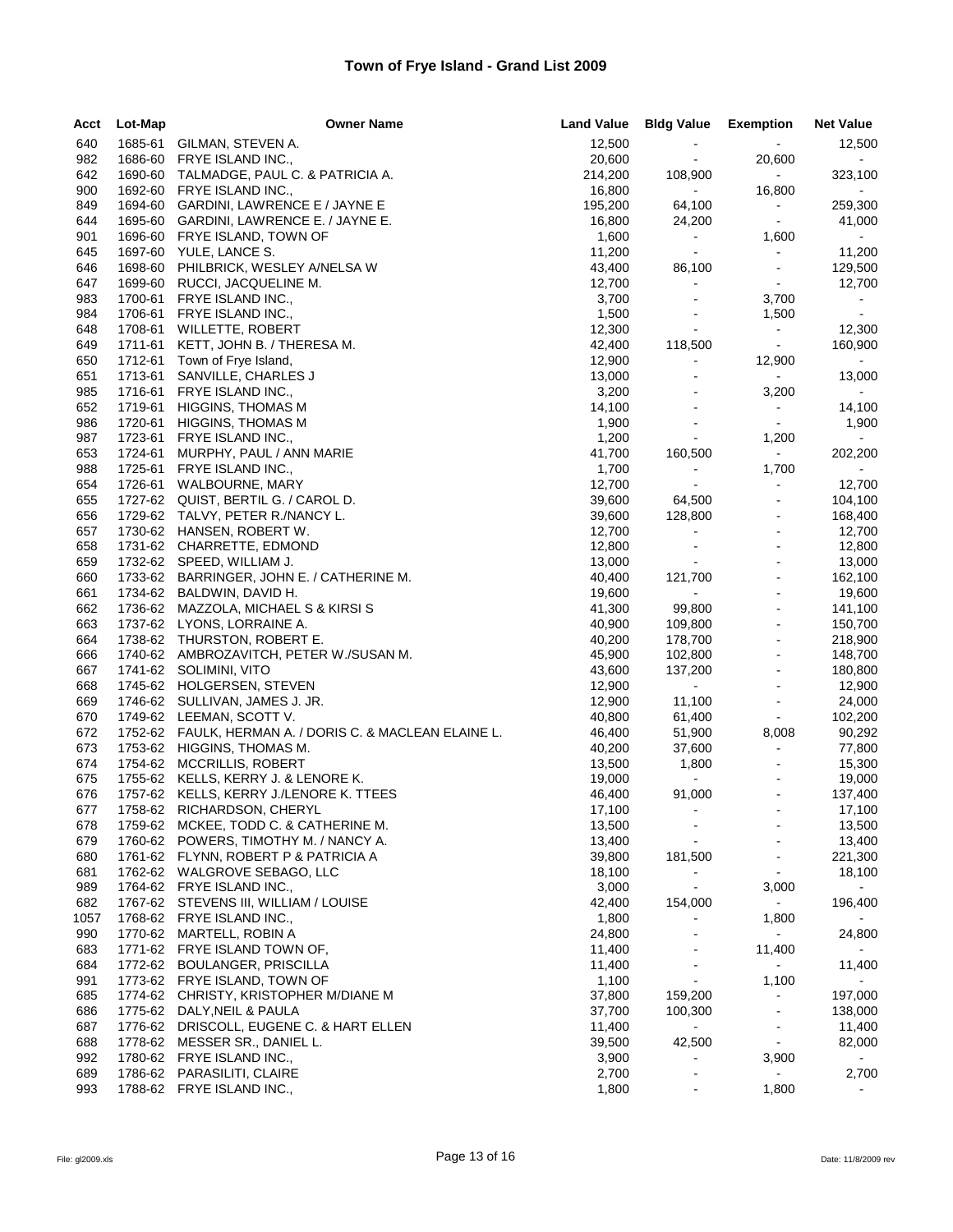| Acct | Lot-Map | <b>Owner Name</b>                              | <b>Land Value</b> | <b>Bldg Value Exemption</b>      |                                  | <b>Net Value</b> |
|------|---------|------------------------------------------------|-------------------|----------------------------------|----------------------------------|------------------|
| 690  |         | 1789-62 BOYD, BRIAN R & BRETT                  | 12,600            | $\sim$                           | $\blacksquare$                   | 12,600           |
| 691  |         | 1790-62 MCKEE, JOHN H. / HELEN H.              | 39,400            | 55,500                           | $\blacksquare$                   | 94,900           |
| 692  |         | 1791-62 NADEAU, SCOTT/JULIE                    | 39,900            | 110,900                          | $\bullet$                        | 150,800          |
| 994  |         | 1794-62 FRYE ISLAND INC.,                      | 2,800             | $\blacksquare$                   | 2,800                            | $\sim$           |
| 995  |         | 1796-62 FRYE ISLAND, TOWN OF                   | 2,500             | $\blacksquare$                   | 2,500                            | $\sim$           |
| 693  |         | 1800-62 MACOMBER, ROBERT T.                    | 18,900            |                                  | $\sim 100$                       | 18,900           |
| 996  |         | 1802-62 FRYE ISLAND, TOWN OF                   | 2,600             | $\blacksquare$                   | 2,600                            | $\sim$           |
| 1061 |         | 1804-62 FRYE ISLAND INC.,                      | 1,800             | $\blacksquare$                   | 1,800                            | $\blacksquare$   |
| 694  |         | 1805-62 FRYE ISLAND INC.,                      | 9,500             | $\sim$                           | 9,500                            | $\sim$           |
| 695  |         | 1806-62 OSBORN, PAUL J. / LORI F.              | 42,400            | 145,300                          | $\bullet$                        | 187,700          |
| 696  |         | 1807-62 WITTLIFF, DAVID S./CATHERINE N.        | 42,400            | 118,000                          | $\blacksquare$                   | 160,400          |
| 697  |         | 1808-62 PHILLIP ADAMS, REVOCABLE LIVING TRUST  | 43,700            | 142,900                          | $\sim$                           | 186,600          |
| 997  |         | 1809-62 FRYE ISLAND INC.,                      | 1,600             | $\blacksquare$                   | 1,600                            | $\sim$           |
| 698  |         | 1810-62 GORDON, JAMES W                        | 17,000            | $\blacksquare$                   | $\blacksquare$                   | 17,000           |
| 699  |         | 1811-62 DONOHUE, GARY M. / DIANE R.            | 6,300             | $\blacksquare$                   | $\sim$                           | 6,300            |
| 700  |         | 1812-62 POTTS, KATHLEEN A. & POTTS JOSEPH      | 23,500            | $\blacksquare$                   | $\blacksquare$                   | 23,500           |
| 702  |         | 1814-62 RILEY, HEATHER                         | 47,200            | 41,900                           | $\blacksquare$                   | 89,100           |
| 703  |         | 1815-62 BARLOW, JEFFREY G. & MELISA            | 15,900            | $\blacksquare$                   | $\mathbf{r}$                     | 15,900           |
| 704  |         | 1816-62 MOSES, JAMES P.                        | 15,900            |                                  | $\blacksquare$                   | 15,900           |
| 705  |         | 1817-62 SAVAGE, TODD S. & LINDA M. & PRENT     | 15,900            | $\blacksquare$                   |                                  | 15,900           |
| 706  |         | 1818-62 CORNUT, CHARLES L. / SHIRLEY E.        | 15,900            | $\blacksquare$                   | $\omega$                         | 15,900           |
|      |         | 1822-61 FRYE ISLAND INC.,                      |                   | $\sim$                           |                                  | $\sim$           |
| 998  | 1828-61 | HYVONEN, EERO J.                               | 6,700             |                                  | 6,700<br>$\blacksquare$          |                  |
| 707  |         |                                                | 38,000            | 92,500                           | $\blacksquare$                   | 130,500          |
| 708  | 1829-61 | GATELY, WILLIAM / ELAINE                       | 42,400            | 110,700                          |                                  | 153,100          |
| 709  | 1831-61 | MACDONALD, JANE                                | 42,300            | 68,400                           | $\blacksquare$                   | 110,700          |
| 710  | 1832-61 | BURGESS, THOMAS A. / JUDITH A.                 | 42,400            | 81,400<br>$\Delta \sim 10^{-1}$  | $\blacksquare$<br>$\blacksquare$ | 123,800          |
| 711  | 1833-61 | PORT HARBOR REALTY LLC, PORT HARBOR REALTY LLC | 16,000            |                                  |                                  | 16,000           |
| 712  | 1834-61 | GUTHRIE, JACQUELINE                            | 42,400            | 61,300                           | $\blacksquare$                   | 103,700          |
| 713  | 1835-61 | BOVAIRD, NEILL L. / JADWIGA M.                 | 3,200             | $\blacksquare$                   | $\sim$                           | 3,200            |
| 1000 | 1836-61 | CRIVELLARO, CHARLES P./ANN E. TTEES            | 3,200             |                                  | $\blacksquare$                   | 3,200            |
| 714  | 1837-61 | BARTLETT JR., JOHN S. / CAMILLE E              | 3,200             | $\blacksquare$<br>$\blacksquare$ |                                  | 3,200            |
| 715  | 1838-61 | LOWE, ELAINE                                   | 3,200             |                                  | $\blacksquare$                   | 3,200            |
| 716  |         | 1839-61 LOWE, DAVID C. / ELAINE                | 42,400            | 114,800                          | $\sim$                           | 157,200          |
| 1001 | 1842-61 | FRYE ISLAND INC.,                              | 5,500             | $\qquad \qquad \blacksquare$     | 5,500                            | $\bullet$ .      |
| 717  | 1846-61 | BOYD, ROSEMARIE A. BOYD TRUST-2004             | 15,900            | $\blacksquare$                   | $\blacksquare$                   | 15,900           |
| 718  | 1847-61 | BOYD, JOHN R. BOYD TRUST-2004                  | 47,800            | 107,800                          | $\sim$                           | 155,600          |
| 1002 | 1848-61 | FRYE ISLAND INC.,                              | 1,700             | $\bullet$ .                      | 1,700                            | $\sim$           |
| 719  | 1849-61 | PELISSIER, RICHARD L TRUSTEE                   | 43,800            | 139,200                          | $\sim$                           | 183,000          |
| 720  | 1850-61 | HALADUN, WILLIAM G / JOANN D                   | 17,600            | $\blacksquare$                   | $\sim$                           | 17,600           |
| 1003 | 1851-61 | FRYE ISLAND INC.,                              | 1,800             | $\blacksquare$                   | 1,800                            | $\sim$           |
| 721  | 1852-61 | HICKS, KENNETH C.                              | 18,500            |                                  | $\blacksquare$                   | 18,500           |
| 722  | 1853-61 | T-12 LLC,                                      | 45,500            | 93,000                           | $\blacksquare$                   | 138,500          |
| 723  | 1854-61 | T-12 LLC,                                      | 25,000            | $\blacksquare$                   | $\sim$                           | 25,000           |
| 1004 | 1855-61 | FRYE ISLAND INC.,                              | 2,000             |                                  | 2,000                            | $\sim$           |
| 724  |         | 1856-61 HARRIS, DUNCAN B. / BETH O.            | 19,500            | $\blacksquare$                   | $\blacksquare$                   | 19,500           |
| 725  | 1857-61 | FRYE ISLAND INC.,                              | 7,800             | $\blacksquare$                   | 7,800                            | $\sim$           |
| 726  | 1858-61 | SCHUTZ, CAROL A.                               | 45,700            | 155,300                          | $\blacksquare$                   | 201,000          |
| 11   | 1859-61 | OHANESIAN, KRISTI                              | 7,800             |                                  | $\blacksquare$                   | 7,800            |
| 727  | 1860-61 | PIPER, GREGORY W. / ELIZABETH L.               | 17,700            | $\blacksquare$                   | $\blacksquare$                   | 17,700           |
| 978  | 1861-61 | FRYE ISLAND INC.,                              | 1,800             |                                  | 1,800                            |                  |
| 728  | 1862-61 | POOLER, ADAM / JACOB / PATRICK                 | 17,200            |                                  | $\blacksquare$                   | 17,200           |
| 729  | 1863-61 | POOLER, ANN MARIE                              | 11,900            | $\sim$                           | $\blacksquare$                   | 11,900           |
| 1005 | 1864-61 | FRYE ISLAND INC.,                              | 8,400             |                                  | 8,400                            |                  |
| 812  |         | 1865-061 FRYE ISLAND INC.,                     | 7,600             |                                  | 7,600                            |                  |
| 730  | 1866-61 | ALEXANDER, FRANCIS E. / SHORT MARY             | 38,200            | 138,500                          | $\mathbf{r}$                     | 176,700          |
| 979  | 1867-61 | FRYE ISLAND INC.,                              | 1,200             |                                  | 1,200                            |                  |
| 731  | 1868-61 | FRYE ISLAND TOWN OF,                           | 2,300             |                                  | 2,300                            |                  |
| 980  | 1870-61 | FRYE ISLAND INC.,                              | 2,300             | $\blacksquare$                   | 2,300                            | $\sim$           |
| 732  | 1872-61 | HOLGERSEN, STEVEN M                            | 42,500            | 6,300                            | $\blacksquare$                   | 48,800           |
| 733  | 1874-61 | COTE, DENISE J.                                | 45,400            | 189,900                          | $\blacksquare$                   | 235,300          |
| 734  | 1875-61 | COULSEY, RAMONA A./SMITH SANDRA A.             | 42,100            | 120,700                          | $\blacksquare$                   | 162,800          |
| 981  | 1876-61 | SULLIVAN, MARK                                 | 3,100             |                                  | $\blacksquare$                   | 3,100            |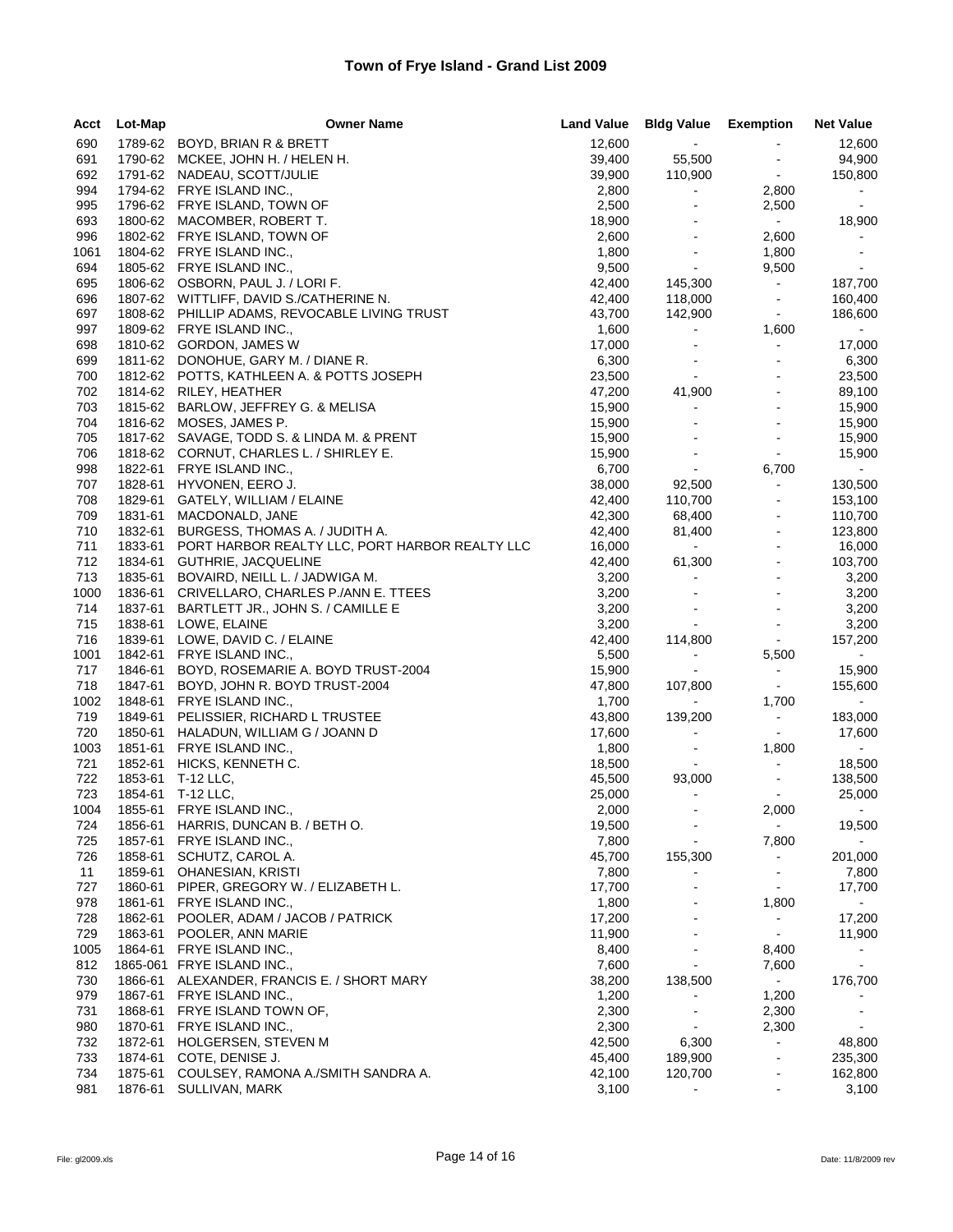| Acct       | Lot-Map            | <b>Owner Name</b>                              | <b>Land Value</b> | <b>Bldg Value</b>                | Exemption                        | <b>Net Value</b>  |
|------------|--------------------|------------------------------------------------|-------------------|----------------------------------|----------------------------------|-------------------|
| 810        |                    | 1877-061 FRYE ISLAND INC.,                     | 1,600             |                                  | 1,600                            |                   |
| 811        |                    | 1878-061 FRYE ISLAND INC.,                     | 6,200             |                                  | 6,200                            |                   |
| 735        | 1879-61            | FRYE ISLAND INC.,                              | 1,600             | $\blacksquare$                   | 1,600                            |                   |
| 899        | 1880-60            | FRYE ISLAND INC.,                              | 1,600             | $\sim$                           | 1,600                            | $\sim$            |
| 736        | 1881-60            | BATES, CLIFFORD S & THERESA L                  | 42,100            | 166,100                          | $\sim 10$                        | 208,200           |
| 898        | 1882-60            | FRYE ISLAND INC.,                              | 2,300             | $\blacksquare$                   | 2,300                            |                   |
| 737        | 1884-60            | SHORTILL, THOMAS F.                            | 15,500            | $\blacksquare$                   | $\sim$                           | 15,500            |
| 897        | 1886-60            | FRYE ISLAND, TOWN OF                           | 2,500             | $\blacksquare$                   | 2,500                            |                   |
| 738        | 1887-60            | YULE, LANCE S.                                 | 12,400            | 41,800                           | $\blacksquare$                   | 54,200            |
| 739        |                    | 1888-60 TORRA, ANTHONY N. / MARY L.            | 38,100            | 142,000                          | $\blacksquare$                   | 180,100           |
| 740        | 1889-60            | DISALVO, ANDREW J. / CELINE M.                 | 38,100            | 115,900                          | $\blacksquare$                   | 154,000           |
| 741        | 1890-60<br>1892-60 | MESSERVEY, AMBROSE H<br>NOBLE, SHIRLEY         | 42,400            | 135,200                          | $\blacksquare$<br>$\blacksquare$ | 177,600           |
| 743<br>744 | 1896-60            | ROOS, MARTIN F.                                | 38,400<br>12,000  | 124,000                          | $\blacksquare$                   | 162,400<br>12,000 |
| 896        | 1898-60            | FRYE ISLAND INC.,                              | 2,900             | $\blacksquare$<br>$\blacksquare$ | 2,900                            | $\sim$            |
| 745        | 1900-60            | <b>BISHOP, THOMAS &amp; NANCY</b>              | 38,600            | 153,000                          | $\blacksquare$                   | 191,600           |
| 851        | 1901-61            | BROWN, MICHAEL J / SHARON D                    | 44,600            | 142,400                          | $\blacksquare$                   | 187,000           |
| 746        | 1903-61            | ROCKWELL, THOMAS P.                            | 12,000            | $\blacksquare$                   | $\blacksquare$                   | 12,000            |
| 932        | 1904-61            | FRYE ISLAND INC.,                              | 1,900             | $\sim$                           | 1,900                            | $\sim$            |
| 747        | 1906-61            | REALI, JAMES                                   | 38,600            | 7,900                            | $\sim$                           | 46,500            |
| 748        | 1907-61            | PENDER, BERNARD A/ANN MARIE                    | 12,000            | $\blacksquare$                   | $\blacksquare$                   | 12,000            |
| 933        | 1908-61            | FRYE ISLAND INC.,                              | 1,400             | $\blacksquare$                   | 1,400                            | $\sim$ 10 $\pm$   |
| 1018       | 1910-61            | FRYE ISLAND INC.,                              | 1,400             | $\blacksquare$                   | 1,400                            | $\sim$            |
| 749        | 1911-61            | MACVANE, ERIC J/GINA L                         | 12,000            |                                  | $\sim$                           | 12,000            |
| 1019       | 1914-61            | FRYE ISLAND INC.,                              | 3,900             | $\blacksquare$                   | 3,900                            | $\sim$            |
| 1020       | 1920-61            | FRYE ISLAND INC.,                              | 1,900             | $\blacksquare$                   | 1,900                            | $\sim$            |
| 750        | 1921-61            | FRYE ISLAND INC.,                              | 12,400            |                                  | 12,400                           | $\sim$            |
| 751        |                    | 1922-61 YANICKY, JOHN F. / ALICE R.            | 2,400             | $\blacksquare$                   | $\equiv$                         | 2,400             |
| 752        | 1923-61            | FRYE ISLAND TOWN OF,                           | 605,000           | 109,700                          | 714,700                          | $\sim 100$        |
| 852        | 1924-61            | FRYE ISLAND INC.,                              | 1,700             | $\blacksquare$                   | 1,700                            | $\sim$            |
| 753        | 1925-61            | KIRK, JOHN M & LINDA J                         | 11,400            | $\blacksquare$                   | $\blacksquare$                   | 11,400            |
| 853        | 1926-61            | TYACK, WILLIAM J                               | 39,200            | 56,800                           | $\blacksquare$                   | 96,000            |
| 754        | 1927-61            | CLAYTON, KENNETH J/CHRISTINE M                 | 12,300            | $\sim$                           |                                  | 12,300            |
| 755        | 1928-61            | HELBICK JR., JOSEPH J.                         | 39,700            | 130,300                          | ÷,                               | 170,000           |
| 756        | 1929-61            | HELBICK JR., JOSEPH J.                         | 13,100            | $\blacksquare$                   | $\blacksquare$                   | 13,100            |
| 757        | 1930-61            | HELBICK JR., JOSEPH J.                         | 12,400            |                                  | $\blacksquare$                   | 12,400            |
| 1022       | 1936-61            | FRYE ISLAND INC.,                              | 4,100             | $\blacksquare$                   | 4,100                            |                   |
| 758        | 1939-61            | MORSE III, JAMES H.                            | 12,900            | $\sim$                           | $\blacksquare$                   | 12,900            |
| 759        | 1940-61            | RENZ, WILLIAM F.                               | 12,400            | $\blacksquare$                   |                                  | 12,400            |
| 928        | 1941-61            | YATES, DEREK L                                 | 40,900            | 169,300                          | $\blacksquare$                   | 210,200           |
| 760        | 1943-61            | GASCO, BRUCE A./TARA A                         | 39,500            | 77,800                           | $\blacksquare$                   | 117,300           |
| 761        | 1944-61            | THE RICHARD AND DIANE BEAUDOIN, FAMILY TRUST   | 39,000            | 39,000<br>$\sim$                 |                                  | 78,000            |
| 762<br>763 | 1945-61<br>1946-61 | RUBIN, DAVID V. L.<br>KAKITIS, LEON H/SALLY E. | 12,400            |                                  | $\blacksquare$                   | 12,400<br>178,100 |
| 765        | 1948-60            | MYATT, JOHN                                    | 39,000<br>42,000  | 139,100<br>95,900                |                                  | 137,900           |
| 766        | 1949-60            | MYATT, JOHN/ROBERTA L.                         | 12,000            |                                  |                                  | 12,000            |
| 903        | 1950-60            | FRYE ISLAND INC.,                              | 2,200             | $\blacksquare$                   | 2,200                            | $\sim$            |
| 880        | 1957-60            | FRYE ISLAND INC.,                              | 1,200             | $\blacksquare$                   | 1,200                            | $\sim$            |
| 767        | 1958-60            | LIBBY, ROBERT W & CYNTHIA F                    | 2,400             | $\blacksquare$                   | $\blacksquare$                   | 2,400             |
| 768        | 1959-60            | LIBBY, ROBERT W/CYNTHIA F                      | 38,700            | 59,500                           | $\blacksquare$                   | 98,200            |
| 902        | 1960-60            | FRYE ISLAND INC.,                              | 1,600             | $\sim$                           | 1,600                            | $\sim$            |
| 769        | 1962-60            | KIRBY, ROBINSON J. & CAITLIN H.                | 38,300            | 115,900                          | $\blacksquare$                   | 154,200           |
| 770        | 1963-60            | BLOOM, DEBORAH A                               | 38,300            | 39,700                           |                                  | 78,000            |
| 771        | 1964-60            | RUCCI, RONALD S. / JACQUELINE M.               | 39,700            | 101,200                          | $\blacksquare$                   | 140,900           |
| 772        | 1967-61            | MCLATCHY, PAUL / ELIZABETH                     | 2,400             |                                  |                                  | 2,400             |
| 1027       | 1970-61            | FRYE ISLAND INC.,                              | 3,900             | $\blacksquare$                   | 3,900                            | $\sim$            |
| 938        | 1972-61            | FRYE ISLAND INC.,                              | 3,000             |                                  | 3,000                            | $\sim$            |
| 773        | 1978-61            | DEL CAMP, BRIAN J.                             | 11,000            |                                  | $\blacksquare$                   | 11,000            |
| 774        | 1982-61            | ROKES, RICHARD A. & MICHELLE M.                | 37,800            | 139,500                          | $\blacksquare$                   | 177,300           |
| 775        | 1984-61            | <b>REBUCK, BERNICE</b>                         | 11,500            | $\blacksquare$                   | $\blacksquare$                   | 11,500            |
| 776        | 1985-61            | FRYE ISLAND TOWN OF,                           | 2,400             | $\blacksquare$                   | 2,400                            |                   |
| 777        |                    | 1986-62 CHAPIN, JULIE                          | 194,600           | 175,500                          | $\blacksquare$                   | 370,100           |